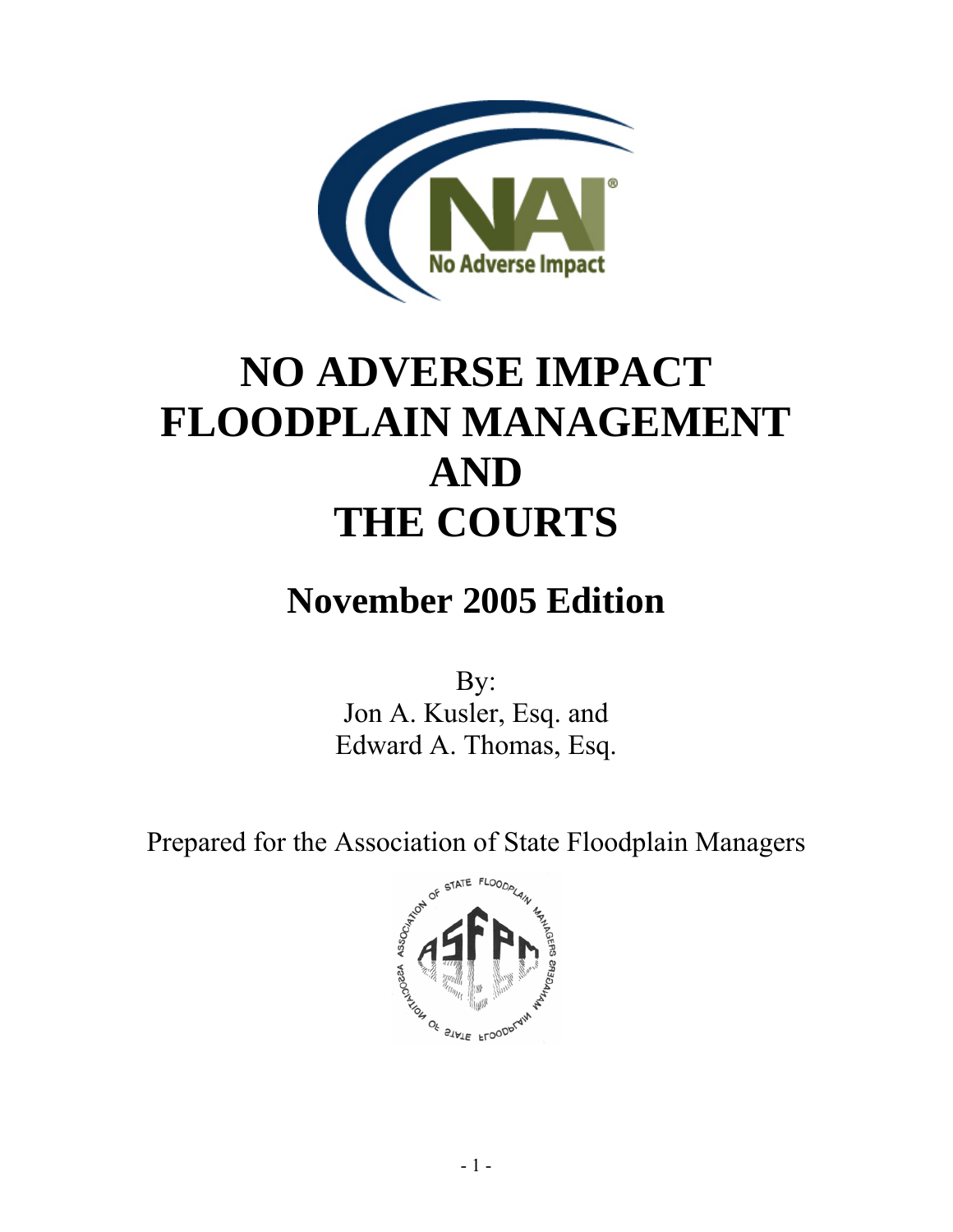#### **PREFACE**

The following paper discusses selected legal issues with a "No Adverse Impact" floodplain management approach.

The primary audience for this paper is government lawyers and lawyers who advise government officials such as land planners, legislatures, and natural hazard managers or who defend governments against natural hazard-related common law or constitutional suits. The secondary audience is government officials, regulators, academics, legislators, and others undertaking actions which may impact or reduce flood hazards. Given the primary audience, we have included many case law citations in the paper.

The paper addresses the general law of the nation. Anyone wishing for more specific guidance pertaining to their state should contact a local attorney.

The paper is based, in part, upon a review of floodplain cases in the last sixteen years. Research was carried out by the authors and by Todd Mathes, a law student at the Albany Law School. The paper is also based upon earlier surveys of flood, erosion and other natural hazard cases carried out by the author in preparing a 1993 report, *The Law of Floods and Other Natural Hazards*, which was funded by the National Science Foundation. For other legal publications by the author on related subjects see, e.g., Kusler, J., *Wetland Assessment in the Courts*, Association of State Wetland Managers (2003); Kusler, J., *The Lucas Decision, Avoiding "Taking" Problems With Wetland and Floodplain Regulations*, 4 Md. J. Contemp. Legal Issues 73 (1993); Kusler, J., *Regulating Sensitive Lands*, Ballinger Publishers (1985); Kusler, J., et al., *Our National Wetland Heritage*, The Environmental Law Institute (1985); Kusler, J. and Platt, R., *The Law of Floodplains and Wetlands: Cases and Materials*, American Bar Association, Special Committee on Housing and Urban Development Law (1982); Kusler, J., et. al., *Regulation of Flood Hazard Areas to Reduce Flood Losses*, U.S. Water Resources Council, U.S. Government Printing Office (Vol. 1, 2, 3) (1972, 1973, 1975); Kusler, J., *Open Space Zoning: Valid Regulation or Invalid Taking?*, 57 Minn. L. Rev. 1 (1972); Kusler, J., *Water Quality Protection for Inland Lakes in Wisconsin: A Comprehensive Approach to Water Pollution*, Wis. L. Rev. 35 (1970).

We thank the many who have reviewed drafts of the paper and provided helpful comments. We thank particularly Professor Pat Parenteau, Esq. from the Vermont Law School and Larry Larson and the Staff at ASFPM.

We contemplate that this paper will be continuously updated and improved. Comments, suggestions, and input are always welcome through the Association of State Floodplain Managers.

Jon Kusler and Ed Thomas

## **This publication was funded by the McKnight Foundation, the ASFPM Foundation, and Michael Baker Inc**.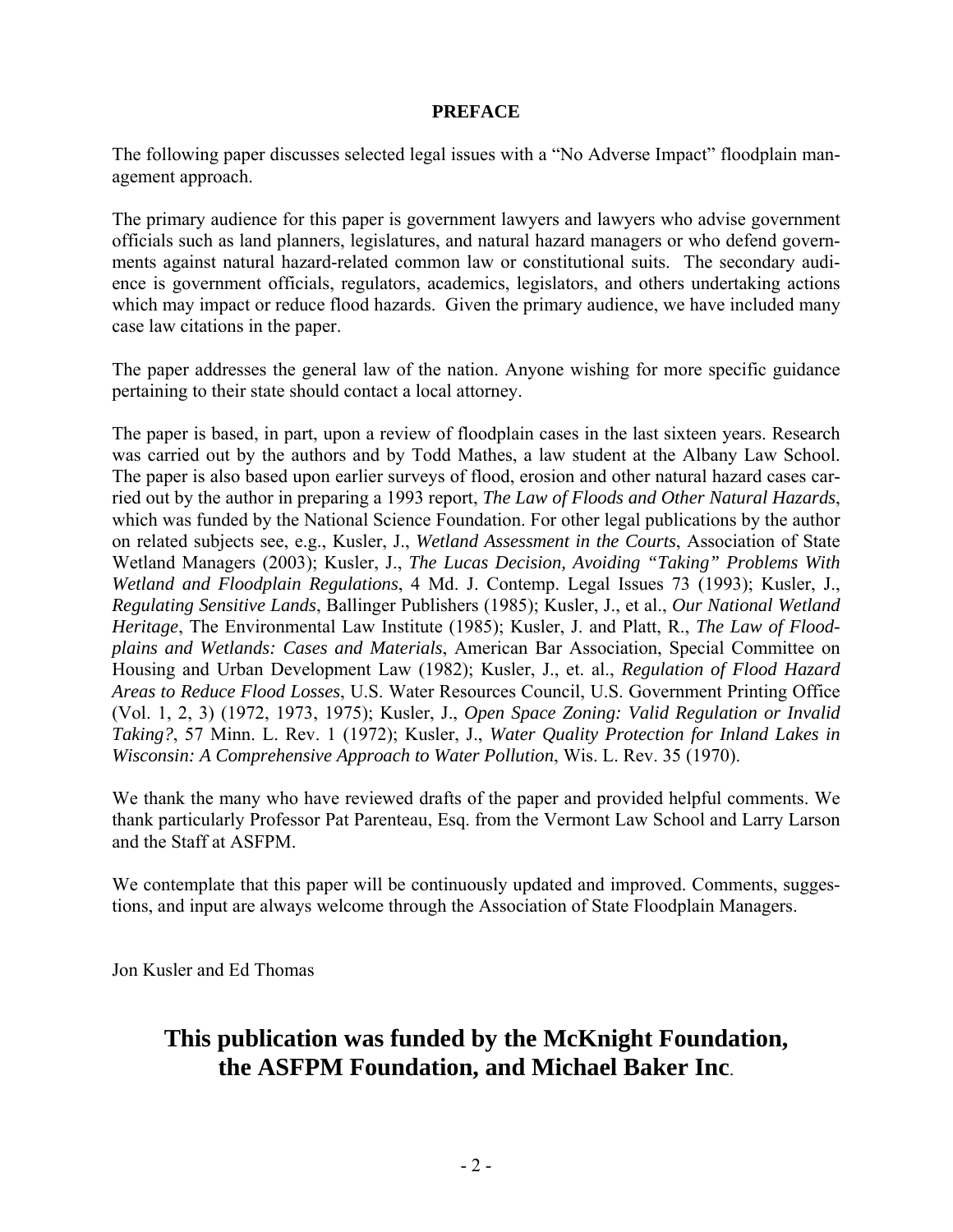## **TABLE OF CONTENTS**

| Liability for Affirmative Acts Which Increase Flood and Erosion Damage 17 |  |
|---------------------------------------------------------------------------|--|
|                                                                           |  |
|                                                                           |  |
|                                                                           |  |
|                                                                           |  |
|                                                                           |  |
|                                                                           |  |
|                                                                           |  |
|                                                                           |  |
| PART 3: THE CONSTITUTIONALITY OF A NO ADVERSE IMPACT                      |  |
|                                                                           |  |
|                                                                           |  |
|                                                                           |  |
|                                                                           |  |
|                                                                           |  |
|                                                                           |  |
|                                                                           |  |
|                                                                           |  |
|                                                                           |  |
|                                                                           |  |
| When the Only Economic Uses Threaten Public Safety or Cause Nuisances 42  |  |
|                                                                           |  |
|                                                                           |  |
|                                                                           |  |
|                                                                           |  |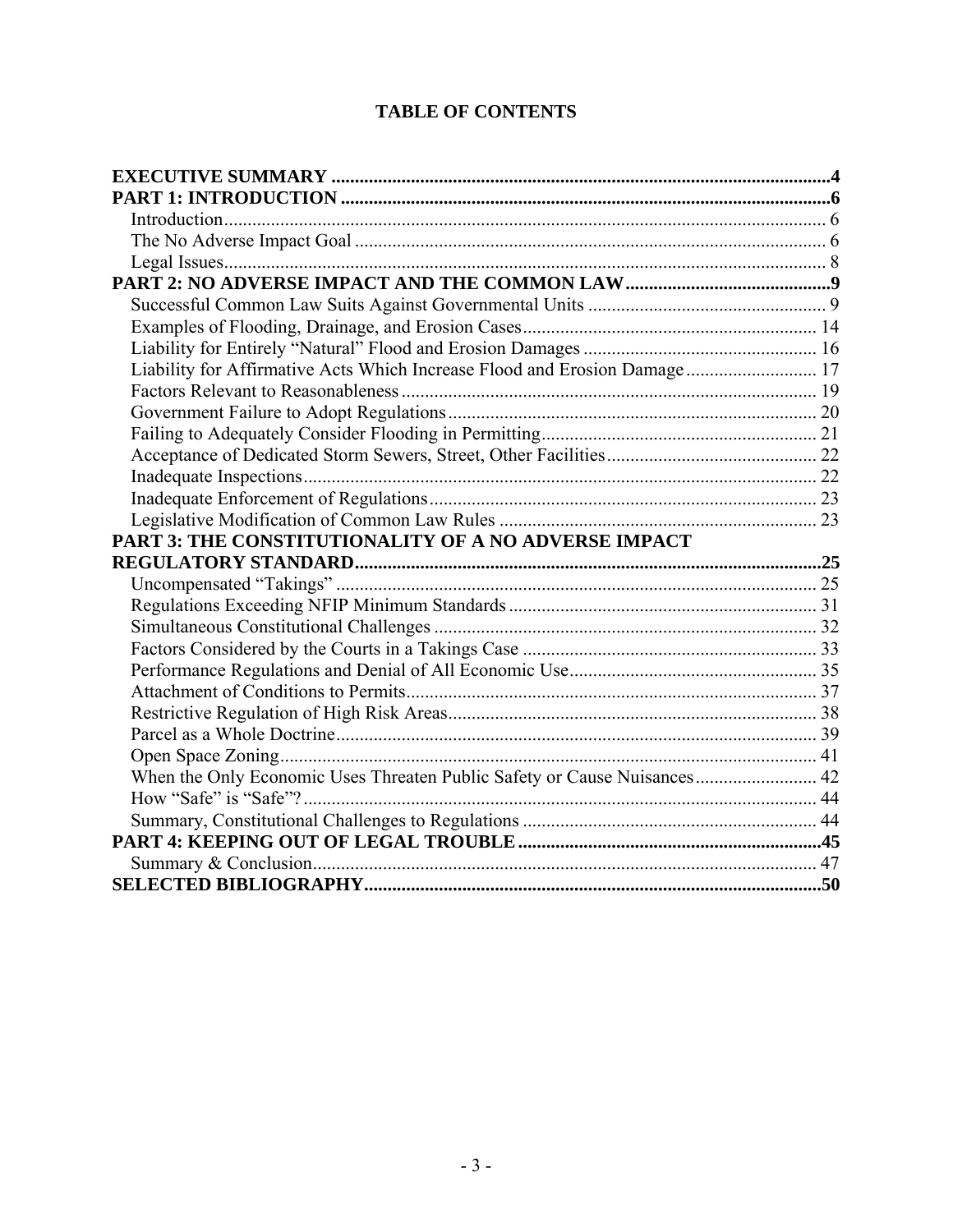## **EXECUTIVE SUMMARY**

<span id="page-3-0"></span>This paper examines the "No Adverse Impact" approach for community floodplain management from several legal perspectives. With such an approach, a community implements a goal to not increase flood peaks, flood stage, flood velocity, erosion, and sedimentation in public works projects, regulatory permitting, and other activities.

The paper first considers the relationship of a No Adverse Impact approach to landowner common law rights and duties pertaining to flooding and erosion. The paper next considers the constitutionality of floodplain regulations incorporating a No Adverse Impact standard.

## **We conclude that:**

## **A) No Adverse Impact approach is consistent with common law rights and duties;**

**B) It will reduce the potential for successful suits against communities (e.g., nuisance negligence) by private landowners for increasing flood and erosion hazards on private lands;** From a common law perspective, a No Adverse Impact approach for floodplain management coincides, overall, with traditional, truly ancient common law public and private landowner rights and duties with regard to the use of lands and waters. Courts have followed the maxim "Sic utere tuo ut alienum non laedas," or "so use your own property that you do not injure another's property." See Keystone Bituminous Coal Association v. DeBenedictis, 107 S. Ct. 1232 (1987) and many cases cited therein. This maxim characterizes overall landowner rights and duties pursuant to common law nuisance, trespass, strict liability, negligence, riparian rights, surface water law rights and duties (many jurisdictions), and statutory liability. **At common law, no landowner (public or private) has a right to use his or her land in a manner that substantially increases flood or erosion damages on adjacent lands except in dwindling number of jurisdictions applying the "common enemy" doctrine to diffused surface or flood waters.** 

Communities which adhere to a No Adverse Impact approach in community decision-making and activities which affect the floodplains will decrease the potential for successful liability suits from a broad range of activities such as road and bridge building, installation of storm water management facilities, construction of flood control works, grading, construction of public buildings, approving subdivisions and accepting dedications of public works, and issuing permits.

## **C) Courts will uphold community floodplain regulations which contain a No Adverse Impact standard against "takings" and other Constitutional challenges to regulations.**

From a Constitutional law perspective, courts are very likely to uphold community regulations which adopt a No Adverse Impact performance standard against claims of unreasonableness or "taking" of private property without payment of just compensation. This is particularly true if there is some flexibility in the regulations. Courts have broadly and consistently upheld state and local performance-oriented floodplain regulations including many which exceed minimum Federal Emergency Management Agency (FEMA) standards against taking challenges. Recent U.S. Supreme Court and State Court decisions have further emphasized this trend. Courts are likely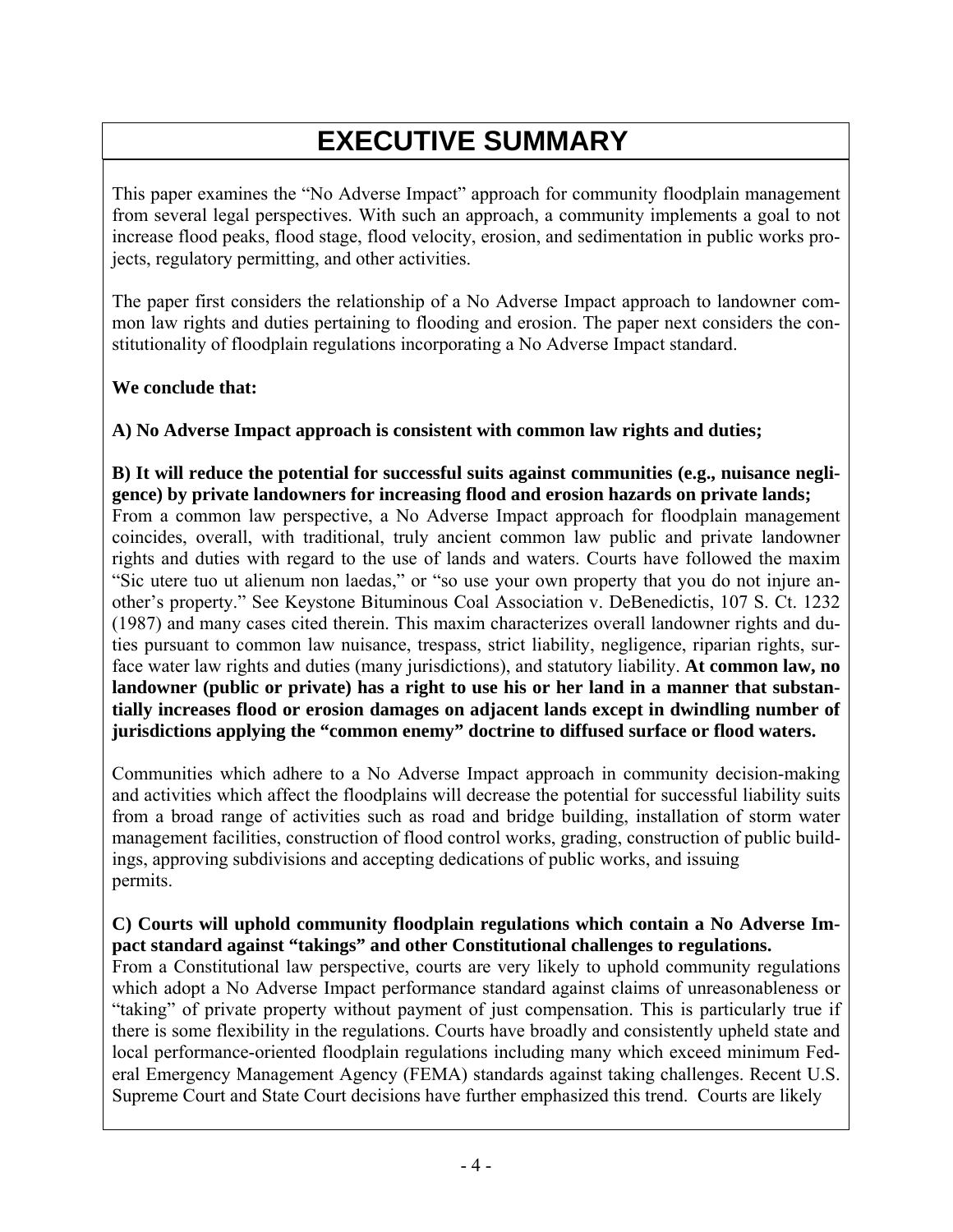to uphold a No Adverse Impact standard not only because of this general support, but because such a standard is consistent with, overall, common law rights and duties. Courts have reasoned that regulations take nothing from landowners when they enforce common law rights and duties. Courts have broadly upheld regulations designed to prevent landowners from creating nuisances or undertaking activities which violate other common law private property concepts as not a "taking", in part, because no landowner has a "right" to make a nuisance of herself or violate the private property rights of others even where this may significantly impact the landowner.

Courts are likely to not only uphold a broad No Adverse Impact performance goal or standard, but more specific implementing regulations which tightly control development in floodways, coastal high hazard areas, and other high risk zones to implement such a standard. They are also likely to uphold very stringent regulations for small strips of land (e.g., set backs) and open space zoning for floodplains where there are economically viable uses such as transferable development rights, forestry, or agriculture. Communities are likely to encounter significant "taking" problems only where floodplain regulations permanently deny all or nearly all economic use of entire floodplain properties.

**In summary, NAI is a PRINCIPLE that leads to a PROCESS which is legally acceptable, non-adversarial (neither pro- nor anti-development), understandable, and palatable to the community as a whole. The process clearly establishes that the "victim" in a land use development is not the developer, but rather the other members of the community who would be adversely affected by a proposed development. The developer is liberated to understand what the communities concerns are so they can plan and engineer their way to a successful, beneficial development.**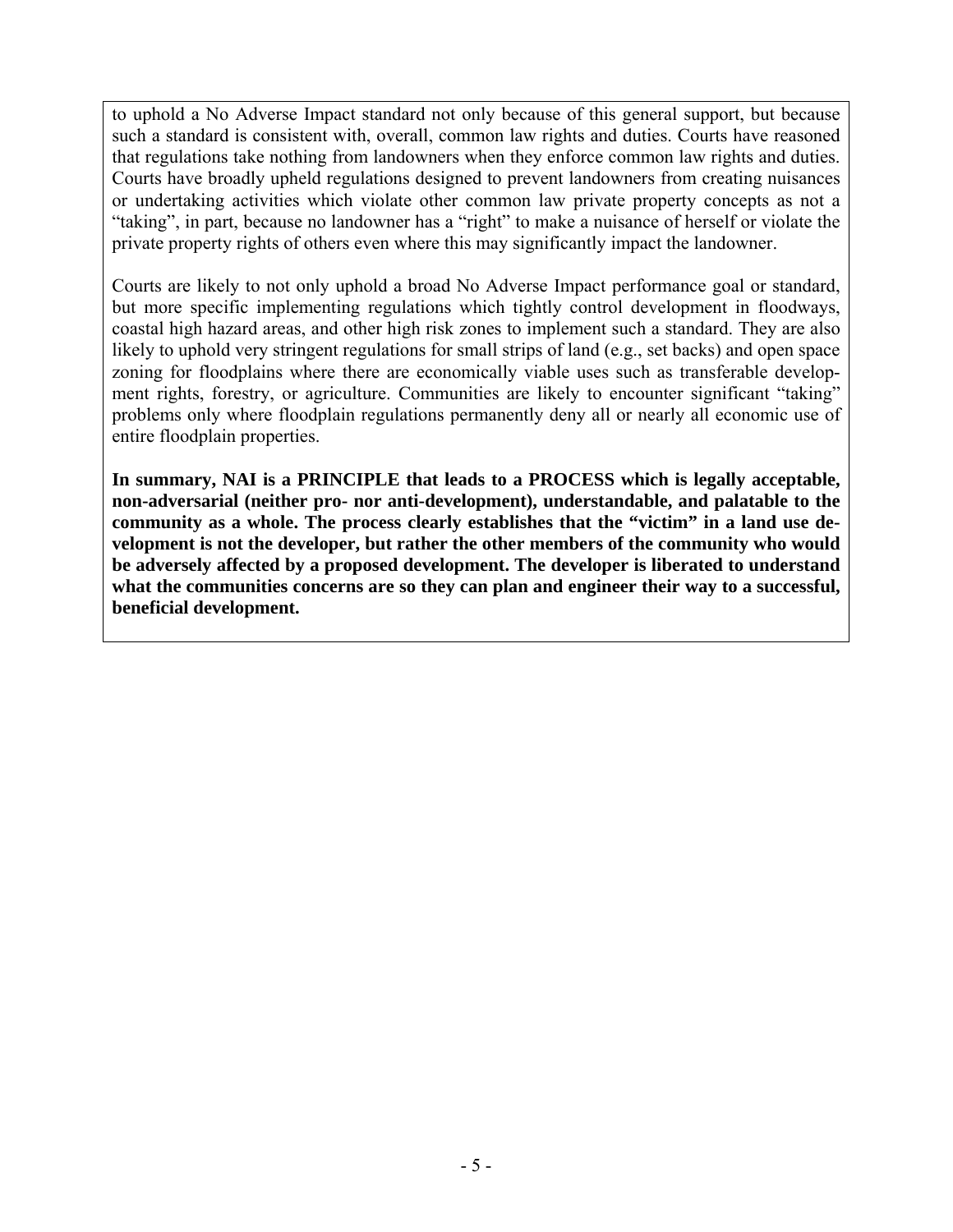## **PART 1: INTRODUCTION**

## <span id="page-5-0"></span>**INTRODUCTION**

Part 1 of the following paper briefly discusses the No Adverse Impact goal.

Part 2 discusses community liability for increasing flood and erosion damages on private lands under common law theories and how a No Adverse Impact goal may help reduce such liability.

In Part 3, the paper considers the constitutionality of community regulations (zoning, building codes, subdivision controls) incorporating a No Adverse Impact standard against "takings" challenges and various types of implementing regulations.

Finally, in Part 4, the paper provides recommendations to help communities avoid common law liability and constitutional problems with No Adverse Impact regulations.

**The paper is based upon a general examination of state and federal case law pertaining to flooding and floodplain regulations. For more precise conclusions for a particular jurisdiction, the reader is advised to consult a lawyer or examine the case law from that jurisdiction.** 

## **THE NO ADVERSE IMPACT GOAL**

In 2000, the Association of State Floodplain Managers (ASFPM) recommended in a white paper a "No Adverse Impact" goal or approach for local government, state, and federal floodplain management. ASFPM recommended that communities adopt this goal to help control the spiral of flood and erosion losses, new development which increases flood risks, and then additional flood losses. The paper stated: "**No Adverse Impact floodplain management is an approach which ensures that the action of one property owner does not adversely impact the properties and rights of other property owners, as measured by increased flood peaks, flood stage, flood velocity, and erosion and sedimentation.** " The following explanation of "No Adverse Impact" is taken from this paper. The entire paper can be found on the ASFPM web site www.floods.org.

According to ASFPM, the "No Adverse Impact" goal is not intended as a rigid rule of conduct for all properties. Rather it has been suggested as a general guide for landowner and community actions (construction of public works, use of public lands, planning, regulations) in the watersheds and the floodplains which may adversely impact flooding and erosion on other properties or communities. A No Adverse Impact goal could also potentially be applied to environmental and other impacts, if a community chooses to do so.

ASFPM notes in the paper that flood damages in the United States continue to escalate. From the early 1900s to the year 2000, flood damages in the United States have increased four fold, approaching \$6 billion annually. Damages in the last two years have been wildly above this already high level. This occurred despite, and apparently, in some cases, because of, billions of dollars spent for structural flood control, and other structural and non-structural measures. Nationally, development within floodplains continues to intensify. Development is occurring in a manner whereby flood prone or marginally protected structures are suddenly prone to damages because of the actions of others in the floodplain. These actions raise flood heights and velocities and erosion potential.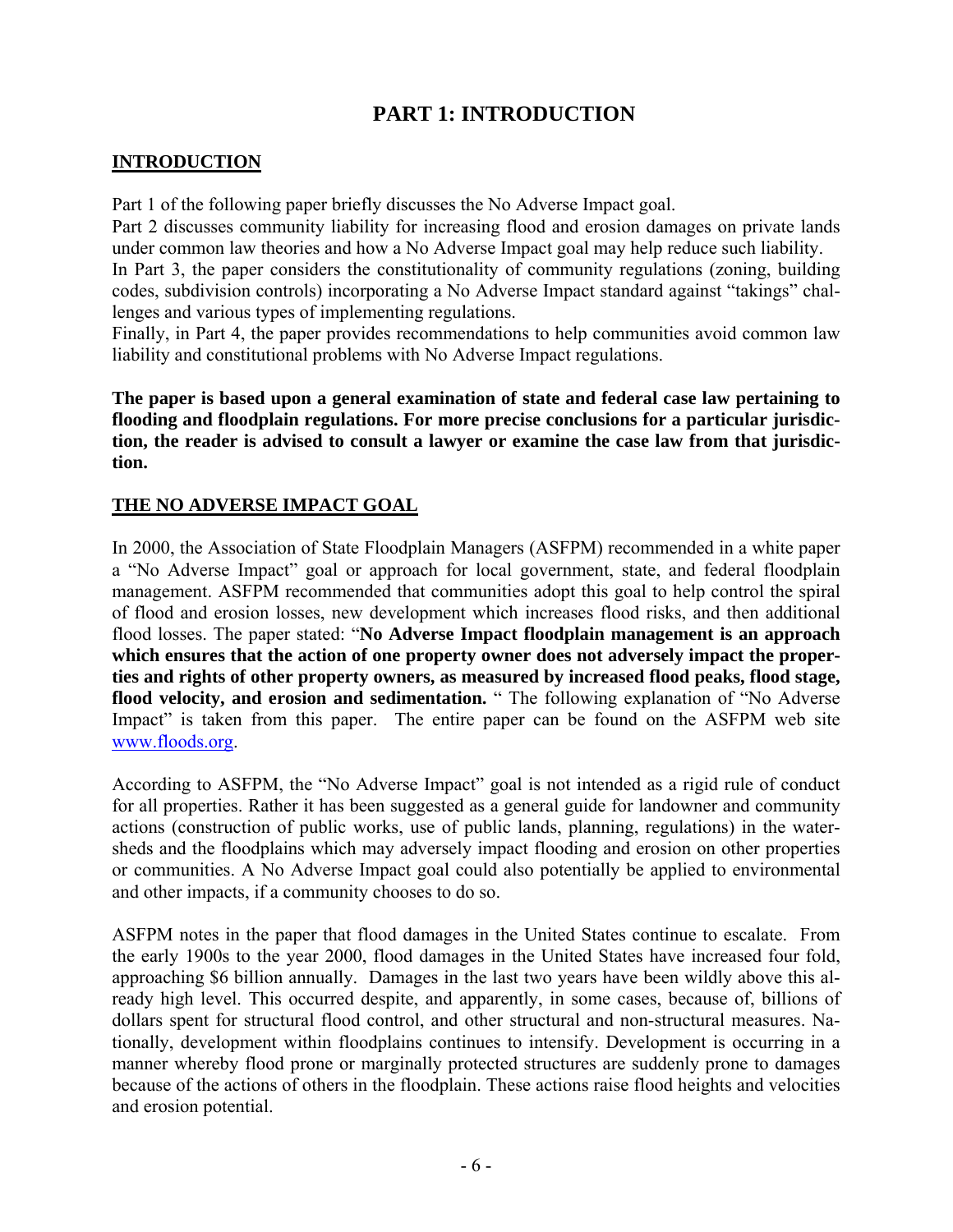Current FEMA National Flood Insurance Program (NFIP) floodplain management standards do not prohibit diverting floodwaters onto other properties, reduction in channel and overbank conveyance areas; filling of essential valley storage; and changing flood velocities with little regard as to how these changes impact others in the floodplain and watershed.<sup>1</sup> There is no question that the damage potential in the nation's floodplains is intensifying. This current course is one that is not equitable to those whose properties are impacted.

ASFPM recommends that, for local governments, No Adverse Impact floodplain management represents a way to prevent ever worsening flooding and flood damages and potentially increased legal liability. Most local governments have simply assumed that the federal floodplain management approaches embody a satisfactory standard of care, perhaps not realizing that existing approaches induce additional flooding and damage.

According to ASFPM, No Adverse Impact floodplain management offers communities an opportunity to promote *responsible and equitable* as well as legally sound floodplain development through community-based decision-making. Communities with such an approach will be able to better use federal and state programs to enhance their proactive initiatives and utilize those programs to their advantage as communities. A community with a No Adverse Impact floodplain management initiative empowers all the community, including property owners, developers, and citizens to actively participate as stakeholders at the local level. No Adverse Impact floodplain management can be a step towards individual as well as community accountability by not increasing flood damages on other properties and in other communities. A No Adverse Impact floodplain management goal requires communities to be proactive in understanding potential flood development impacts and implementing programs of loss mitigation before impacts occur.

ASFPM recommends that No Adverse Impact floodplain management be the default management standard for community regulations. It can also serve as an overall goal for a community that wishes to develop a comprehensive watershed and floodplain management plan which identifies acceptable levels of impact, specifies appropriate measures to mitigate those adverse impacts, and sets forth a plan of actions for implementation. No Adverse Impact can be extended to entire watersheds to promote the use of retention and detention technologies to mitigate increased runoff from urban areas.

<sup>&</sup>lt;sup>1.</sup> The Minimum Standards of the National Flood Insurance Program require that communities "review all permit applications to determine whether proposed building sites will be reasonably safe from flooding." See 44 CFR  $60.3(a)(1)$ . In addition, the regulations on the flood program specifically state that "(a) any community may exceed the minimum criteria (in the regulations) by adopting more comprehensive flood plain management regulations… Therefore, any flood plain management regulations adopted by a State or community which are more restrictive (than the Flood Program Minimum Standards) are encouraged and shall take precedence."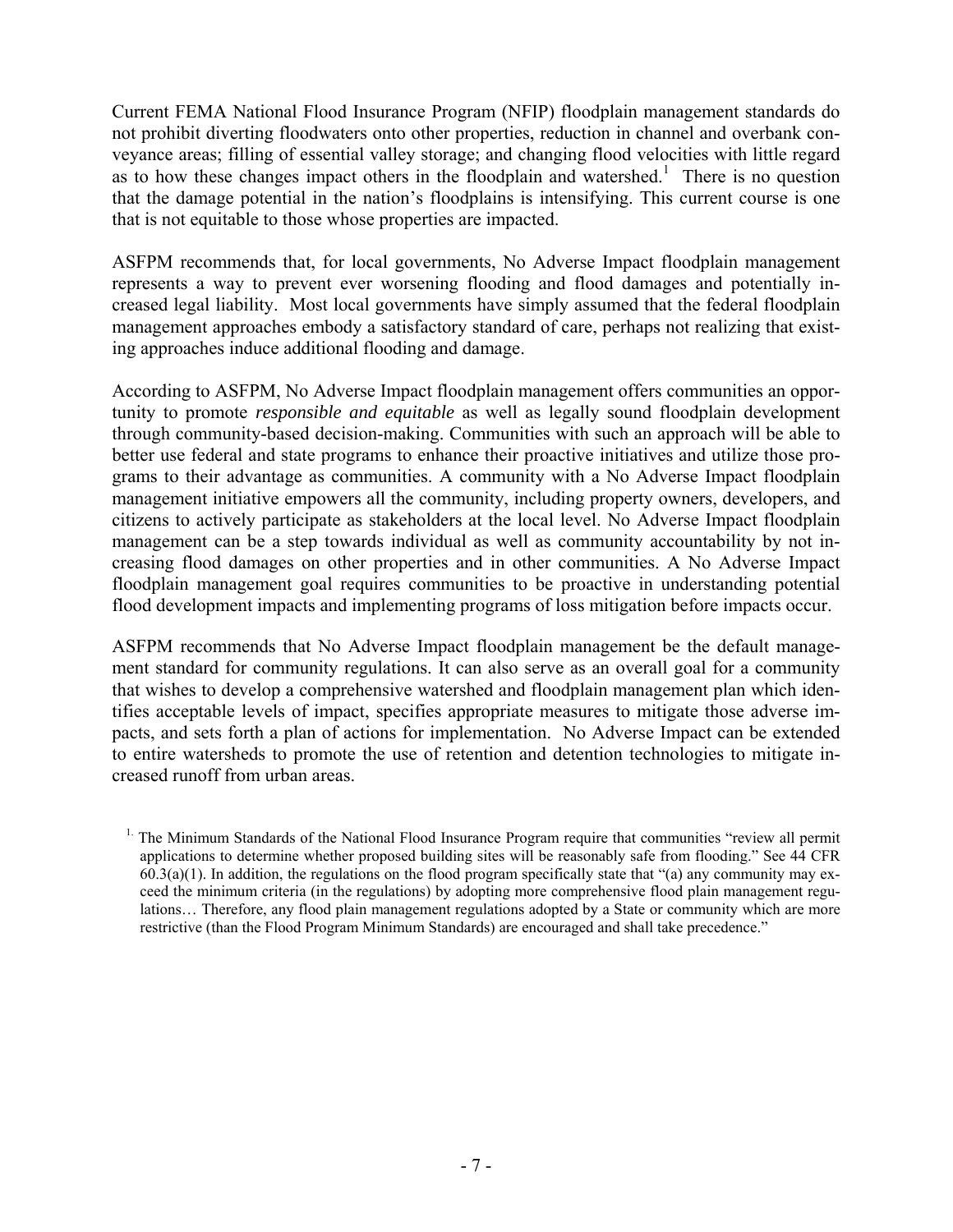## **LEGAL ISSUES**

The No Adverse Impact goal raises two major sets of legal issues which are examined in this paper:

**>** Is the no impact goal consistent with the flood-related common law rights and duties of public and private landowners pertaining to flooding? Will adherence to this approach reduce suits against governments for flood losses (e.g., where new community roads, bridges, storm sewers will result in increased flood damage to private lands)?

**>** Is community adoption of a No Adverse Impact regulatory standard consistent with the constitutional prohibitions against taking private property without payment of just compensation? May specific implementing standards include attachment of conditions to permits, tight regulation of high risk areas, tight regulation of narrow strips of land (buffers), open space zoning, and other implementing regulations?

We will examine the two questions in sequence.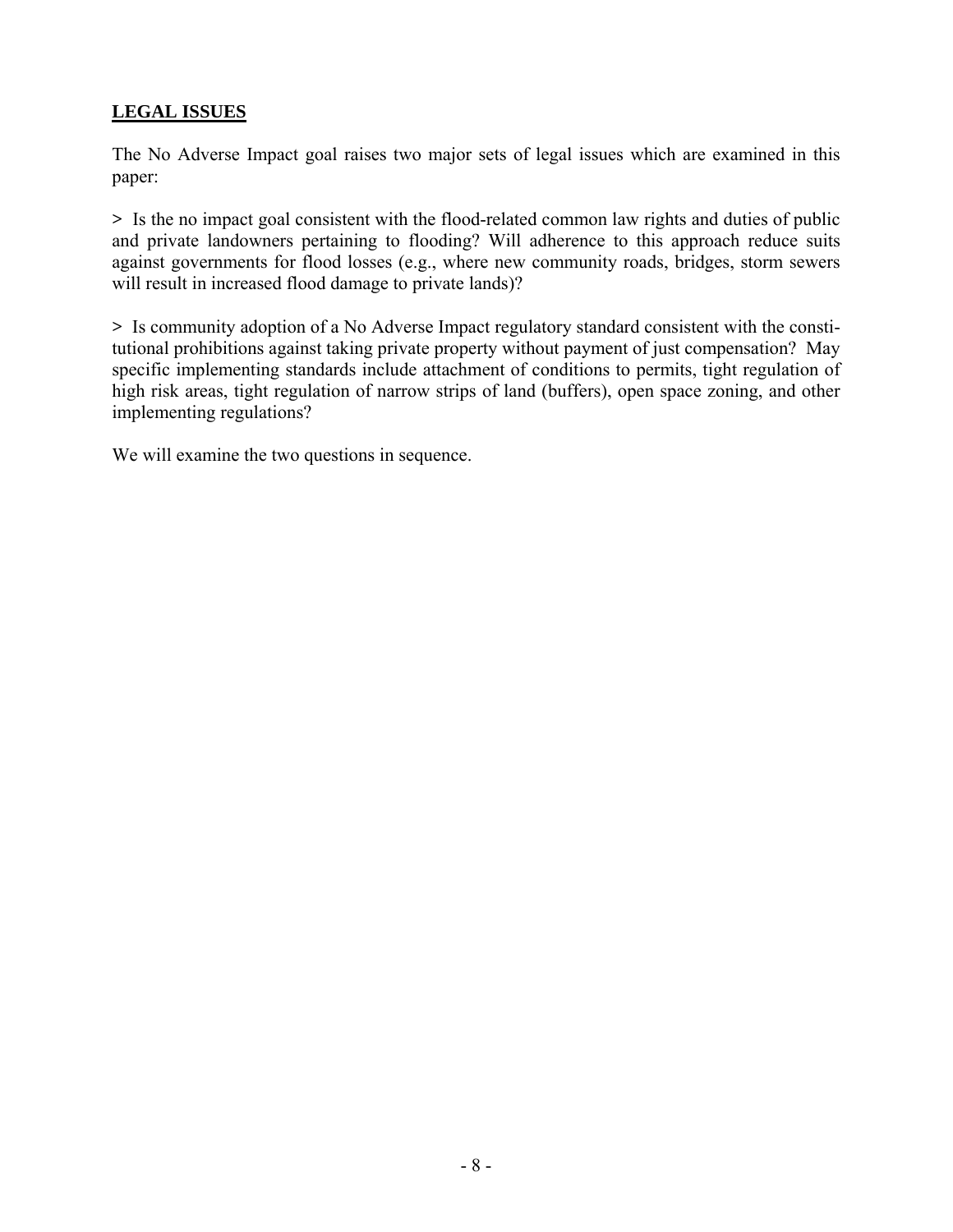## **PART 2: NO ADVERSE IMPACT AND THE COMMON LAW**

<span id="page-8-0"></span>Is the no impact goal consistent with the flood-related common law rights and duties of public and private landowners pertaining to flooding? Will adherence to the No Adverse Impact approach reduce successful suits against governments for increasing flood and erosion losses on private property?

## **SUCCESSFUL COMMON LAW SUITS AGAINST GOVERNMENTAL UNITS**

Despite government efforts to protect lives and reduce property losses, natural hazards continue to take a heavy toll in the U.S. and abroad. Damages, including loss of life, due to Hurricanes Katrina, Rita, and Wilma are still rising and so are not yet tallied, but estimates are that Katrina-Rita will be the costliest disaster in U.S. history. The "Great Midwest Flood" along the Mississippi and Missouri Rivers in 1993 caused damages in excess of \$12.5 billion and nearly 50 deaths. Loss of life in the U.S. from hurricanes and flooding, as well as property losses, continue to mount as private and public development occurs in hazardous locations. Development in the watershed which increases flood and erosion on other properties further exacerbates the problem.

When individuals are damaged by flooding or erosion, they often file law suits against governments or other individuals, claiming that the governments have caused the damages, contributed to the damages, or failed to prevent or provide adequate warnings of natural hazards.

Box 1 outlines principal legal theories for such suits including "nuisance", "trespass", "violation of riparian rights", violation of the "law of surface water", "strict liability", "negligence", "denial of support", "statutory liability" and constitutional liability for "uncompensated takings". All but "statutory" grounds and "uncompensated takings" are "common law" grounds for suits. The common law is judge-made law dating back more than one thousand years. This judge-made law is primarily concerned with resolving disputes between individuals.

In a typical common law flood suit, a private landowner damaged by flood waters sues a community, alleging that the community actions increased flood or erosion damages on his or her property. The landowner's lawyer will argue liability based on one or several legal theories or grounds of the sort outlined in Box 1. To win in court, the landowner must prove the amount of flood damage, that the flooding or erosion was more severe than would have naturally occurred, and that the community's actions were the cause of the damage.

| Box 1                                                                                                |
|------------------------------------------------------------------------------------------------------|
| <b>Legal Theories or Grounds for Liability</b>                                                       |
| <b>Nuisance.</b> At common law, no landowner (public or private) has a right to use his or her       |
| land in a manner that substantially interferes, in a physical sense, with the use of adjacent lands. |
| See, e.g., Sandifer Motor, Inc. v. City of Rodland Park, 628 P.2d 239 (Kan., 1981) (Flooding due     |
| to city dumping debris into ravine which blocked sewer system was a nuisance.) "Reasonable"          |
| conduct is usually no defense against a nuisance suit, although reasonableness is relevant to a      |
| determination of nuisance in some contexts and the type of relief available.                         |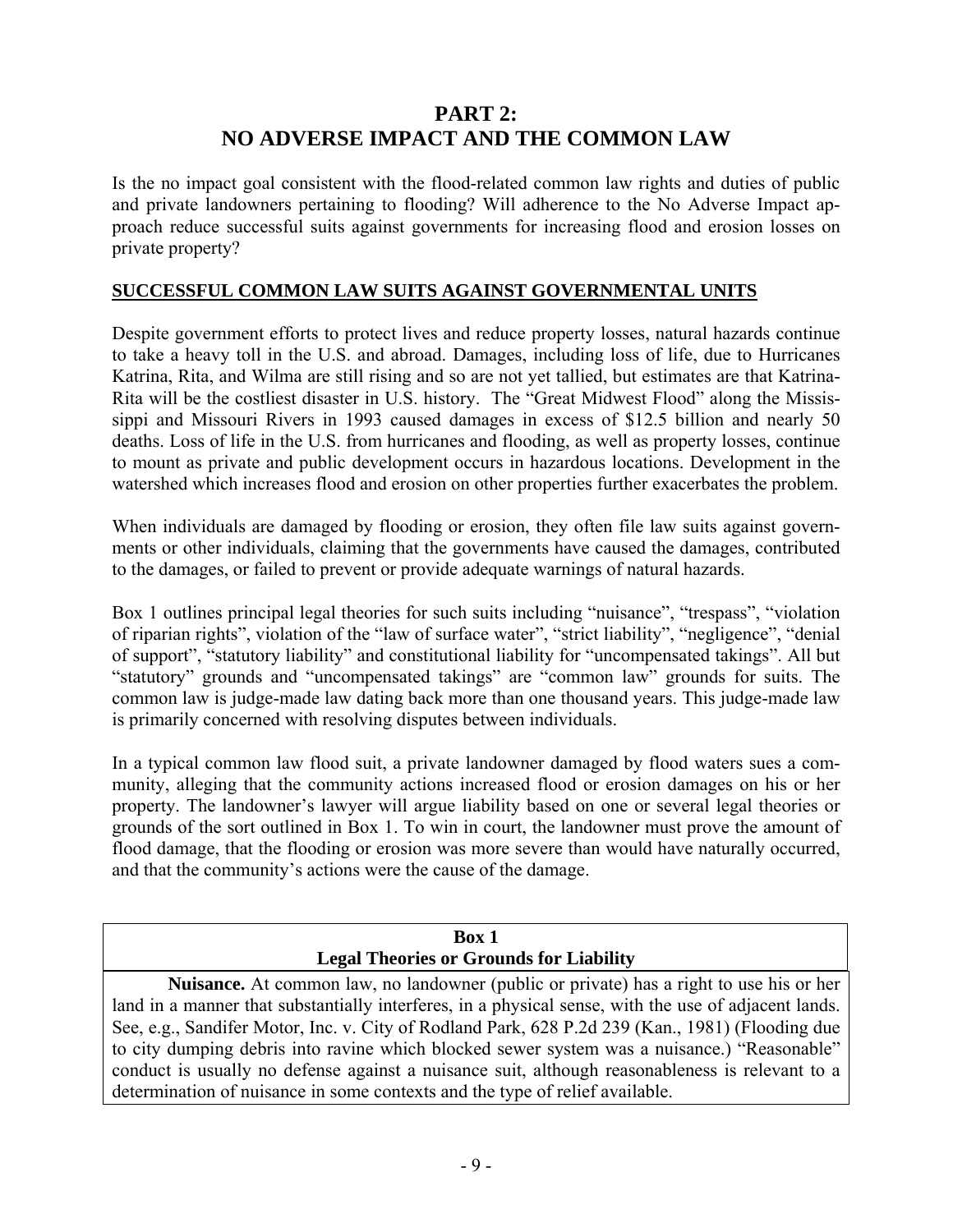Principal activities which increase natural hazard losses on adjacent lands and may be subject to nuisance suits include: dikes, dams, levees, grading, construction of roads and other land alterations which increase flood heights and velocities on other lands; erosion control structures such as groins and seawalls which increase erosion and/or flooding on other lands; and mud slide, landslide, and other ground failure structures that increase rather than decrease damages on adjacent lands.

**Trespass.** At common law, landowners can also bring trespass actions for certain types of public and private actions which result in physical invasion of private property such as flooding or drainage. See Hadfield v. Oakleim County Drain Com'r, 422 N.W.2d 205 (Mich., 1988). There are several different types of "trespass" (trespass and "trespass on the case"). An extensive discussion of the law of trespass with all of its nuances is beyond the scope of this paper.

**Violation of Riparian Rights.** At common law, riparian landowners enjoy a variety of special rights incidental to the ownership of riparian lands. These rights or "privileges" include fishing, swimming, and construction of piers. Riparian rights must be exercised "reasonably" in relationship to the reciprocal riparian rights or other riparians. Courts in some instances have held that construction of levees, dams, etc. by one riparian which increase flood damages on other lands are a violation of the riparian rights of other riparians. See Lawden v. Bosler, 163 P.2d 957 (Okla., 1945).

**Violation of the Law of Surface Water.** Under the rule of "reasonable use" (or some variation of it) in most states landowners cannot, at common law, substantially damage other landowners by blocking the flow of diffused surface waters, increasing that flow, or channeling that flow to a point other than the point of natural discharge. Courts have applied these rules to governmental units as well as private landowners and have, in some instances, applied even more stringent standards to governmental units. See, for example, Wilson v. Ramacher, 352 N.W.2d 389 (Minn., 1984).

**Strict Liability.** Courts, in a fair number of states, have held that landowners and governments are "strictly liable" for the collapse of dams and other water control structures such as levees because impoundment of water, following an early English ruling, has often been held an "ultrahazardous" activity. Private and public landowners are liable for damages from ultrahazardous activities even when no negligence is involved. This topic will be the subject of a paper to be issued by the Association of State Floodplain Managers shortly.

**Negligence.** At common law, all individuals (including public employees) have a duty to other members of society to act "reasonably" in a manner so as not to cause damage to other members of society. "Actionable negligence results from the creation of an unreasonable risk of injury to others. In determining whether a risk is unreasonable, not only the seriousness of the harm that may be caused is relevant, but also the likelihood that harm may be caused." The standard of conduct is that of a "reasonable man" in the circumstances. Negligence is the primary legal basis for public liability for improper design of hazard reduction measures such as flood control structures, improperly prepared and issued warnings, inadequate processing of permits, inadequate inspections, etc. See discussion below; Kunz v. Utah Power and Light Company, 526 F.2d 500 (9th Cir., 1975).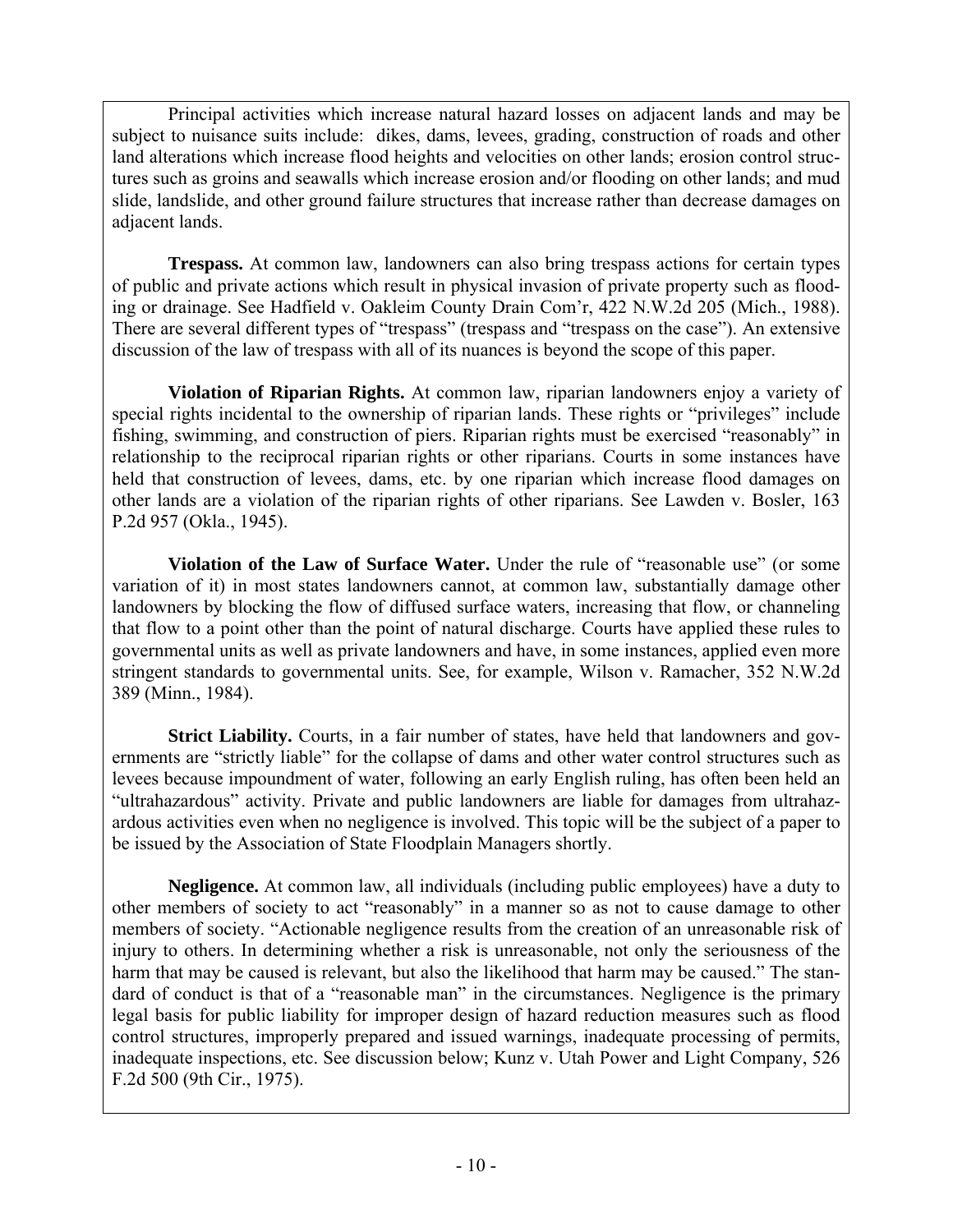**Denial of Lateral Support.** At common law, the owner of land has a duty to provide "lateral support" to adjacent lands and any digging, trenching, grading, or other activity which removes naturally occurring lateral support is done so at one's peril. Government construction of roads, bridges, buildings, and other public works may deny lateral support to adjacent lands causing land failures (landslides, mudslides, erosion, building collapse). See discussion below; Blake Construction Co. v. United States, 585 F.2d 998 (Ct. Cl., 1978) (U.S. government liable for subsidence due to excavation next to existing buildings.)

**Statutory Liability.** Some states have adopted statutes which create separate statutory grounds for legal action. For example, the Texas Water Code, section 11.086, makes it unlawful for any person to divert the natural flow of waters or to impound surface waters in a manner that damages the property of others. See Miller v. Letzerich, 49 S.W.2d 404 (Tex., 1932).

**Inverse Condemnation or "Taking" Without Payment of Just Compensation.** Courts have quite often held governments liable for direct physical interference with adjacent lands due to flooding, mudflows, landslides, or other physical interferences based upon a theory of "taking" of property without payment of just compensation. Government landowners but not private landowners may be liable for such a taking. Successful inverse condemnation suits have been particularly common in California. For example, see Ingram v. City of Redondo Beach, 119 Cal. Rptr. 688 (Cal., 1975) in which the court held that collapse of an earthen retaining wall maintained by the city was basis for an inverse condemnation suit. But, inverse condemnation actions have been recognized in many other states as well. See, e.g., Wilson v. Ramacher, 352 N.W.2d 389 (Minn., 1984) (flooding); McClure v. Town of Mesilla, 601 P.2d 80 (N.M., 1979) (operation of drain pipe).

Successful liability suits based upon natural hazards have become increasingly expensive to governments, not only because of the increasing awards for flood and erosion damages but because of increasing attorney and expert witness fees and court costs which may exceed the damage award. See, for example, City of Watauga v. Tayton, 752 S.W.2d 199 (Tex., 1988). In this case, the trial court awarded only \$3,000 for damages to a home flooded by city actions and \$6,800 for destruction of personal property and fixtures. But it awarded \$19,500 for mental anguish and \$15,000 for attorney's fees, more than three and one half times the amount of the physical damages. The appellate court overturned the award for attorney's fees but upheld the award for mental anguish. For a much larger award of damages and hefty attorney's fees, see West Century 102 Ltd. v. City of Inglewood, 2002 Cal. App. Unpub. LEXIS 1599 (Calif. App., 2002), in which the court awarded a judgment of \$2,448,120 against the city for water damage, including \$493,491 in attorney's fees.

Successful liability suits of all types have increased in the last two decades for several reasons:

 --**A growing propensity to sue.** Historically, members of society were more willing to accept losses from a broad range of natural hazard causes. Now, individuals suffering losses look for fault and monetary compensation from other individuals (public or private) who may have played even a limited role in causing or failing to prevent the losses.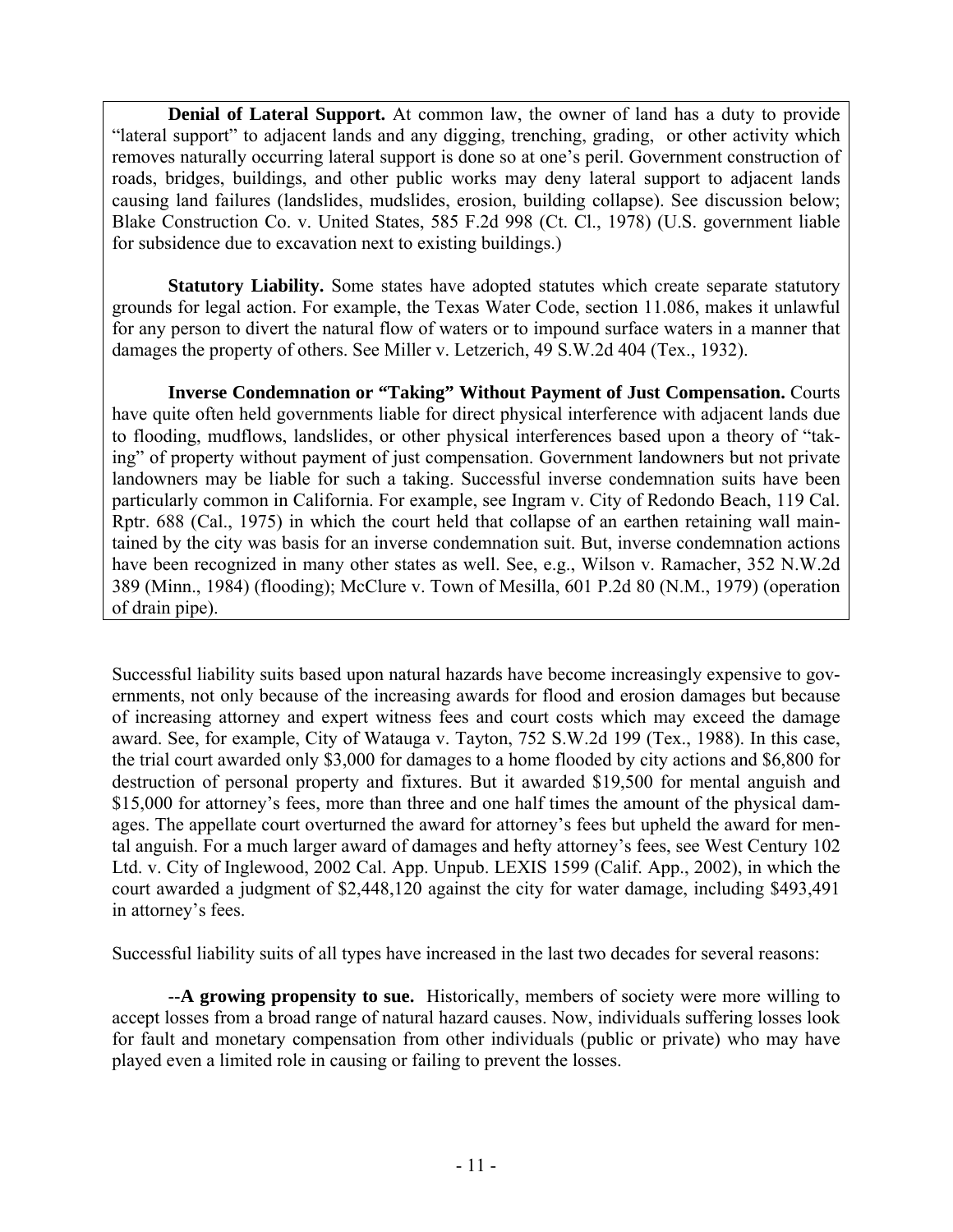--**Large damage awards and the willingness of lawyers to initiate suits.** Dramatic increases in damage awards, combined with expanded concepts of liability and lessened defenses, have encouraged lawyers to take liability cases on a contingent fee (20-60% or more) basis. This means that landowners and other claimants do not need large sums of money to initiate or pursue suits. Nor, will they be responsible for attorney's fees and court costs if they lose.

--**Governments are viewed as having "deep pockets".** Governments are often considered as being "able to pay". In some jurisdictions, governments may be held liable for the full amount of damages even where government actions were only a small contributor to such damages. Such joint and several liability has often been criticized and either judicially or legislatively changed in many states. But, even without joint and several liability, governments remain a good candidate for suit because juries often view them unsympathetically.

 --**Expanded concepts of liability.** Courts and legislative bodies have expanded the basic rules of liability to make landowners and governmental units responsible for actions which result in or increase damages to others. For example, the traditional "common enemy" doctrine with regard to diffused surface waters (and other flood waters in some states), whereby a landowner could grade, dike, levee, or otherwise protect himself or herself against surface water without liability to other landowners or individuals who might be damaged by increased flows, has been replaced judicially or legislatively in most jurisdictions by a rule of "reasonable use". Pursuant to this rule, landowners must act "reasonably" with respect to other landowners. See, e.g., County of Clark v. Powers, 611 P.2d 1072 (Nev., 1980). In general, any activity which substantially increases the amount, velocity, or depth of surface waters on other lands has been held by courts to be unreasonable and potentially subject to liability. See, e.g., Lombard Acceptance Corp. v. Town of San Anselmo, 114 Cal. Rptr. 2d 699 (Cal. App., 2002), in which the court issued an injunction against a town for unreasonable increases in surface water which caused a landslide.

Similarly, the doctrine of caveat emptor (let the buyer beware) with regard to the sale of improved or unimproved property has been partially replaced by one of "implied warranty of suitability." Pursuant to this doctrine, a developer of new homes is now legally liable if the homes are not suitable for their intended uses due to flooding, erosion, subsidence, or other natural hazards.

 --**Uncertainties with regard to the legal rules of liability and defenses (e.g., "act of**  God") due to the evolving nature of the body of law and the site specific nature of many tort actions. The evolving and expanding nature of liability law, combined with the potential for large judgments, has encouraged landowners and their lawyers to initiate suits even in situations where no plaintiff has won before. With the potential for a several million dollar judgment in a single suit, lawyers can take chances on untested legal theories and factual situations with only a limited chance of success.

Even without expansion in basic rules of liability, the site-specific nature of negligence actions encourages a large number of suits due to the lack of hard and fast rules for negligent or nonnegligent conduct. Negligence depends upon the circumstances. "Negligence" is, to a considerable extent, what a judge or jury says is reasonable or unreasonable in a specific circumstance.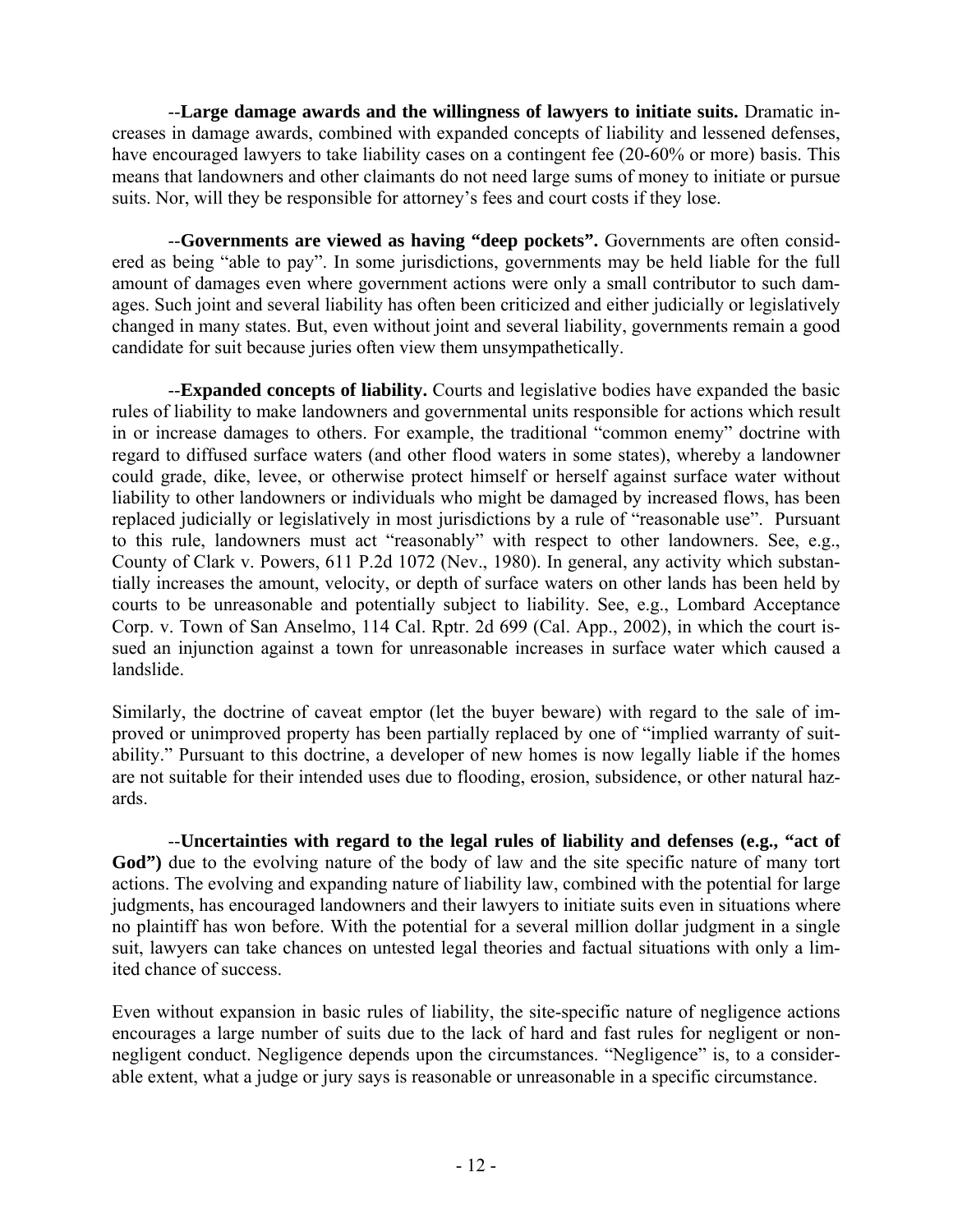--**Abrogation or substantial modification of sovereign immunity in most jurisdictions.** Traditionally governments could not be sued for negligence due to "sovereign immunity" although they were, in general, able to be sued at common law for nuisances and taking of property without payment of just compensation. In the last three decades, the defense of sovereign immunity has been substantially reduced or abrogated altogether by court action or, more commonly, by Congressional or legislative acts. As a result, governmental units at all levels of government are suable for negligence under certain circumstances, although there are exceptions. Most governments now carry liability insurance.

 --**Hazards have become more "foreseeable" and predictable.** The potential for private and government liability has increased as the techniques and capabilities for defining hazard areas and predicting individual hazard events have improved and actual mapping of hazard areas has taken place. With improved predictive capability and the actual mapping of areas, hazard events are now (to a greater or lesser extent) "foreseeable" and failing to take such hazards into account may constitute negligence. See, e.g., Barr v. Game, Fish, and Parks Commission, 497 P.2d 340 (Col., 1972.)

 --**Limitations on the "Act of God" defense.** "Act of God" was, at one time, a common, successful defense to losses from flooding and erosion. But, at common law, "acts of God" must not only be very large hazard events but must also be "unforeseeable". See, e.g., Barr v. Game, Fish, and Parks Commission, 497 P.2d 340 (Col., 1972.) See also, Lang et. al v. Wonneberg et. al, 455 N.W.2d 832 (N.D., 1990); Keystone Electrical Manufacturing, Co., City of Des Moines, 586 N.W.2d 340 (Ia., 1998). Improved predictive capability and the development of hazard maps for many areas have limited the use of this defense.

 --**Advances in the techniques for reducing hazard losses.** Advances in hazard loss reduction measures (e.g., warning systems or elevating structures) create an increasingly high standard of care for reasonable conduct. As technology advances, the techniques and approaches which must be applied by engineers and others for "reasonable conduct" judged by practices applied in the profession also advance. Private landowners and governments are negligent if they fail to exercise "reasonable care" in the circumstances. Architects and engineers must exercise "reasonable care" and demonstrate a level of knowledge and expertise equal to that of architects and engineers in their region. See generally Annot., "Architect's Liability for Personal Injury or Death Allegedly Caused by Improper or Defective Plans or Designs," 97 *A.L.R*.3d *455* (2000). Widespread dissemination of information concerning techniques for reducing flood and erosion losses through magazines, technical journals, and reports, has also broadened the concept of "region" so that a broad if not national standard of reasonableness may now exist.

 --**Advances in natural hazard computer modeling techniques, which can be used to prove causation.** Fifty years ago, it was very difficult for a landowner to prove that a particular activity on an adjacent land substantially increased flooding, subsidence, erosion, or other hazards on his or her land. This was particularly true when the increase was due to multiple activities on many lands, such as increased flooding due to development throughout a watershed. Today, sophisticated computer modeling techniques facilitate proof of causation and allocation of fault, although proof may still be difficult. See, e.g., Souza v. Silver Development Co., 164 Cal App. 3d 165 (Cal., 1985); See, e.g., Lea Company v. North Carolina Board of Transportation, 304 S.E.2d 164 (N.C., 1983).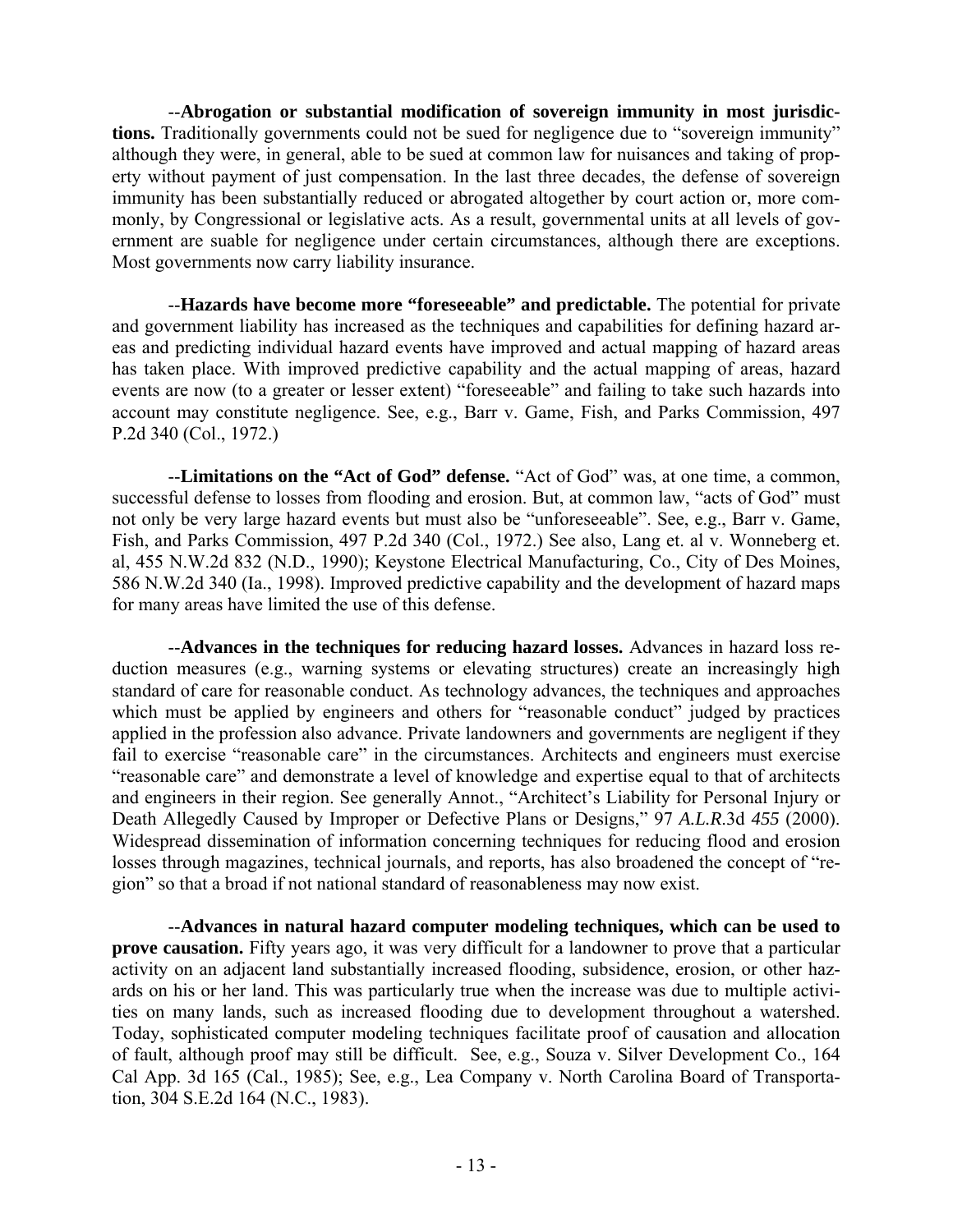<span id="page-13-0"></span> --**Limitations upon the defenses of contributory negligence and assumption of risk.** Traditionally, contributory negligence (i.e., actions which contribute to the injury or loss) and assumption of risk were often partial or total defenses to negligence. Today most states have adopted comparative negligence statutes which permit recovery (based upon percentage of fault), even where the claimant has been partially negligent. In a somewhat similar vein, courts have curtailed the "assumption of risk" doctrine and have, in some cases, held that even relatively explicit assumption of risk is no defense against negligent actions.

**Summary.** All levels of government -- the federal government, states and local governments -may now be sued for negligence, nuisance, breach of contract, or the "taking" of private property without payment of just compensation under certain circumstances when they increase flood or erosion hazards, although vulnerability to suit varies. As a practical matter, local governments are most vulnerable to liability suits based upon natural hazards because they are, in many contexts, the units of government undertaking most of the activities which may result in increased natural hazards or "takings of private property"; they are also the least protected by defenses such as sovereign immunity and statutory exemptions from tort actions. It is at the local level that most of the active management of hazardous lands occurs (road building and maintenance; operation of public buildings such as schools, libraries, town halls, sewer and water plants; parks). It is also at the local level where most public services with potential for creating liability, such as flood fighting, police, ice removal, emergency evacuation, and ambulance services, are provided.

## **EXAMPLES OF FLOODING, DRAINAGE, AND EROSION CASES**

Units of government have been successfully sued for flooding, drainage, and erosion damages in a broad range of contexts which are illustrated below. Flooding affects, to a greater or lesser extent, much of the land in the U.S. Approximately 7% of the U.S. lies within the 100-year floodplain. Flooding is due to tides, storm surges, pressure differentials (seiches), long term fluctuations in precipitation leading to high groundwater levels or high lake levels, riverine flooding, flash flooding, storm surge (hurricanes), and stormwater flooding. High water levels and high velocities may kill people, livestock, and wildlife and destroy or damage structures, crops, roads, and other infrastructure.

Floods are, to a lesser or greater extent, foreseeable and predictable. As a result of the broad scale incidence of flood and drainage problems and the foreseeability of flooding, most (perhaps 85%) of natural hazard related liability suits against governments have been the result of flood or drainage damages. Many examples of successful cases are provided below and in other publications. See, for example, Binder, D.B., *Legal Liability for Dam Failures*, Association of State Dam Safety Officials, Lexington, Kentucky (1989); Annot, *Liability of Municipality or Other Governmental Subdivision in Connection with Flood Protection Measures*, 5 A.L.R.2d 57 (1949 and 2003 update). Cases illustrating various types of situations in which courts have held that governments may be sued for flooding, drainage, or erosion damages include the following. They have commonly been brought based on one or more of the legal theories identified in Box 1. At one time, nuisance and trespass were the most common grounds for successful suits. More recently, negligence and unconstitutional takings have become more common.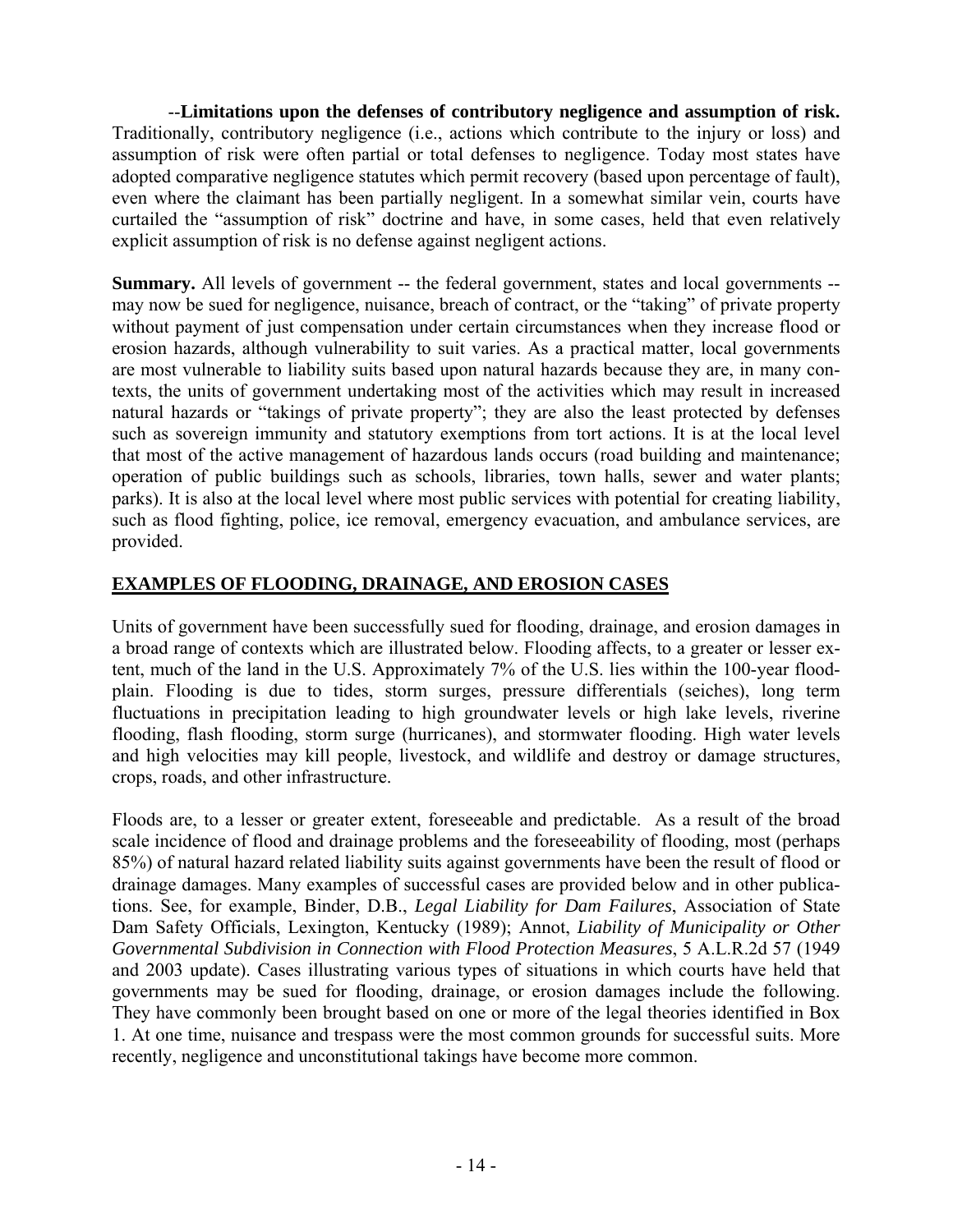#### **Examples of suits include:**

 --Avery v. Geneva County, 567 So.2d 282 (Alab., 1990) (County may be liable for breaking a beaver dam which resulted in a flood and drowning.)

 --United States v. Kansas City Life Insurance Co., 70 S. Ct. 885 (S.Ct., 1950) (Federal government is liable for artificially maintaining the Mississippi River at an artificially high level which raised the water table, blocked drainage of properties and caused destruction of the agricultural value of lands.)

 --Coates v. United States, 612 F. Supp. 592 (D.C. Ill., 1985) (Federal government is liable for failure to give adequate flash flood warning to campers in Rocky Mountain National Park and to develop adequate emergency management plan.)

 --Ducey v. United States, 713 F.2d 504 (9th Cir., 1983) (Federal government is potentially liable for failure to provide warnings for flash flood areas for an area subject to severe flooding in Lake Mead National Recreation Area.)

 --County of Clark v. Powers, 611 P.2d 1072 (Nev., 1980) (County is liable for flood damage cause by county-approved subdivision.)

 --Myotte v. Village of Mayfield, 375 N.E.2d 816 (Oh., 1977) (Village is liable for flood damage caused by issuance of a building permit for industrial park.)

 --Masley v. City of Lorain, 358 N.E.2d 596 (Oh., 1976) (City is not liable under theory of trespass for increased flooding due to urbanization including lots and streets, but may be liable for inverse condemnation for damages due to storm sewer system.)

 --Barr v. Game, Fish and Parks Commission, 497 P.2d 340 (Col., 1972) (State agency is liable for negligent design of dam and spillway inadequate to convey maximum probable flood; "act of God" defense inapplicable because of the foreseeability of the hazard event.)

 --Rodrigues v. State, 472 P.2d 509 (Haw., 1970) (State is liable for damages due to inadequate maintenance of drainage culverts which were blocked by sand bars and tidal action.)

Cases are not confined to flooding and erosion but also include water-related landslides and earth movements. See, for example:

 --ABC Builders, Inc. v. Phillips, 632 P.2d 925 (Wyo., 1981) (Evidence of city's failure to maintain a drainage ditch was sufficient to establish city's liability for resulting landslide.)

 --Blau v. City of Los Angeles, 107 Cal. Rptr. 727 (1973) (City potentially liable under a theory of inverse condemnation for approving and accepting dedication of subdivision improvements that resulted in landslide.)

 --Albers v. County of Los Angeles, 398 P.2d 129 (Cal., 1965) (County liable for inverse condemnation for landslide damage caused by public placement of fill; landowner could recover not only difference in fair market value before and after slide, but cost of stopping slide.)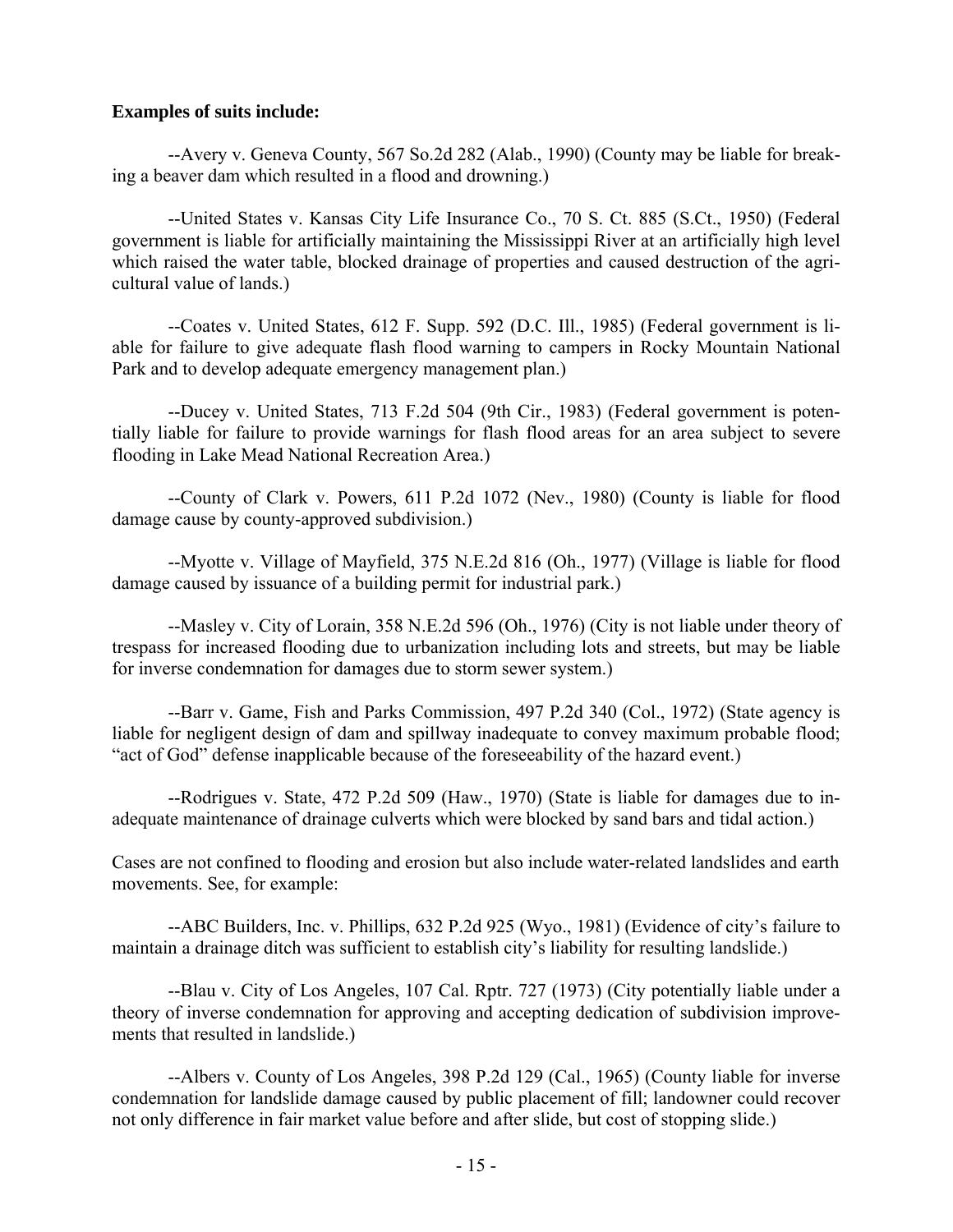## <span id="page-15-0"></span>**LIABILITY FOR ENTIRELY "NATURAL" FLOOD AND EROSION DAMAGES**

May a local government be held responsible for **all** flood or erosion damages occurring in a community? For, example, is it responsible for damages caused by overflow waters from a creek which has not been channelized or otherwise altered by the community?

Courts have generally held that landowners and governments have no affirmative duty to remedy **naturally occurring** hazards except in some special situations. See, e.g., Souza v. Silver Development Co., 164 Cal App. 3d 165 (Cal., 1985). For example, a Georgia court held that one landowner with a beaver dam on his property was not responsible for removing this dam when it flooded adjacent property. See Bracey v. King, 406 S.E.2d 265 (Ga., 1991). The court in this case demonstrated humor which is uncommon in court decisions when it observed that "There is no suggestion in this case that the appellee (landowner) and/or his brother imported the offending beavers onto their property, trained them to build the dams, or in any way assisted or encouraged them in this activity."

Courts have also held in most contexts that landowners and governments ordinarily have no duty to warn visitors, invitees, trespassers, or members of the general public for **naturally occurring** hazards (not exacerbated or created by governments) nor do they have a duty to correct or ameliorate these hazards or reduce hazard losses including the adoption of regulations or hazard reduction structures (e.g., dams, disaster assistance, public insurance, etc.). However, there are exceptions to this general rule of no affirmative duty and there is a gradual trend in the courts to broaden these exceptions whenever governments take any action which directly or indirectly contributes to the flood or erosion damage. In addition, if governments do warn, correct or ameliorate hazards, or take other affirmative measures, they must do so with reasonable care.

Courts have repeatedly held that once a governmental unit elects to undertake government activities, even where no affirmative duty exists for such action, it must exercise reasonable care. See e.g., Indian Towing v. United States, 76 S. Ct. 122 (S.Ct. 1955). In the context of emergency services, this is often referred to as the "Good Samaritan" rule. Although a public entity or private individual ordinarily has no duty to provide aid to an individual in distress not caused by the public entity or private individual, once a governmental unit (or a private individual) has decided to provide aid, it must do so with ordinary care. As will be discussed in greater depth below, the doctrine applies in a broad range of contexts.

Some governments believe they may avoid **all** liability for hazard losses by avoiding various **future** affirmative actions which increase flood hazards by filling, grading, construction of bridges, flood control works, etc. This will reduce future liability. However, many public works projects already undertaken have increased flooding, drainage, erosion, or land failure hazards on other lands. Any construction of a public building and invitation to the public to use public land can create the potential for "premises" liability. Many of the land alteration activities which governments have been undertaking over the last three hundred years in the U.S., and are continuing to undertake, are "affirmative" acts which increase natural hazards -- with liability implications. In such situations, governments need to not only avoid actions which will increase future flood heights and velocities but undertake flood loss mitigation measures such as flood warning systems to reduce potential liability.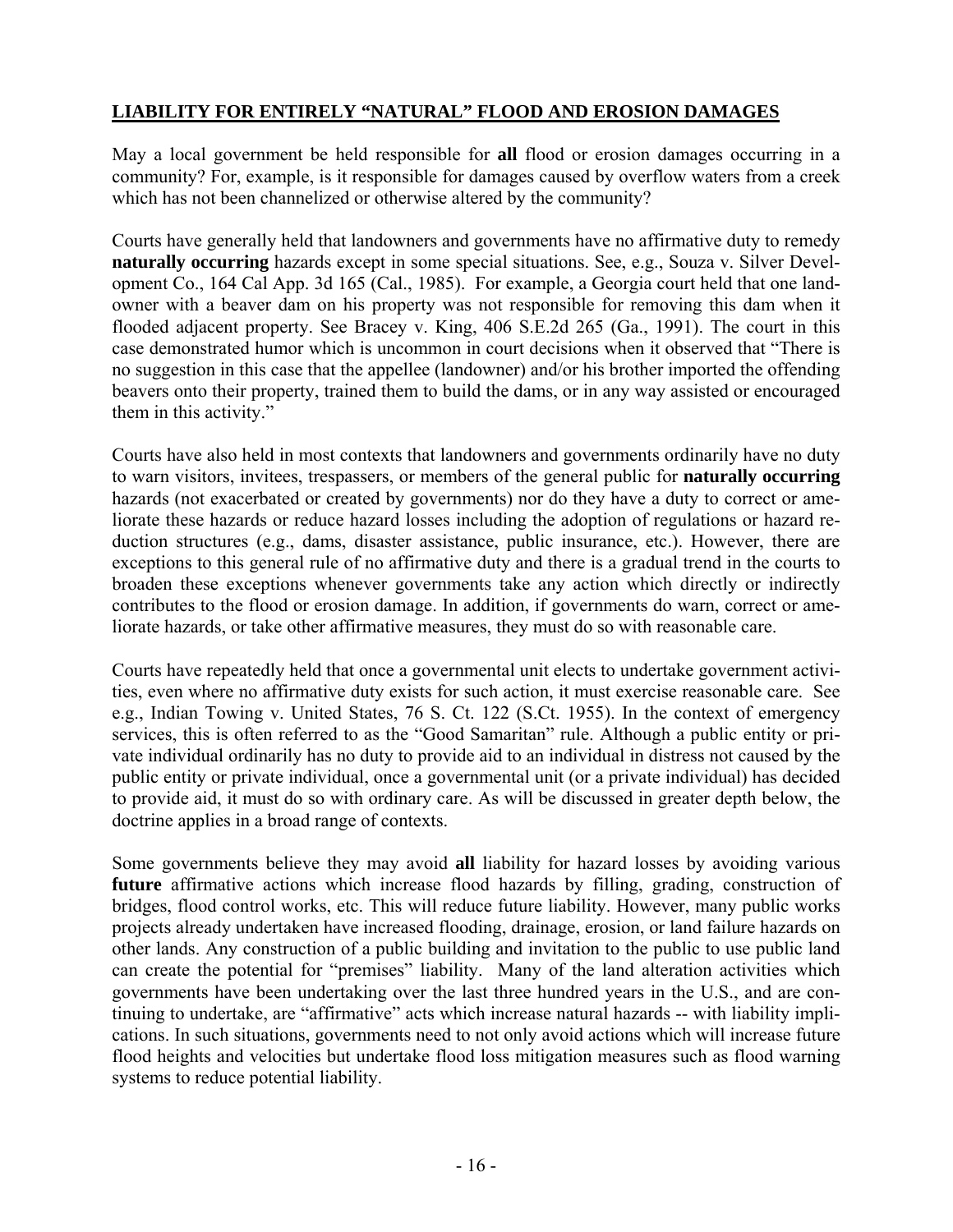<span id="page-16-0"></span>At the expense of belaboring the point, consider the typical municipality where many major land and water alterations have been carried out by the government or approved by government. These include public roads, sewers, water supply systems, stormwater systems, dikes, ditches, levees, general grading, and park development. Most private subdivisions have also been approved by governments under subdivision control laws; private buildings have been approved through building permits. These land alterations and permitted activities have modified runoff, drainage, stream and river channel flood characteristics, erosion potential, and landslide and mud slide potential throughout the community. The potential for damage from other hazards such as earthquakes (bursting pipelines), avalanches, and snow may also have been increased. Because government has modified the natural landscape, the argument of "doing nothing" to avoid liability has limited application. To reduce potential liability, governments need to avoid future increases in flood heights and simultaneously address pre-existing increases though flood hazard planning and plan implementation with a No Adverse Impact standard.

## **LIABILITY FOR AFFIRMATIVE ACTS WHICH INCREASE FLOOD AND EROSION DAMAGE**

In what contexts may a community be held liable for increases in the amount and change the location of discharge of "surface" waters? Of waters in rivers, streams, and other channels?

As stated above, communities, like other landowners, may be held liable in almost all contexts for substantially increasing the amount of discharge or location of discharge of water with resulting damage to private property owners. They may be held liable under one or more of theories described in Box 1 for both increasing flood and erosion damage from surface waters and waters in rivers, streams, or other channels.

Under English common law, and the law of some states, private and public landowners could block or dispose of "diffused surface water" (i.e., surface water not confined to a defined watercourse, lake, or the ocean) pretty much as they wished under the "common-enemy doctrine". The common enemy doctrine was so named because "at one time surface water was regarded as a common enemy with which each landowner had an unlimited legal privilege to deal as he pleased without regard to the consequences that might be suffered by his neighbor...." Butler v. Bruno, 341 A.2d 735 (R.I., 1975). However the common enemy doctrine has been judicially or legislatively modified in all but a few states so that anyone (public or private) increasing natural drainage flows or the point of discharge does so at his or her peril. See generally, Annot., *Modern Status of Rules Governing Interference with Drainage of Surface Waters*, *93 A.L.R.3d 1193* (2003); R. Berk, *The Law of Drainage*, 5 Waters and Water Rights, #450 et seq. (R. Clark Ed., 1972); Kenworthy, *Urban Drainage--Aspects of Public and Private Liability*, 39 Den. L.J. 197 (1962).

As recently as 1993 the State of Missouri abrogated the "common enemy doctrine" in no uncertain terms:

The principal issue raised by this appeal is whether the modified common enemy doctrine should be applied to bar recovery by landowners and tenants whose property was flooded because a culvert under a highway bypass was not designed to handle the normal overflows from a nearby creek. We conclude that the common enemy doctrine no longer reflects the appropriate rule in situations involving surface water runoff and adopt a doctrine of reasonable use in its stead. See, Heins Implement v. Hwy. & Transp. Com'n, *859 S.W.2d 681 (*1993*).*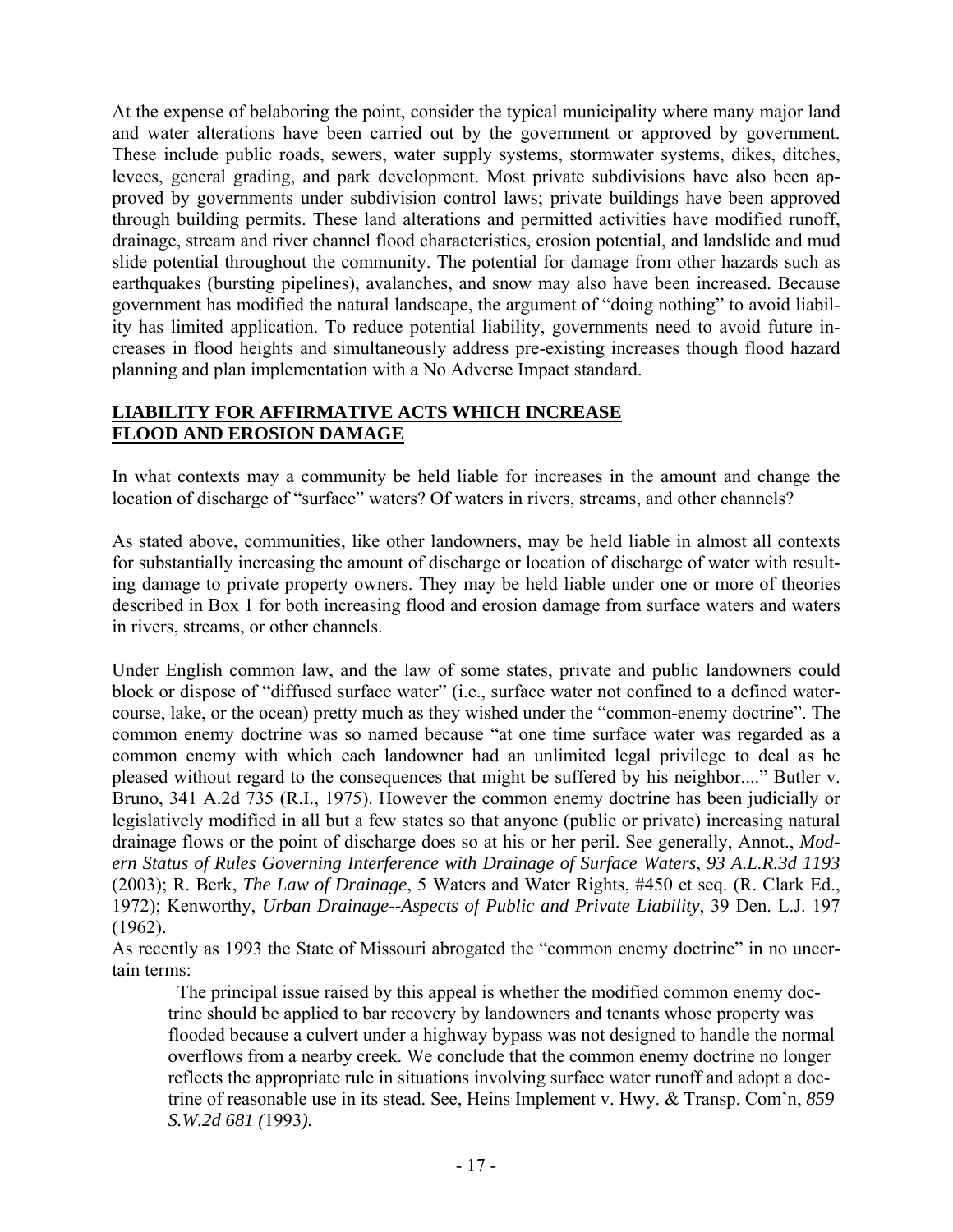On the other hand, Arizona reaffirmed that "the common enemy doctrine" was still in effect as recently as 1989:

 Arizona follows the common enemy doctrine as it applies to floodwaters. Under this doctrine a riparian owner may dike against and prevent the invasion of his premises by floodwaters. If thereby the waters which are turned back damage the lands of another, it is a case of damnum absque injuria. This common enemy doctrine was not abrogated by the floodplain statutes is available to those who comply with or are exempt from the floodplain regulations, and is likewise available to a condemning authority when it is protecting its property like any other riparian owner. See, White v. Pima County, *161 Ariz. 90* (App. 1989) *775 P.2d 1154* (1989)

Two alternative doctrines to the common enemy doctrine are now applied to surface water in all but a few states. A highly restrictive "civil-law" rule has been adopted in a small number of states. The rule requires that the owner of lower land accept the surface water naturally draining onto his land but the upper owner may do nothing to increase the flow. See, Butler v. Bruno, 341 A.2d 735 (R.I., 1975). The rule is that "A person who interferes with the natural flow of surface water so as to cause an invasion of another's interests in the use and enjoyment of his land is subject to liability to the others." Id. at 737. See also Kinyon & McClure, *Interferences with Surface Waters*, 24 Minn. L. Rev. 891 (1940). This civil-law rule, like the common enemy doctrine, has, however, been somewhat modified in most of the states so that landowners may, to some extent, increase flows so long as they do so in good faith and "non-negligently."

A third doctrine -- the rule of "reasonable use" -- has gradually replaced the common enemy and civil rules in most states. Under this rule, the property owner's liability turns on a determination of the reasonableness of his or her actions. Factors relevant to the determination of reasonableness are similar to those considered in determining riparian rights and negligence (listed below). The issue of reasonableness is a question of fact to be determined in each case upon the consideration of all the relevant circumstances. Butler v. Bruno, 341 A.2d 735, 738 (R.I., 1975).

A very similar doctrine of reasonableness has been applied under the law of "riparian rights" which applies to water in watercourses. See generally Annot., *Right of Riparian Owner to Construct Dikes, Embankments, or Other Structures Necessary to Maintain or Restore Bank of Stream or to Prevent Flood*, 23 A.L.R.2d 750 (1952 with 2004 updates). The factors considered in determining "reasonableness" are similar to those used in determining whether a landowner has been "negligent" (see discussion below). Riparian rights have been interpreted, in some cases, to include the right to constructive flood and erosion protection measures so long as they do not damage other riparians. As the court in Lowden v. Bosler, 163 P.2d 957 (Okla., 1945) noted in holding a landowner liable for damages caused by a jetty placed in a river (Id. at 958):

> A riparian proprietor may lawfully erect and maintain any work or embankment to protect his land against overflow by any change of the natural state of the river and to prevent the old course of the river from being altered; but such a riparian proprietor, though doing so for his convenience, benefit, and protection, has no right to build anything which in times of flood will throw waters on the lands of another such proprietor so as to overflow and injure him.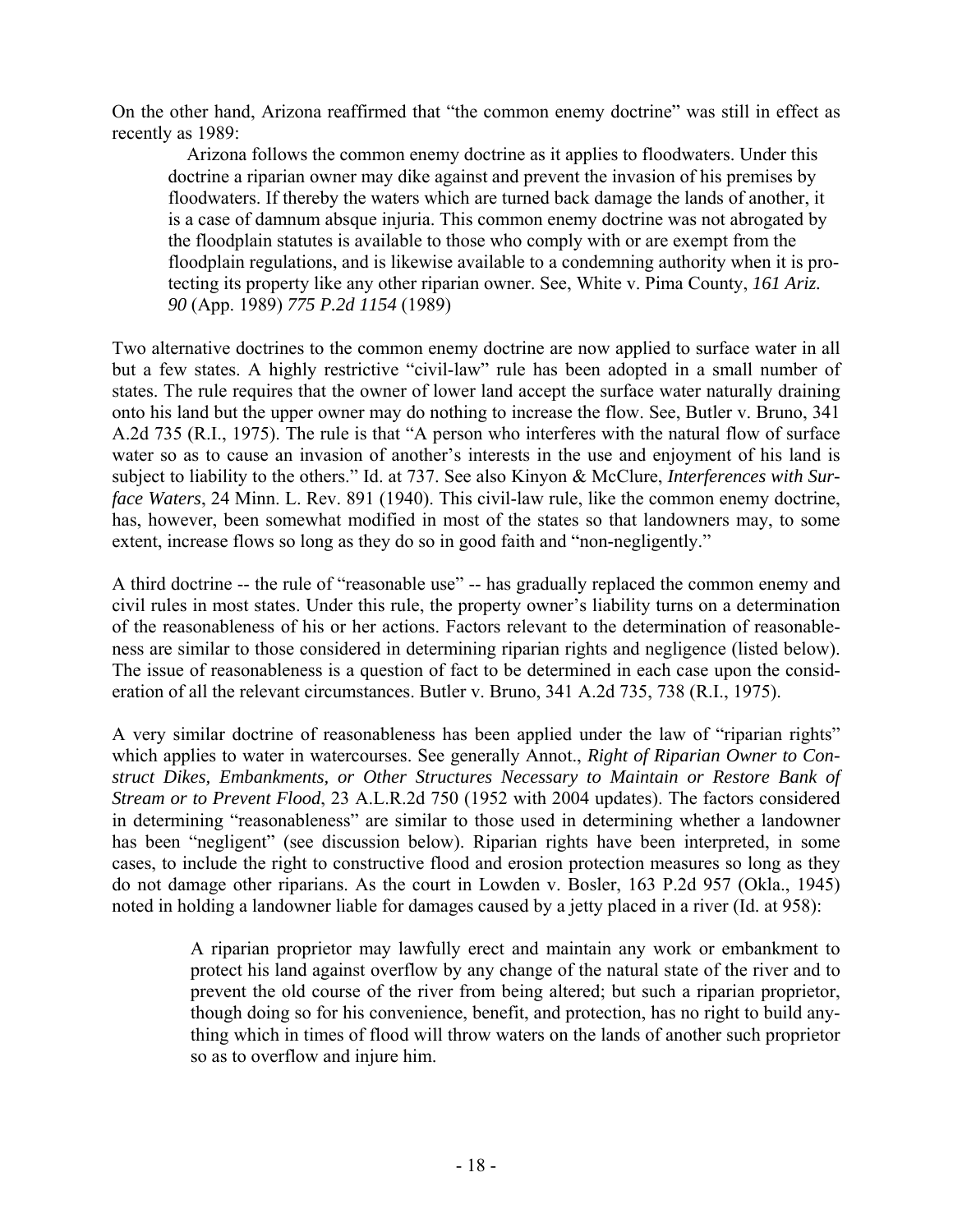## <span id="page-18-0"></span>**FACTORS RELEVANT TO REASONABLENESS**

A variety of factors are relevant to the "reasonableness" of conduct in particular circumstances pursuant to a suit based on negligence and, to a lesser extent, other theories incorporating a reasonableness standard such the rules of "reasonable use" pertaining to diffused surface water and the law of riparian rights. Some of these include:

 --**The severity of the potential harm posed by the particular activity.** Where severe harm may result from an act or activity, a "reasonable man" must exercise great care. See Blueflame Gas, Inc. v. Van Hoose, 679 P.2d 579 (Col., 1984), in which the court held that the greater the risk, the greater the amount of care required to avoid injury. With an ultrahazardous activity, the degree of care required may be so great that it approaches strict liability.

 --**Foreseeability of the harm.** A "reasonable man" is only responsible for injuries or damages which are known or could be reasonably foreseen. See Scully v. Middleton, 751 S.W.2d 5 (Ark., 1988). To constitute negligence, the act must be one in which a reasonably careful person would foresee such an appreciable risk of harm to others as to cause him not to do the act or to do it in a more careful manner. The test is not only whether he or she did in fact foresee the harm, but whether he or she should have foreseen it, given all the circumstances. For example, direct warning of a dangerous condition, such as the report from a user of a public road that a bridge was washed out, provides foreseeability. But so may a flood map or other less direct information.

--**Custom.** The standard for reasonable conduct in a negligence suit is usually a community standard. Therefore, evidence of the usual and customary conduct of others under the circumstances is relevant and admissible. See The Law of Torts 193. However, courts have found an entire industry careless and custom is not conclusive. See The T.J. Hooper, 60 F.2d 737 (2nd Cir., 1932). As noted by the Illinois Supreme Court in Advincula v. United Blood Servs., 678 N.E.2d 1009 (Ill., 1996) "while custom and practice can assist in determining what is proper conduct, they are not conclusive necessarily of it. Such evidence may be overcome by contrary expert testimony (or its equivalence) that the prevailing **professional standard of care (***emphasis added by the court)*, itself, constitutes negligence."

 --**Emergency.** The overall context of acts determines their reasonableness for negligence purposes. For example, acts of a reasonable man in an emergency are subject to a lower standard of care than acts not in an emergency. See e.g., Cords v. Anderson, 259 N.W.2d 672 (Wis., 1977). An emergency is a sudden and unexpected situation which deprives an actor of an opportunity for deliberation.

 --**The status of the injured party.** The duty of care owed by a private or public entity depends, to some extent, upon the status of the injured party and his or her relationship to the entity. Traditionally, at common law, the owner or occupier of land owed different standards of care to various categories of visitors for negligent conditions on the premises. See generally, Annot., *Modern Status of Rules Governing Landowner's Liability Upon Status of Injured Party as Invitee, Licensee, or Trespasser*, 22 A.L.R.4th 296 (1983 with 2003 updates). Some jurisdictions have held that an owner or occupier of land is held to a duty of reasonable care under all circumstances to invitees, licensees, and trespassers alike. Most others have held that the duty of reasonable care extends only to invitees and licensees but that a lesser standard of care exists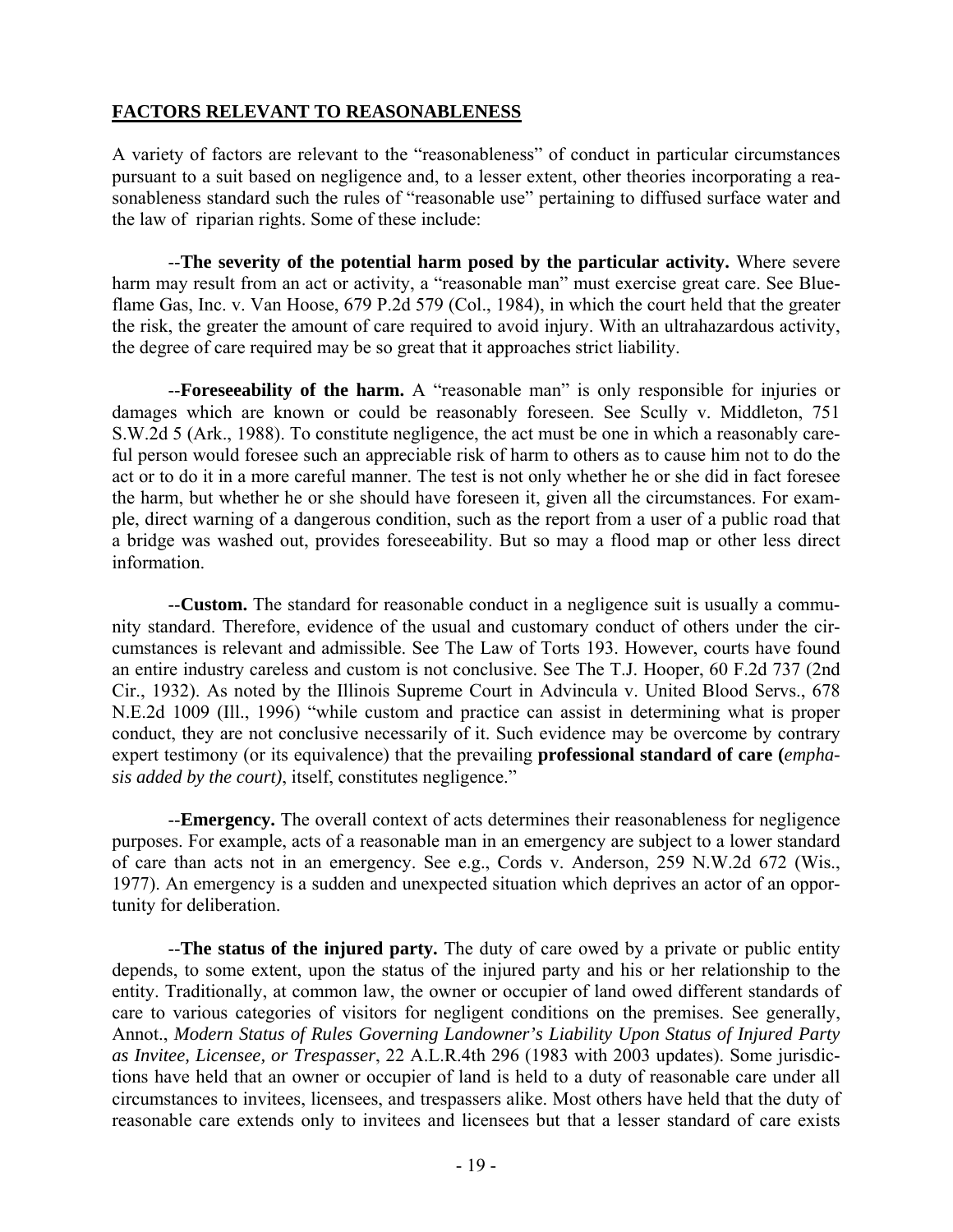<span id="page-19-0"></span>with regard to trespassers. In general, a landowner is only responsible to a trespasser for "willful and wanton" conduct with the exception of attractive nuisances. See Adams v. Fred's Dollar Store, 497 So. 2d 1097 (Miss, 1986).

 --**Special relationship.** In some instances, a special relationship exists between an injured individual and a governmental unit that creates a special duty of care. For example, in Kunz v. Utah Power and Light Company, 526 F.2d 500 (9th Cir., 1975) a Federal Court of Appeals held that the Utah Power and Light Company which operated a storage facility at a lake had a special relationship with downstream landowners and a duty to provide flood control because they had operated the facility to provide flood control over a period of time and downstream landowners had come to rely upon such operation. Failure to act reasonably in light of this duty was negligence.

 --**Statutes, ordinances, or other regulations applying to the area.** Negligence may arise from breach of a common law duty or one imposed by statute or regulation. See Hundt v. LaCross Grain Co., Ind., 425 N.E.2d 687 (Ind., 1981) In general, violation of a statute or ordinance creates, at a minimum, a presumption of negligence or evidence of negligence. See, e.g., Distad v. Cubin, 633 P.2d 167 (Wyo., 1981). It is also relevant to nuisance and trespass. See, e.g., Tyler V. Lincoln, 527 S.E.2d 180 (2000).

## **GOVERNMENT FAILURE TO ADOPT REGULATIONS**

May a governmental unit be liable for failure to adopt floodplain regulations?

In general, governmental units have no duty to adopt regulations and no liability results from failure to adopt a regulation. See, for example, Hinnigan v. Town of Jewett, 94 A.D.2d 830 (N.Y., 1983) (N.Y. court held that State of New York was not liable for failing to assure the participation of towns in the National Flood Insurance Program (NFIP) and, similarly, that the town of Jewett was not liable for failing to meet the minimum federal standards of the NFIP thereby making flood insurance available in the town.). See also Urban v. Village of Inverness, 530 N.E.2d 976 (Ill., 1988) (No affirmative duty by city to prevent flooding due to land alteration through adoption and enforcement of regulations on development.) However, see Sabina v. Yavapai County Flood Control Dist., 993 P.2d 1130 (Ariz., 1999) (Court implied that Flood Control District might be liable for failing to regulate.)

However, legislatures in many states have adopted statutes requiring local governments to adopt floodplain regulations. See, County of Ramsey v. Stevens, 283 N.W. 2d 918 (Minn., 1979). These statutes create a duty to adopt regulations and might serve as the basis for suit if regulations were not then adopted. For example, see generally NRCD v. NYSDEC, 668 F. Supp. 848 (S.D.N.Y., 1987) (State liable for failing to adopted regulations as required.). See also United States v. St. Bernard Parish, 756 F.2d  $1116$  ( $5<sup>th</sup>$  Cir., 1985).

To be on the safe side, government units should adopt regulations where statutes require such adoption.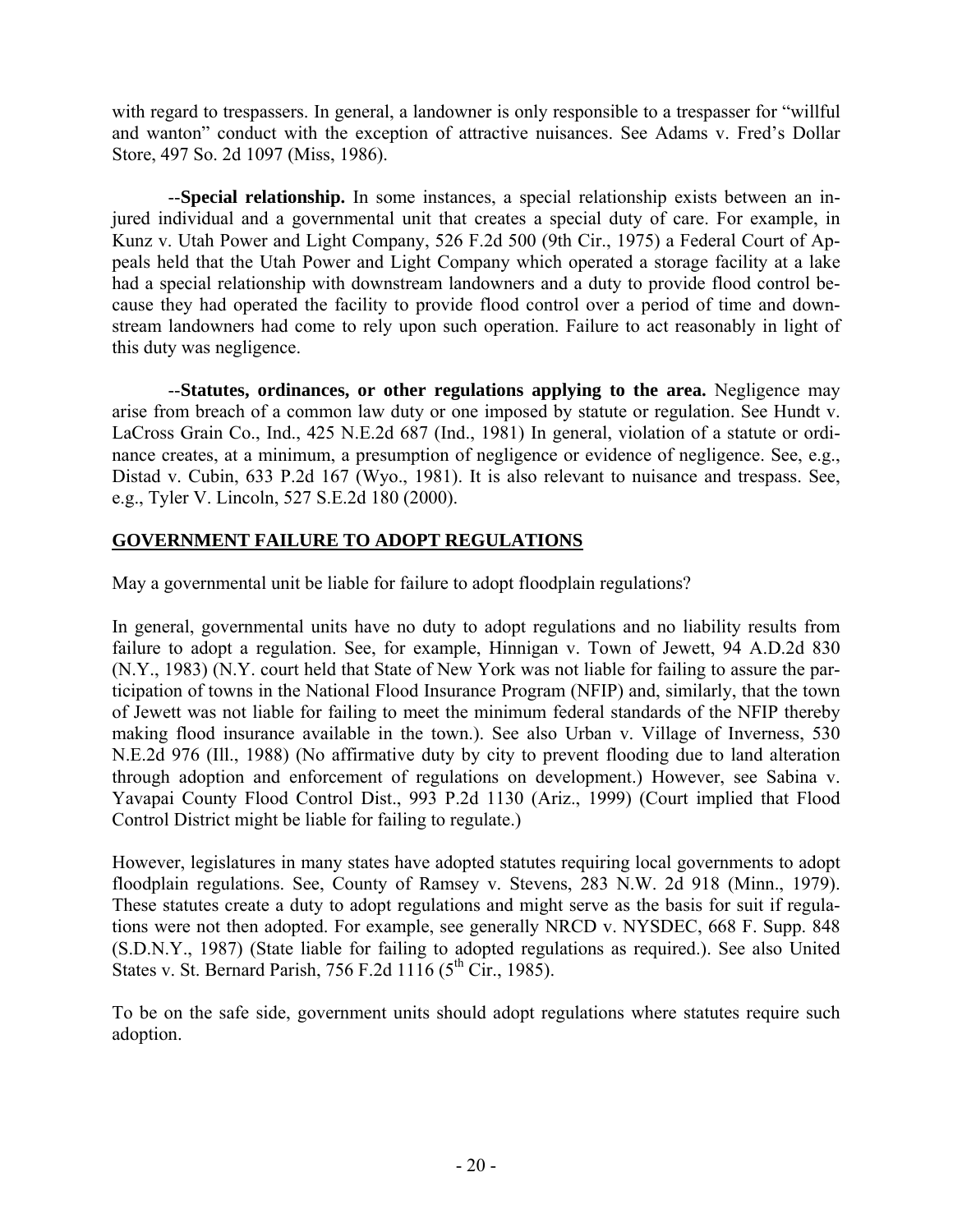## <span id="page-20-0"></span>**FAILING TO ADEQUATELY CONSIDER FLOODING IN PERMITTING**

May governmental units be liable if they fail to adequately consider flooding in issuing regulatory permits with resulting damage to private landowners?

Courts in most jurisdictions have held that governments are immune from liability for issuance or denial of building and other types of permits because issuance is a discretionary function. See *Liability of government entity for issuance of permit for construction which caused accelerated flooding*, [62 A.L.R.3d 514 \(2000\).](http://www.lexis.com/research/buttonTFLink?_m=bd4334df302a9a2a170daab743413ebf&_xfercite=%3ccite%20cc%3d%22USA%22%3e%3c%21%5bCDATA%5b93%20A.L.R.3d%201193%20%5d%5d%3e%3c%2fcite%3e&_butType=3&_butStat=114&_butNum=11&_butInline=1&_butinfo=%3ccite%20cc%3d%22USA%22%3e%3c%21%5bCDATA%5b62%20A.L.R.3d%20514%5d%5d%3e%3c%2fcite%3e&_fmtstr=FULL&docnum=1&_startdoc=1&wchp=dGLbVlz-lSlbW&_md5=352456e98a4ff63166bbe037c7813e37) See Wilcox Associates v. Fairbanks North Star Borough, 603 P.2d 903 (Ala. 1979) and cases cited therein. This rule continues to prevail in the majority of the jurisdictions. See for example:

 --Phillips v. King County, et. al., 968 P.2d 871 (Wash., 1998) (County not liable for approving a developer's drainage plan which resulted in flooding. )

 --Johnson v. County of Essex, 538 A.2d 448 (N.J., 1987) (No township liability for approving plats and building permits which increased flow of water under pipe due to statutory plan and design immunity and discretionary immunity.)

 --Loveland v. Orem City Corp., 746 P.2d 763 (Utah, 1987) (City not liable for approval of subdivision plat without requiring fencing of canal where child subsequently drowned was a discretionary function.)

Although the general rule is still no liability, courts have recognized some in-roads and qualifications on the rule, particularly where issuance of a permit results in damage to other lands. Annot., *Liability of Governmental Entity for Issuance of Permit for Construction Which Caused or Accelerated Flooding*, 62 A.L.R.3d 514 (2000). See for example:

 --Hutcheson v. City of Keizer, 8 P.3d 1010 (Ore., 2000) (City liable for approving subdivision plans which led to extensive flooding.)

 --Columbus v. Smith, 316 S.E.2d 761 (Ga., 1984) (Government entity which regulated construction along a stream in violation of a floodplain ordinance had a duty to prevent flooding to property along the stream caused by construction.)

 --Kite v. City of Westworth Village, 853 S.W.2d 200 (Tex., 1993) (City was liable for approving subdivision plat which diverted water.)

 --Hurst .v U.S., 739 F.Supp. 1377 (D.S.D, 1990) (U.S. Army Corps of Engineers potentially liable for failing to regulate building obstructions in navigable waters which increased erosion damage.)

 --Columbus Ga. V. Smith, 316 S.E.2d 761 (Ga., 1984) (City may be held liable for approving construction project resulting in flooding.)

 --Pickle v. Board of County Comm'r of County of Platte, 764 P.2d 262 (Wyo., 1988) (County had duty of exercising reasonable care in reviewing subdivision plan.)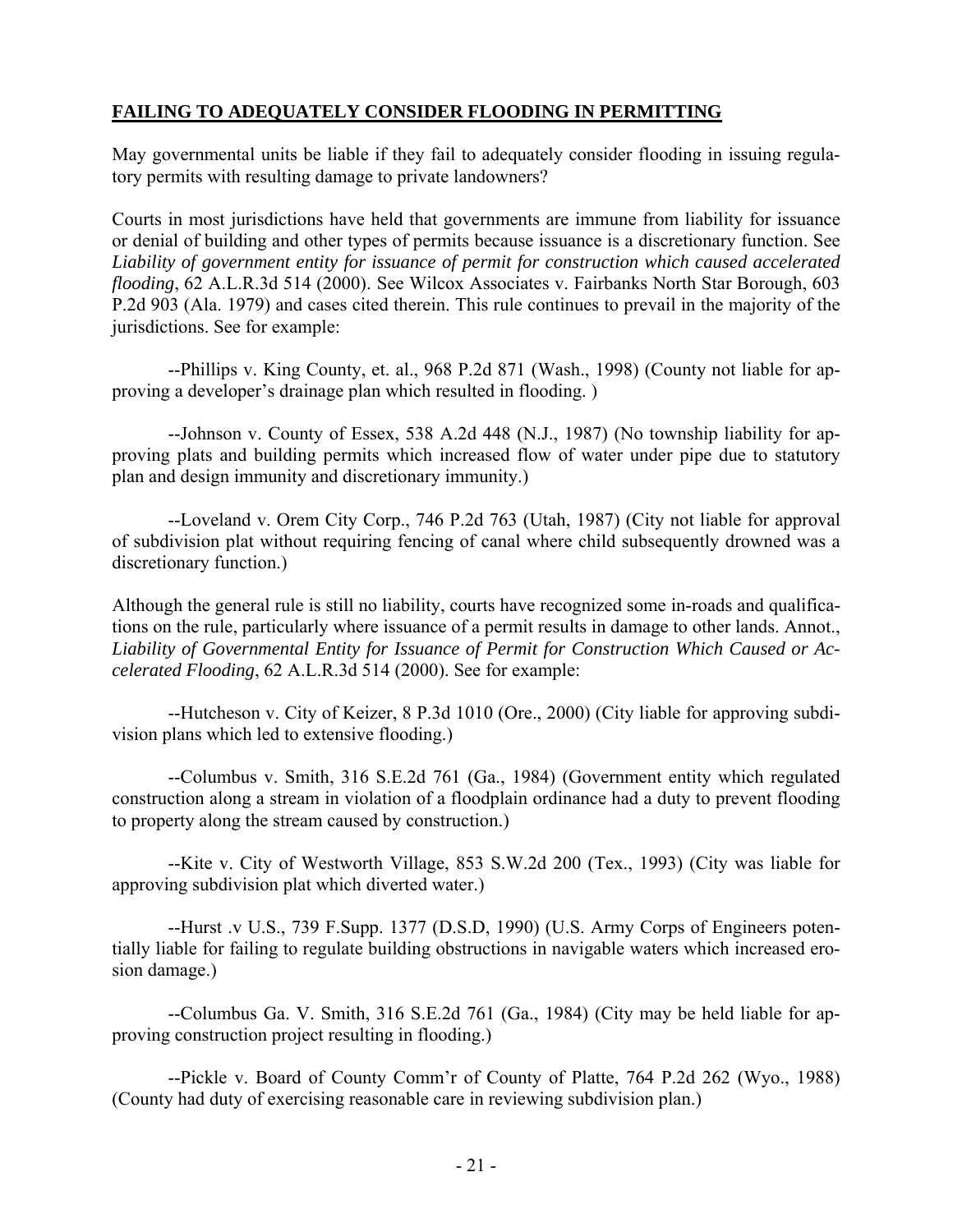<span id="page-21-0"></span>Courts have also held governments liable to permittees for erroneous issuance of building permits in a number of cases. See cases cited in *Municipal Tort Liability for Erroneous Issuance of Building Permits: A National Survey*, 58 Wash. L. Rev. 537 (1983). See, for example, Radach v. Gunderson, 695 P. 2d 128 (Wash., 1985) (City was liable for expense of moving house which did not meet zoning setback requirements constructed pursuant to a permit issued by city.)

## **ACCEPTANCE OF DEDICATED STORM SEWERS, STREET, OTHER FACILITIES**

May a governmental unit be held liable for flood damages which result from ditches, channels, stormwater detention facilities, roads, and other infrastructure constructed by developers and dedicated to governmental units?

In an increasing number of cases, courts have held governmental units responsible for approving and accepting storm sewers and other facilities dedicated to governmental units by subdividers or other developers. See for example:

 --City of Keller v. Wilson, 86 S.W.3d 693 (Tex., 2002) (City liable for approving subdivision plat and acquiring easement which increased flood damage on other property.)

 --Kite v. City of Westworth Village, 853 S.W.2d 200 (Tex., 1993) (City liable for approving subdivision plat and acquiring easement which increased flood damage on other property.)

 --City of Columbus v. Myszka, 272 S.E.2d 302 (Ga., 1980) (City liable for continuing nuisance for approving and accepting uphill subdivision which caused flooding.)

 --Powell v. Village of Mt. Zion, 410 N.E.2d 525 (Ill., 1980) (Once village approves and adopts sewer system constructed by subdivision developer, village may be held liable for damage caused by it.)

However, courts have refused to find cities liable in other contexts. See, for example:

 --M.H. Siegfried Real Estate v. City of Independence, 649 S.W.2d 893 (Mo., 1983) (City cannot be required to construct culverts to facilitate the flow of surface water when it assumes maintenance of streets possibly built by others.)

 --Martinovich v. City of Sugar Creek, Mo, 617 S.W.2d 515 (Mo., 1981) (City not responsible for sewer and catch basin constructed by private developer and never accepted by the city.)

## **INADEQUATE INSPECTIONS**

May a governmental unit be held liable for failing to carry out adequate building inspections (e.g., failure to determine whether a structure complies with regulatory flood elevations and flood proofing requirements)?

Traditionally, failure of governments to carry out more traditional inspections or lack of care in such inspections was not subject to suit because inspections were considered either "governmental" or "discretionary" in nature. See *Municipal liability for negligent performance of building*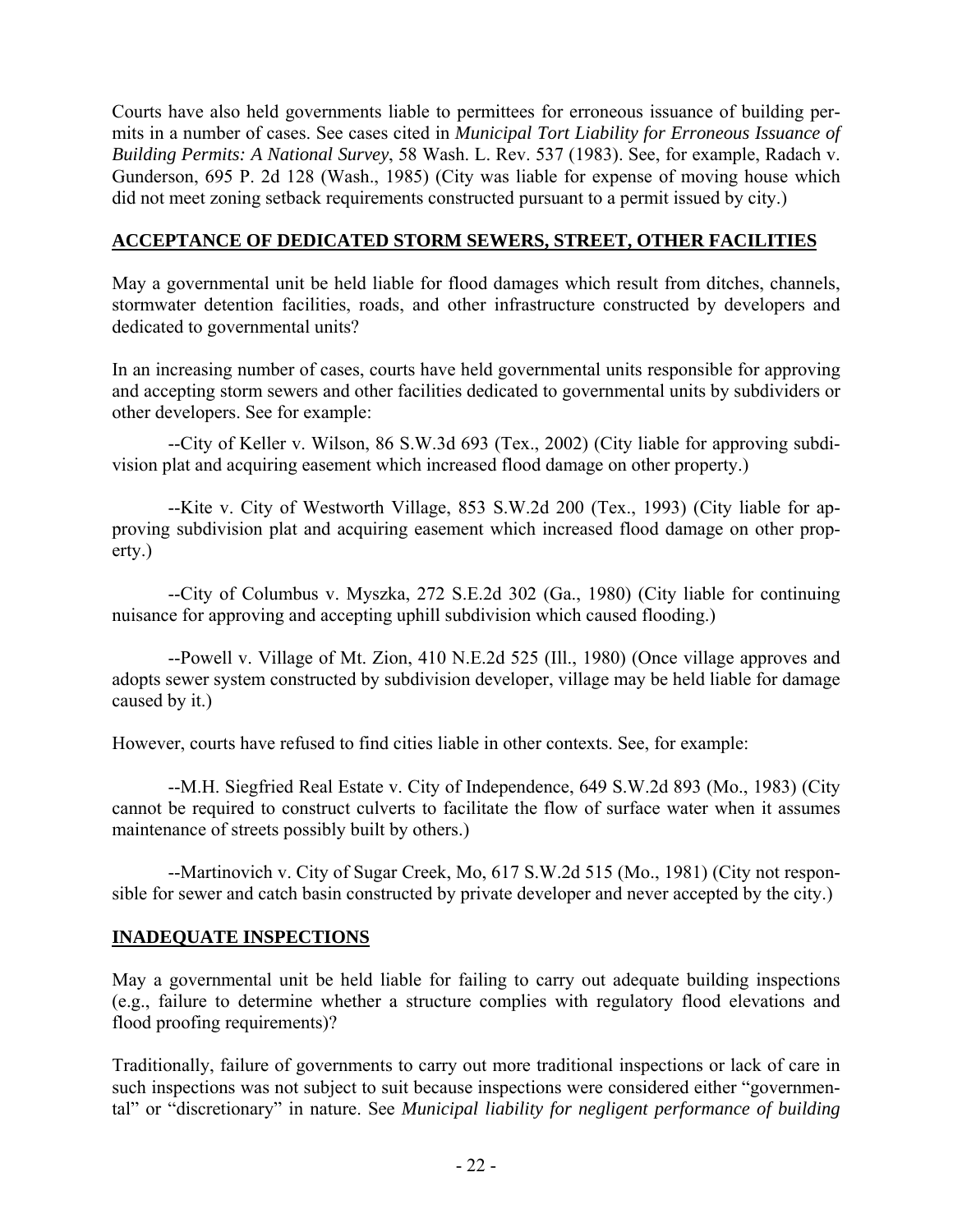<span id="page-22-0"></span>*inspector's duties*, [24 A.L.R.5th 200 \(2003\).](http://www.lexis.com/research/buttonTFLink?_m=c7b6903503ea8bfb58ce651921a10e97&_xfercite=%3ccite%20cc%3d%22USA%22%3e%3c%21%5bCDATA%5b62%20A.L.R.3d%20514%20%5d%5d%3e%3c%2fcite%3e&_butType=3&_butStat=114&_butNum=8&_butInline=1&_butinfo=%3ccite%20cc%3d%22USA%22%3e%3c%21%5bCDATA%5b24%20A.L.R.5th%20200%5d%5d%3e%3c%2fcite%3e&_fmtstr=FULL&docnum=1&_startdoc=1&wchp=dGLbVlz-lSlbW&_md5=0e1a9e110444723c91467372c61ac0b3) See, for example, Stemen v. Coffman, 285 N.W.2d 305 (Mich., 1979) (Failure of city to require owners of multi-dwelling unit to abate alleged nuisance due to inadequate fire protection devices was discretionary and not negligence.); Stone, F.F. & A. Renker, Jr., *Government Liability for Negligent Inspections*, 57 Tul. L. Rev. 328 (1982). In addition, many states such as Kansas, Alaska, California and Utah have adopted statutes immunizing building inspection activities from suit. See K.S.A. 75-6104(j) (1989). Other examples of cases in which courts have refused to hold units of government responsible for inadequate inspections include:

 --Stannik v. Bellingham – Whatcom Bd. of Health 737 P.2d 1054 (Wash., 1987) (Court refused to allow negligence claim against county by home buyers for failure to inspect and detect sewage disposal system which did not comply with county ordinance due to "public duty" doctrine.)

 --Siple v. City of Topeka, 679 P.2d 190 (Kan., 1984) (Court refused to hold city liable for inspection of private tree by city forester which later fell on a car due to statutory immunity for inspections and public duty doctrine.)

But some courts hold governmental units responsible for inadequate inspections. See, for example:

 --Tuffley v. City of Syracuse, 82 A.D.2d 110 (N.Y., 1981) (City was held liable based upon a theory of inverse condemnation for acts of a city engineer in failing to adequately inspect building site and determine that culvert running under site was part of a city storm water drainage system. The court held that a "special relationship" existed here.)

 --Brown v. Syson, 663 P.2d 251 (Ariz., 1983) (Court held that home purchaser's action against city for negligent inspection of home for violations of building codes was not barred by doctrine of sovereign immunity and public duty doctrine.)

## **INADEQUATE ENFORCEMENT OF REGULATIONS**

Is a local government liable for failing to enforce floodplain regulations (e.g. illegal construction of a house in a floodway with resulting increased flood damages to adjacent lands)?

Courts have generally considered enforcement of regulations a discretionary function exempt from suit. However, as with negligent inspections, courts have held governmental units liable in a few instances. See, for example, Radach v. Gunderson, 695 P.2d 128 (Wash., 1985) (City was liable for expense of moving ocean-front house which did not meet zoning setback which was constructed pursuant to a permit issued by city. City was aware of violation before construction.)

## **LEGISLATIVE MODIFICATION OF COMMON LAW RULES**

Could state legislatures modify the common law rules and impose a higher standard of care on local governments or private property owners for increasing flood damages on other lands, failure to comply with regulations, inadequate inspections, and similar actions?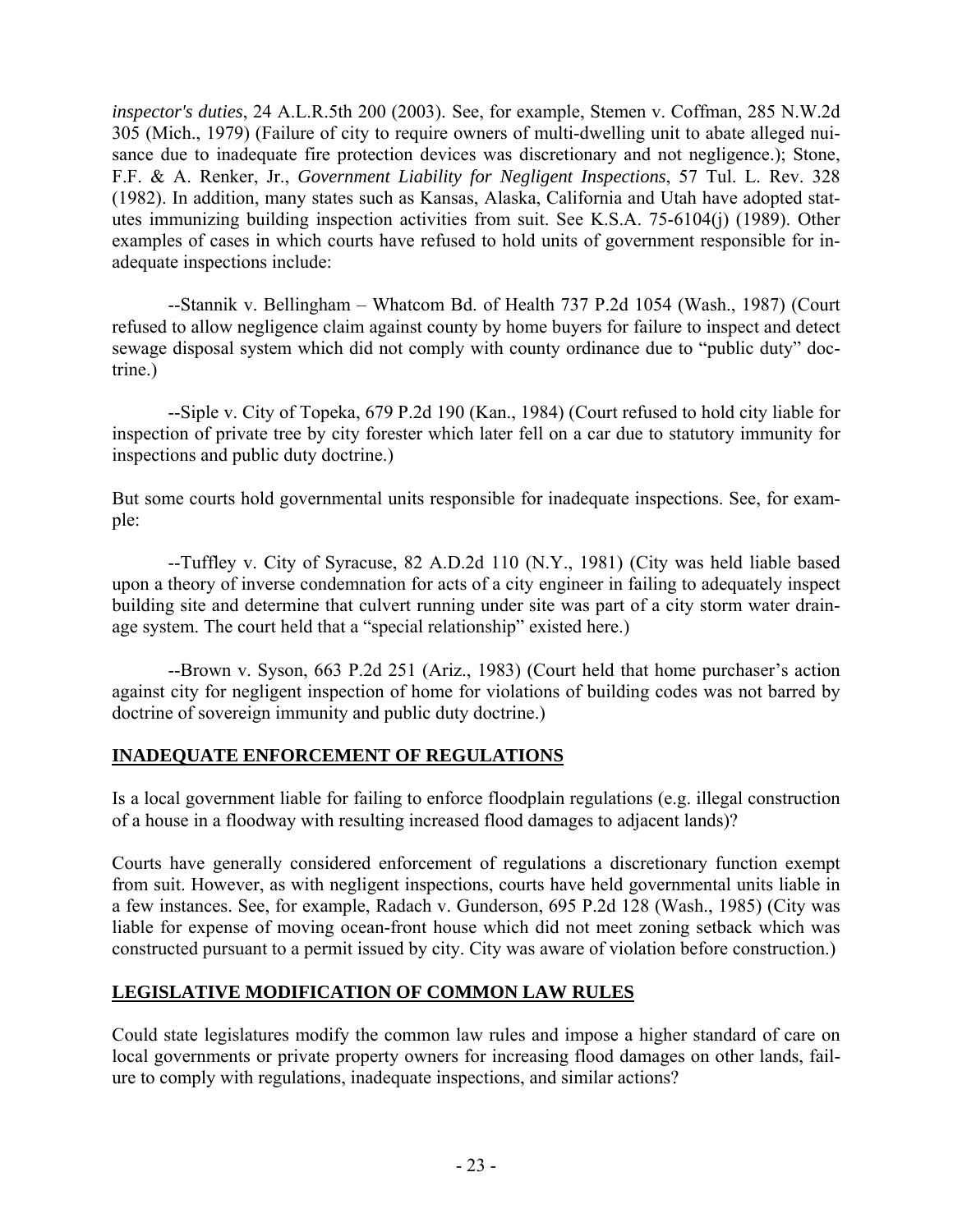It is clear that state legislatures could impose a higher standard of care on private landowners, public officials and local governments than imposed by common law by adopting remedial statutes. For example, lower courts and the U.S. Supreme Court have upheld state laws changing the "common enemy" doctrine with regard to surface water to a doctrine of reasonable use against claims of taking or violation of due process. See, E.G., Chicago & Alton R. Co. v. Tranberger, 35 S. Ct. 678 (1915); Peterson v. Northern Pac. Ry. Co., 156 N.W. 121 (Minn., 1916); Tranberger v. Railroad, 156 S.W. 694 (Miss., 1913).

However, local governments cannot, by ordinance, change the common law in a local unit of government. But, they can adopt ordinances which help establish a higher standard of care in construction design and other activities. In many jurisdictions, violation of an ordinance or other regulation is considered negligence per se if (1) the injury was caused by the ordinance violation, (2) the harm was of the type intended to be prevented by the ordinance, and (3) the injured party was one of the class meant to be protected by the ordinance. See Boyles v. Oklahoma Natural Gas Co., 619 P.2d 613 (Okl., 1980).

Although violation of a statute or ordinance is, at a minimum, evidence of negligence, compliance with an ordinance or statute does not bar a negligence suit. Corley v. Gene Allen Air Service, Inc., 425 So. 2d 781 (La., 1983). In addition, approval of a permit for a project by a state administrative agency does not preclude a private law suit. For example, in Oak Leaf Country Club, Inc. v. Wilson, 257 N.W.2d 739 (Ia., 1977), an Iowa court held that approval by a state agency of a stream channelization project did not preclude judicial relief to riparian landowners for damage from the project.

**In summary, a No Adverse Impact approach is, overall, consistent with landowner common law rights and duties. Adherence to a No Adverse Impact standard in road building, grading, stormwater management, filling, grading, flood control works, permitting, and other activities will reduce community liability.**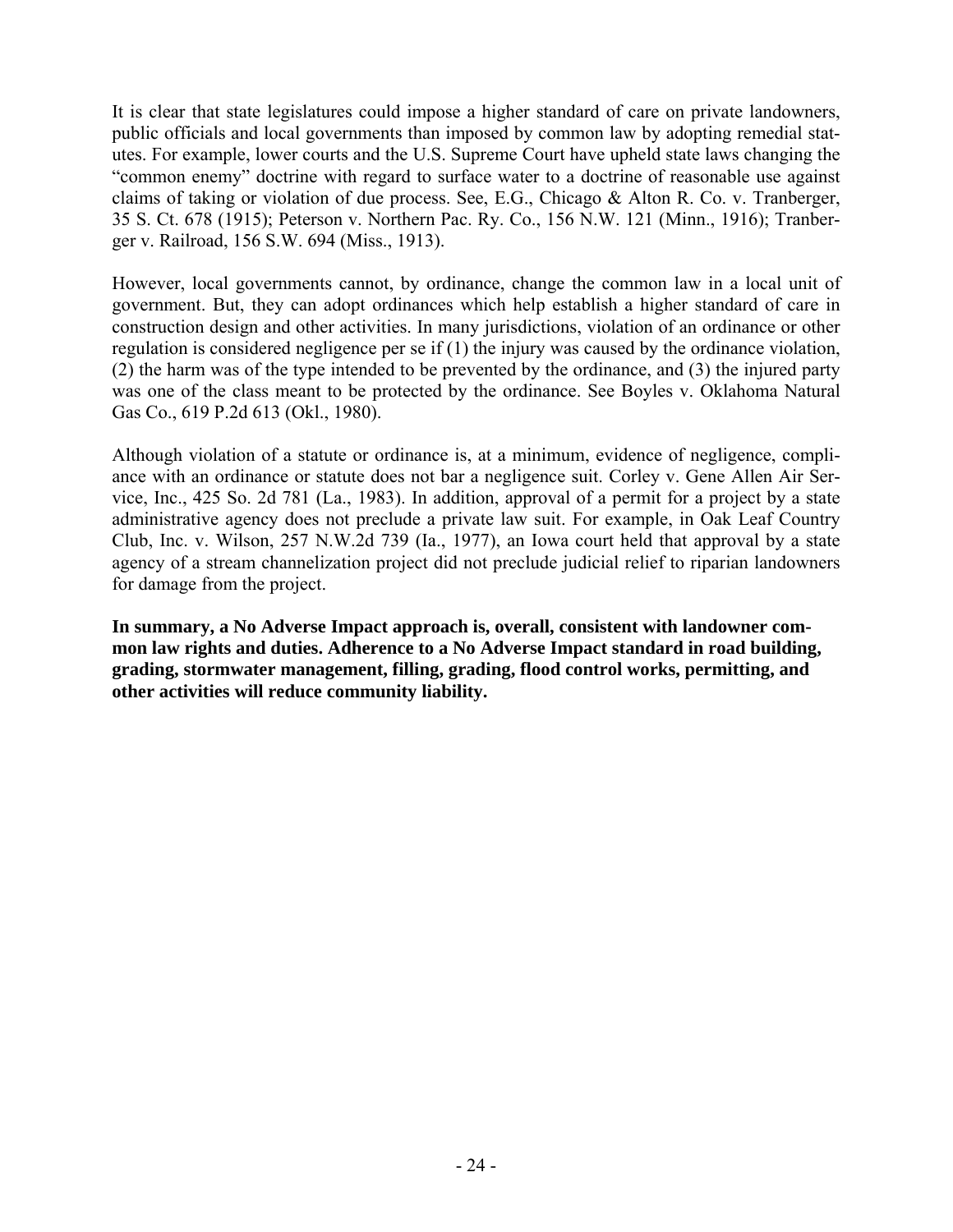## **PART 3: THE CONSTITUTIONALITY OF A NO ADVERSE IMPACT REGULATORY STANDARD**

<span id="page-24-0"></span>Would a community which adopted a No Adverse Impact performance standard in floodplain, zoning, subdivision control or other regulations be subject to successful landowner suits for "taking" private property without payment of just compensation? Would it be subject to successful suits if it adopted more specific implementing regulations such as a zero rise floodway restriction, stream setbacks, freeboard requirements for elevation of structures or open space zoning?

As will be discussed below, courts are likely to uphold a general No Adverse Impact performance standard. They are also likely to uphold more specific implementing regulations as long as the regulations do not deny landowners all permanent, non-nuisance like uses of entire properties. This will be explained below.

Despite the small number of regulatory cases holding that governments have "taken" private property without payment of just compensation through flood hazard and other hazard regulations, governments are often fearful that the regulations they adopt will be held a "taking". Based upon the small number of successful cases to date and the overall trends in the courts, "taking" is not a serious challenge to performance-oriented hazard regulations and an overrated economic threat to public coffers. Successful regulatory taking cases for hazard-related regulations are extremely rare and are vastly outnumbered by successful common law cases holding governmental units liable for increasing flood, erosion or other hazard losses on private lands consistent with the legal theories previously described in Box 1 contained in Part I of this paper.

## **UNCOMPENSATED "TAKINGS"**

The 5<sup>th</sup> Amendment to the U.S. Constitution and similar provisions in state constitutions prohibit governmental units from taking private property without payment of just compensation. Courts have held that unconstitutional "takings" may occur in two principal flood hazard contexts. The first occurs when a governmental unit increases flood or erosion damage on other lands through fills, grading, construction of levees, channelization or other activities as discussed. Governmental units may be found liable for such increases based upon a broad range of common law theories described in Box 1 located in Part I of this paper.

The second context in which governmental units may be held liable for "taking" private property without payment of just compensation is when they adopt floodplain regulations which severely restrict the use of private property. In such situations landowners sometimes claim "inverse condemnation" of their lands. However, very few of these suits have succeeded.

Over a period of years, there have been only a handful of successful challenges to floodplain regulations as a "taking". Those few cases almost invariably involve almost complete prohibition of building on property, and no clearly demonstrated unique or quasi-unique hazard associated with the site in question. Thus far there are fewer than a dozen appellate cases which hold that a property has been unconstitutionally "taken", in contrast with hundreds of cases supporting regulations. As we shall see, the trend in the courts is to sustain government regulation of hazardous locations and the prevention of harm. Nevertheless, local governments particularly are often con-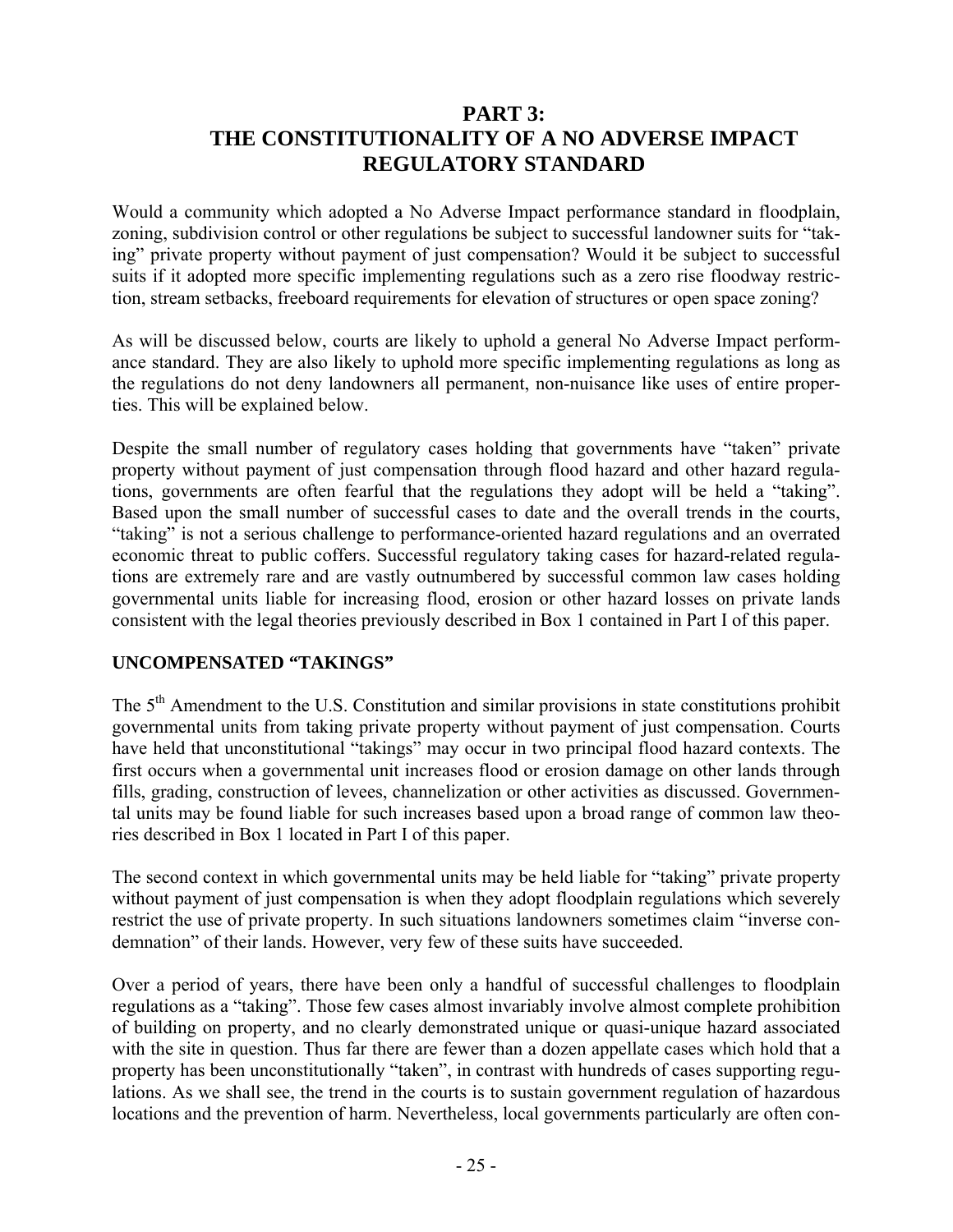cerned about the possibility of a successful takings challenge to their regulations. Part of the concern with taking is due to misreading several U.S. Supreme Court decisions in the last decade addressing regulations for natural hazard areas described below. These decisions suggest that local and state regulations may be a "taking" in certain very narrow and easily avoidable circumstances. However, each of the decisions gave overall support to regulations.

## **Recent Federal Cases: Lingle v. Chevron**

The United States Supreme Court recently issued a ruling in the Case of *Lingle V. Chevron* (No. 04-163, decided May, 23, 2005). That unanimous opinion of the Court sets forth four ways to pursue a Regulatory Taking Case:

A) Physical Invasion as in *Loretto v. Teleprompter Manhattan,* 458 US 419 (1982). The Loretto Case involved a New York City requirement that all residential buildings must permit a cable company to install cables, and a cable box the size of a cigarette pack. The Court held that any physical invasion must be considered a Taking.

B) The Total, or Near Total Regulatory Taking as exemplified by the Case of *Lucas v. South Carolina Coastal Council*, 505 US 1003 (1992), where plaintiff Lucas was prohibited from building a home on the only vacant lots left on an otherwise fully developed barrier beach just outside Charleston; (Note, the Court said that if Lucas was a "nuisance" under State law it might not be a Taking, but how could it be a nuisance if there were only two lots undeveloped on miles of Beach? What was the State plan to abate those nuisances?)

C) A significant, but not nearly total taking as exemplified by the *Penn Central Transportation Company v. New York City*, 438 US 104 (1978), where the Penn Central Company was not permitted to build above Grand Central Station in New York City to the full height permitted by the overlay zoning in the area, for Historic Preservation reasons, but was provided transferable development rights. In Penn Central, the Court used a three part test: a) economic impact, b) how regulation affects "investment-backed expectations", and c) character of the government action.

D) Land use Exactions which are not really related to the articulated government interest as in *Nollan v. California Coastal Commission*, 483 US 825 (1987), where the California Coastal Commission conditioned a permit to expand an existing beachfront home on the owner, granting an easement to the public to cross his beachfront land. The articulated government interest was that the lateral expansion of the home would reduce the amount of beach and ocean the public on the road side of the home could see. The Court indicated that preserving public views from the road really did not have an essential nexus with allowing folks to cross a beach. The Court also cited the *Dollan v. Tigard*, 512 US 374 (1994) case where someone wanted to expand a plumbing store and the community wanted the store to give the community some adjacent flood plain property and an easement for bike path in return for the possible increase in traffic caused by the expansion of the store. Again, in Dollan, the court basically indicated that there was really no relationship between the government interest and the exaction attempted. Basically the Court is saying no to plans of extortion.

In Lingle, the Court specifically indicates that it will no longer use the first part of the two part test for determining a Taking set forth in *Agins v. City of Tiburon* , 447 US 255 (1980): a) whether the regulation substantially advances a legitimate state interest, b) denies owner an eco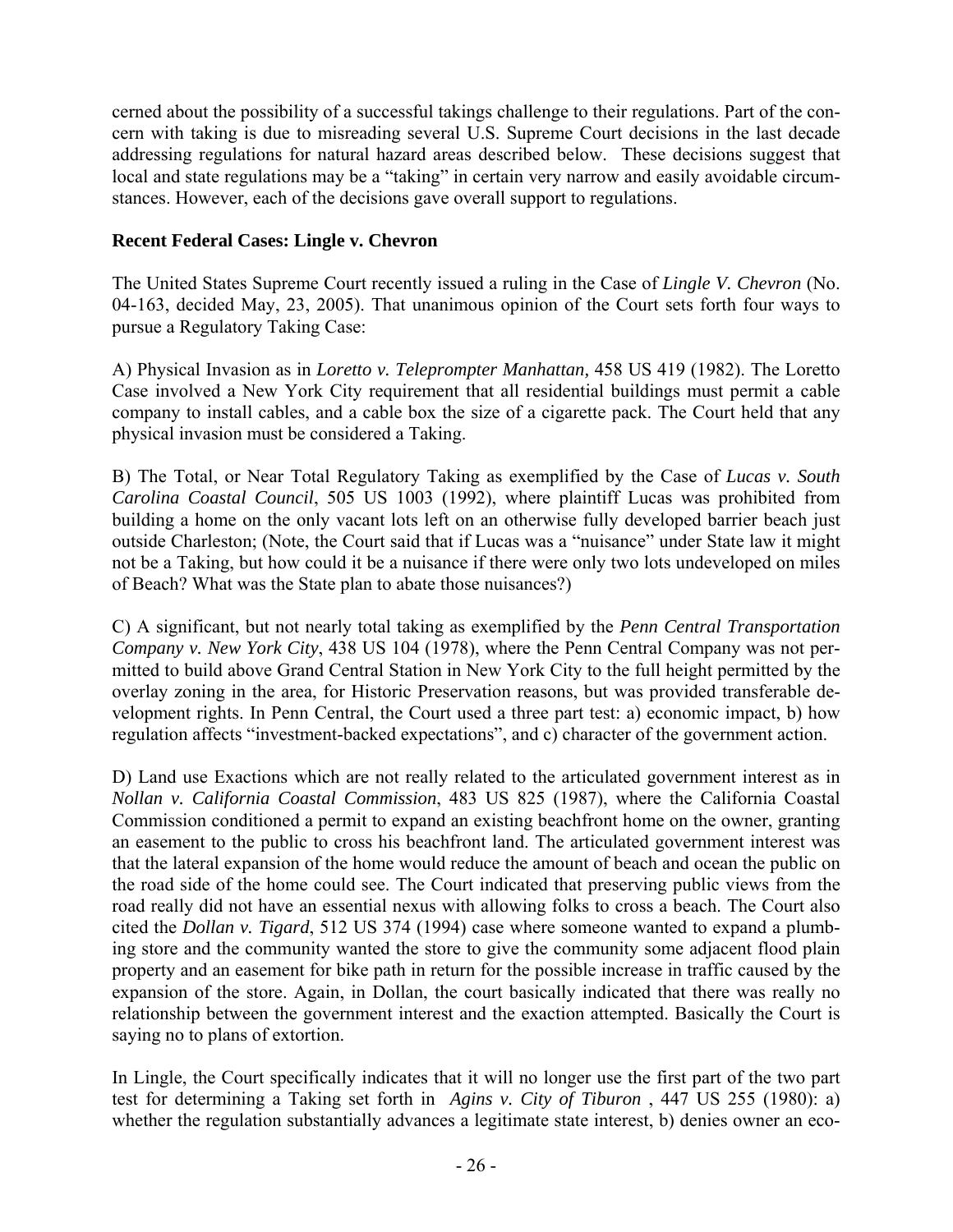nomically viable use of land. The removal of this "substantially advances a legitimate state interest" prong of a takings test is a huge help to Floodplain Managers, to the concept of NAI and to Planning in general. In essence, the question of whether an action by a legislative body "substantially advanced a legitimate state interest" had provided a mechanism for judicial second guessing of the relative merits of legislative action. The Supreme Court is indicating that it will defer to legislative decisions unless: there is no real relationship between what the legislative body desires and the action taken, or there is some other due process or equal protection issue. *See*, Nollan, *supra*; Dolan *supra*; and Justice Kennedy's concurring opinion in Lingle, *below*.

E) Justice Kennedy concurred in the majority opinion, but notes that the decision did not foreclose the possibility of litigating a regulation which was "so arbitrary or irrational as to violate due process". It is not in any way clear as to why none of the other members of the Court joined in Justice Kennedy's sentiments. However, this comment really does not matter to NAI because by its very nature NAI is the quintessence of the thoughtful and rational. The Court summed up its reasoning by stating that:

The Tests articulated in Lingle "**...all aim to identify regulatory actions that are functionally equivalent to a direct appropriation of or ouster from private property…"** 

This clear statement by this Nation's Highest Court tremendously supports both the principles of the National Flood Insurance Program (NFIP) and No Adverse Impact (NAI) floodplain and stormwater management. Both the NFIP and NAI seek to require the safe and proper development of land subject to a hazard. Neither the NFIP nor NAI floodplain and stormwater management require or support government regulations which oust people from their property.

#### **Other Recent US Supreme Court Cases**

A) *Kelo v. New London*, U.S. Supreme Court, No.04-108, Decided June 23, 2005.

 Kelo involves condemnation, that is, a "paid taking" of residences. The case has to do with whether economic development in a community is considered a "public use" for purposes of a taking as described in the Constitution. The five-to-four decision that, yes, economic development can be considered a public use, shows how much deference the majority of the Justices are willing to give to local decision makers who, in this case, had decided to condemn private land so that commercial redevelopment could take place.. Pro-government and planning associations cheered the decision. However, the announcement of the decision was also greeted by widespread public concern, outrage, and proposed legislative correction of the decision from groups concerned about the rights of minorities as well as property rights advocates. This widespread concern illustrates the extreme sensitivity of issues involving property rights. For floodplain and stormwater managers, the primary lesson of this case is that the Court was willing to give enormous deference to local decisions about what is best for a community, thus offering support to the concepts and principles of the Flood Insurance Program and No Adverse Impact floodplain/stormwater management.

B) *San Remo Hotel v. City and County of San Francisco*, U.S. Supreme Court No. 04-340 decided June 20, 2005.

This unanimous decision in a case involving fees charged to permit the change of use of a hotel does not directly relate to hazard regulation. Nevertheless, it is important to floodplain managers because it indicates that taking claimants who have already litigated an alleged "taking" in state court do not get another "bite at the apple" in Federal court.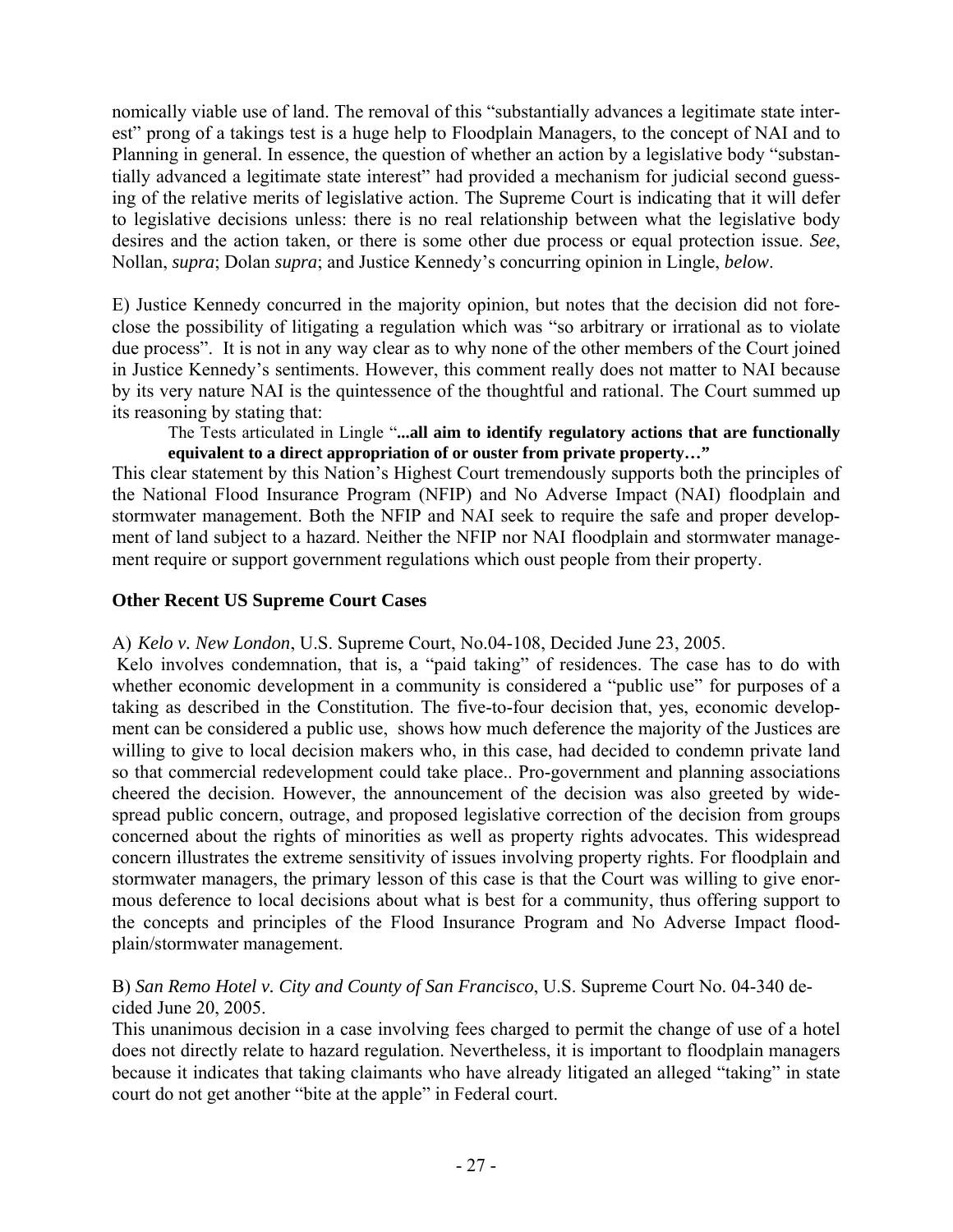#### **Box 2 Other Supreme Court Decisions With Special Relevance to Floodplain Regulations**

The following seven Supreme Court decisions in the last fifteen years have special relevance to floodplain regulations. Four of these (Tahoe, Dolan, First English, and Keystone) dealt with hazard reduction regulations; two with beach regulations (Lucas and Nolan) and one with wetlands (Palazzolo). The Court remanded the cases for further proceedings in five of the seven. The potential importance of holdings to future federal and state court cases is indicated.

--Tahoe-Sierra Preservation Council, Inc. v. Tahoe Regional Planning Agency, 122 S.Ct. 1465 (2002) (Court upheld Tahoe Regional Planning Agency temporary ordinances which had applied for 32 months to "high hazard" (steep slope) zones near Lake Tahoe against a claim that they were a taking of private property. The Court applied a "whole parcel" analysis to duration of regulation to decide that no taking had occurred. This case can be cited in the future to strongly support hazard-related regulations including "interim" regulations as well as moratoria on development when time is needed to adequately develop regulations e.g. in a post disaster context. )

--Palazzolo v. Rhode Island, 121 S.Ct. 2448 (2001) (Court held that purchase of wetland subject to restrictions was not bar to a suit for taking of private property but the test for taking was the value of the entire parcel and not simply the wetland portion. The case was remanded for further proceedings. This case may be cited in the future to help support hazard regulations in some contexts because it requires lower courts to consider the impact of regulations on entire parcels. But, it may also be cited to attack regulations where a landowner purchased lands subject to regulations and wishes to challenge the regulations. The Rhode Island Trial Court determined that there was no "taking" when it considered the case on remand. See discussion below under section entitled "Recent State Cases". )

--Dolan v. City of Tigard, 114 S.Ct. 2309 (1994) (Court held that city regulations for the 100 year floodplain which required a property owner to donate a 15 foot bike path along the stream were not reasonably related to the goals of the regulation and were therefore a taking. The Court stated that the municipality had to establish that the dedication requirement had "rough proportionality" to the burden on the public created by the proposed development. The Court later, in City of Monterey v. Del Monte Dunes at Monterey, Ltd, 119 S.Ct. 1624 (1999), held that rough proportionality test was limited to exactions of interests in land for public use.). Dolan may be cited those attacking floodplain dedication requirements where the dedication requirements are not roughly proportional to the burdens created by the proposed floodplain activity, and, in fact, have little or no relationship to the articulated government interest. The Courts will particularly scrutinize any government requirement that a property owner's right to exclude others from their property is being infringed.

--Lucas v. South Carolina Coastal Council, 112 S.Ct. 2886 (1992) (Court held that state beach statute prohibiting building of a house which prevent "any reasonable use of lots" was a "categorical" taking unless the state could identify background principles of nuisance and property law which would prohibit the owner from developing the property. The case was remanded for further determinations by the South Carolina court, which determined that the Coastal Council's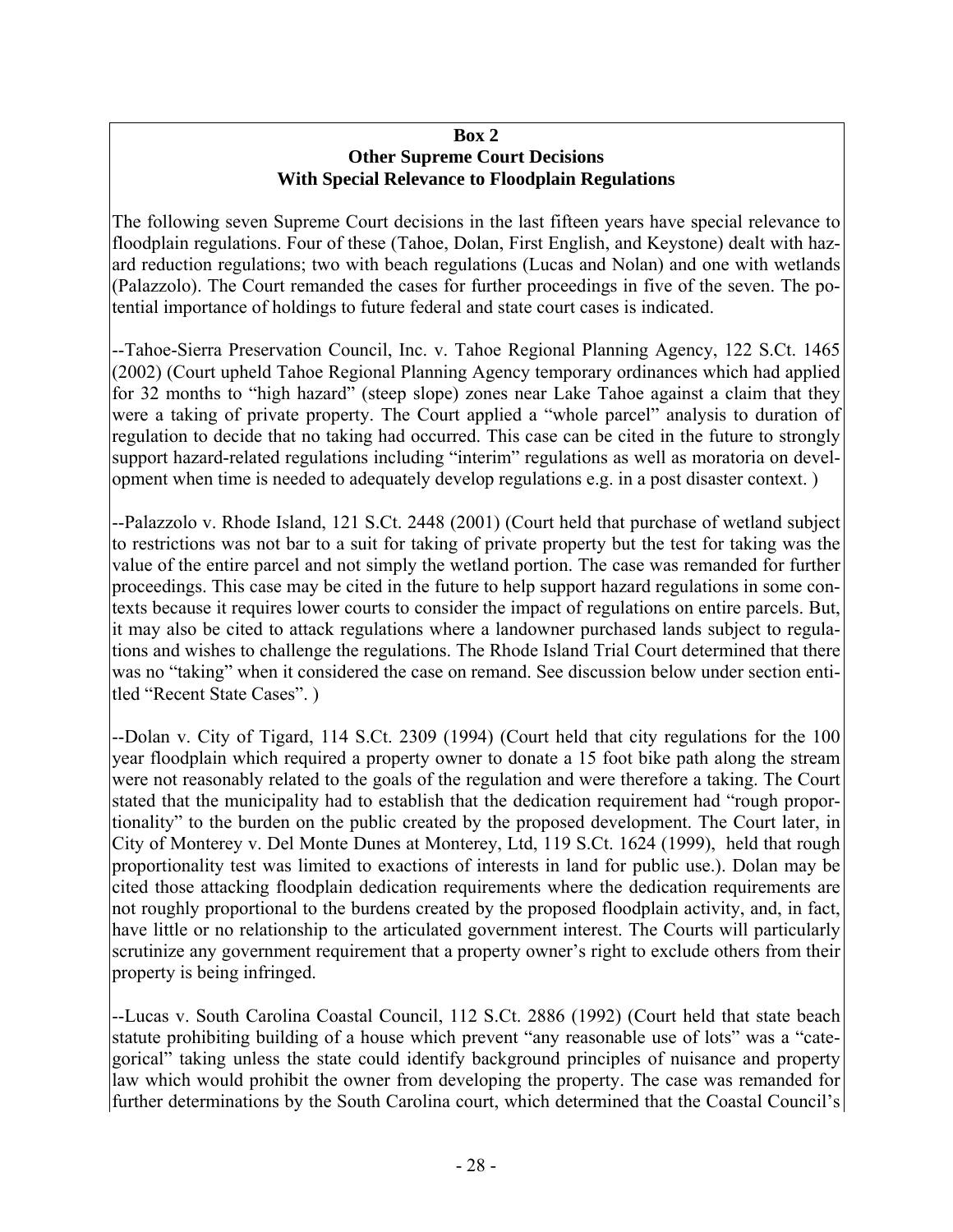regulations were, in fact, a "taking". South Carolina bought the property from Lucas and sold it to a builder. This case may be cited to challenge floodplain regulations if the floodplain regulations deny all economic use of entire lands and the prohibited uses are not nuisance-like in their surroundings or otherwise limited by public trust or other principles of state law. On the other hand, the case may be cited in the future to support floodplain regulations where proposed activities are limited by common law or other principles of state law or where regulations do not deny all economic uses.)

--Nollan v. California Coastal Commission, 107 S.Ct. 3141 (l987) (Court held that the California Coastal Council's conditioning of a building permit for a beach front lot upon granting public access to the beach lacked an "essential nexus" between the regulatory requirement and the regulatory goals and was a taking. The Court held that the access requirement "utterly fail(ed) to advance the stated public purpose of providing views of the beach, reducing psychological barriers to using public beaches, and reducing beach congestion." This case may be cited in the future to attack floodplain regulations if they lack adequate "nexus" to regulatory goals and dedications are required. However, inadequate nexus is very rarely a problem with floodplain regulations.)

--First English Evangelical Church of Glendale v. County of Los Angeles, 482 U.S. 304 (1987). (Court held that a temporary restriction by a flood hazard reduction ordinance which prevented the rebuilding of a church property was (potentially) a taking. The court remanded the decision to the Lower California court to redetermine whether a taking had occurred. The lower court held again that no taking had occurred. There was no further appeal of this decision. This case may be cited by landowners attacking floodplain regulations as a taking or temporary taking. However, this ruling is qualified by the Tahoe, above, which strongly upheld interim regulations as not a taking.)

--Keystone Bituminous Coal Association v. De Benedictis, 107 S. Ct. 1232 (1987) (Court held that public safety regulations which restricted the mining of all of the coal to prevent subsidence were not a taking because the impact of regulations upon an entire property, not simply the areas where coal could not be removed, should be considered. This case may be citied in the future, supporting whole parcel analysis for floodplain regulations (see also Tahoe and Palazzolo above). The case may also be cited supporting regulations which restrict threats to public safety or control of nuisances )

Traditional floodplain regulations permit some development in the floodplain, although an increasing number of local and state regulations require various types of compensatory measures to ensure that development will not increase flood heights on other lands, consistent with No Adverse Impact standard. Regulations preventing landowners from increasing flood or erosion damages on other lands have been broadly upheld for a variety of reasons. With regard to uses with nuisance-like impacts, the U.S. Supreme Court in Keystone Bituminous Coal Assn. v. De-Benedictis, 107 S. Ct. 1232, 1245 (1987) concluded:

The Court's hesitance to find a taking when the state merely restrains uses of property that are tantamount to public nuisances is consistent with the notion of "reciprocity of advantage".... Under our system of government, one of the state's primary ways of preserving the public weal is restricting the uses individuals can make of their property.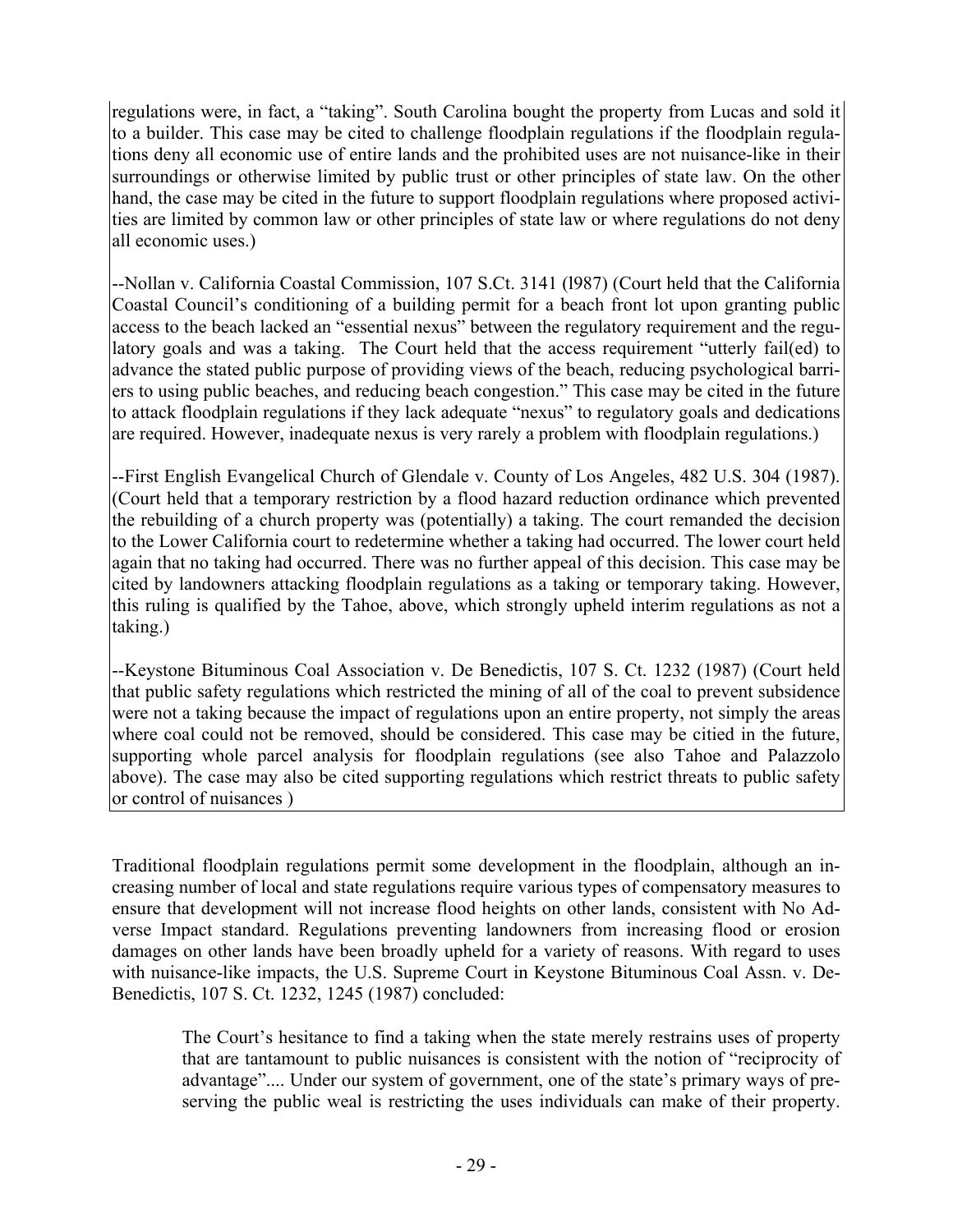While each of us is burdened somewhat by such restrictions, we, in turn, benefit greatly from the restrictions that are placed on others.... These restrictions are "properly treated as part of the burden of common citizenship"... Long ago it was recognized that "all property in this country is held under the implied obligation that the owner's use of it shall not be injurious to the community"....and the Takings Clause did not transform that principle to one that requires compensation whenever the state asserts its power to enforce it.

A Texas court in San Antonio River Authority v. Garrett Brothers, 528 S.W.2d 266 (Tex., 1975) concluded, more broadly:

It is clear that in exercising the police power, the government agency is acting as an arbiter of disputes among groups and individuals for the purpose of resolving conflicts among competing interests. This is the role in which government acts when it adopts zoning ordinances, enacts health measures, adopts building codes, abates nuisances, or adopts a host of other regulations. When government, in its roles as neutral arbiter, adopts measures for the protection of the public health, safety, morals or welfare, and such regulations result in economic loss to a citizen, a rule shielding the agency from liability for such loss can be persuasively defended, since the threat of liability in such cases could well have the effect of deterring the adoption of measures necessary for the attainment of proper police power objectives, with the result that only completely safe, and probably ineffective, regulatory measures would be adopted.

#### **Recent State Cases**

A) *Gove v. Zoning Board of Appeals of the Town of Chatham*, Massachusetts Supreme Judicial Court, decided July, 26, 2005.

The Town of Chatham zoned several areas, including its Special Flood Hazard Areas (the area identified by the Federal Emergency Management Agency as being subject to at least a onepercent annual chance of flooding), in such a way that a variance is required to build. Gove sold a 1.8-acre parcel of land on the condition that a building permit for a single-family home would be issued. The Town declined to issue the permit, and Gove sued, alleging a taking. In this decision, Massachusetts' highest court emphasized that the Town of Chatham had identified unique hazards on this erosion-prone coastal A-Zone property. The court found that the plaintiffs had not sufficiently shown that they could construct a home in this area without potentially causing harm to others. The Town made a good case that this is not just any A-Zone property in a SFHA. It is on the coast adjacent to the V Zone, in an area which has experienced major flooding and is now exposed to the open ocean waves due to a breach in a barrier beach just opposite the site. Further it is subject to accelerated "normal" erosion, and storm related erosion.

This decision by the Massachusetts Supreme Judicial Court very much validates and supports the National Flood Insurance Program, the concept of No Adverse Impact floodplain and stormwater management, as well as hazards based regulation in general. While the decision is binding only on Massachusetts Courts, it should have persuasive effect in other jurisdictions.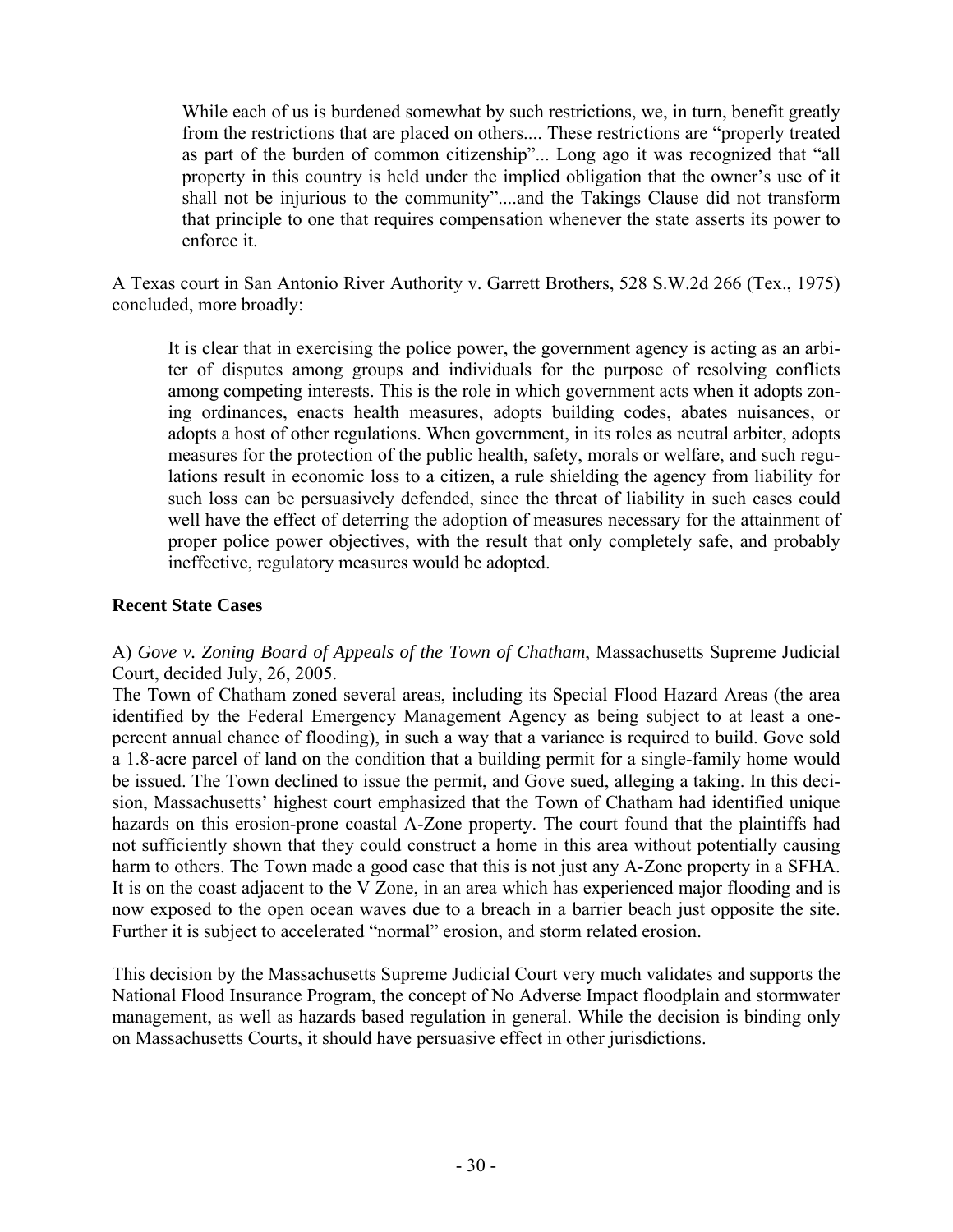<span id="page-30-0"></span>B*) Palazzolo v. State*, 2005 R.I. Super. LEXIS 108 (R.I. Super. Ct. July 5, 2005*).* 

Palazzolo, an important Taking Issue case remanded in 2001 by the US Supreme Court, with instructions for re-hearing by the Rhode Island courts, was recently decided against the landowner. The decision is an extremely well written, well reasoned, huge win for floodplain and hazard managers. Essentially, a Rhode Island Superior court determined that the stringent restrictions in coastal construction implemented by the Rhode Island Coastal Resources Council did not "Take" the Palazzolo property in violation to the Fifth Amendment to the US Constitution. The case is well worth reading since it offers a great review of Takings Law, the Penn Central balancing test, the Public Trust Doctrine and nuisance law. A link to the case is: [http://www.olemiss.edu/orgs/SGLC/casealert.htm.](http://www.olemiss.edu/orgs/SGLC/casealert.htm) This case could conceivably be appealed by Palazzolo to the Rhode Island Supreme Court. An appeal back through the federal courts is conceivable, but somewhat unlikely in view of the *San Remo* decision explained above. The Palazzolo case is not necessarily "over and final". However, the Superior Court has written an extremely well reasoned opinion that should strongly resist challenge on appeal.

C) *Smith v. Town of Mendon*, 4 No. 177 New York Court of Appeals, decided Dec. 21, 2004. This case involved a requirement by a town that, as a condition of issuance of a building permit, the property owner must grant a conservation easement for some portions of the site, including flood hazard areas, on which the Town had imposed conservation overlay zoning severely restricting development. The owner did not propose to build on these environmentally sensitive areas, but at the same time did not want to restrict any future activity by granting a conservation easement. New York's highest court issued a sharply divided (4-3) opinion that upheld the Town's requirement.

From a floodplain manager's perspective, the interesting thing is that there was no real argument in the case that the Town's restrictions on building in flood hazard areas was a taking. The plaintiff only argued against an easement that would restrict future development on other parts of the land, yet the court still upheld the community's requirement aimed at protecting environmentally sensitive and hazard-prone areas.

## **REGULATIONS EXCEEDING NFIP MINIMUM STANDARDS**

Courts have sustained a wide range of floodplain regulations which exceed the specifically articulated minimum standards of FEMA's National Flood Insurance Program against challenges that they are unreasonable or a taking. See particularly Hansel v. City of Keene, 634 A2d 1351 (N.H., 1993) in which the New Hampshire Supreme Court upheld an ordinance adopted by the city of Keene which contained a "no significant impact" standard. The zoning ordinance prohibited new construction within the floodplain unless it was demonstrated "that the cumulative effect of the proposed development, when combined with all other existing and anticipated development, will not increase the water surface elevations of the base flood at any point within the community." In sustaining the regulation, the court noted that the floodplain ordinance revealed "an understandable concern among city officials that any water surface elevation increase in the floodplain could, at a minimum, strain city resources and impose unnecessary hardship on city residents."

For other examples sustaining regulations which exceed minimum FEMA standards against "takings" and other challenges, see the following and other cases cited below pertaining to setbacks, tight restriction of high hazard areas, and open space zoning: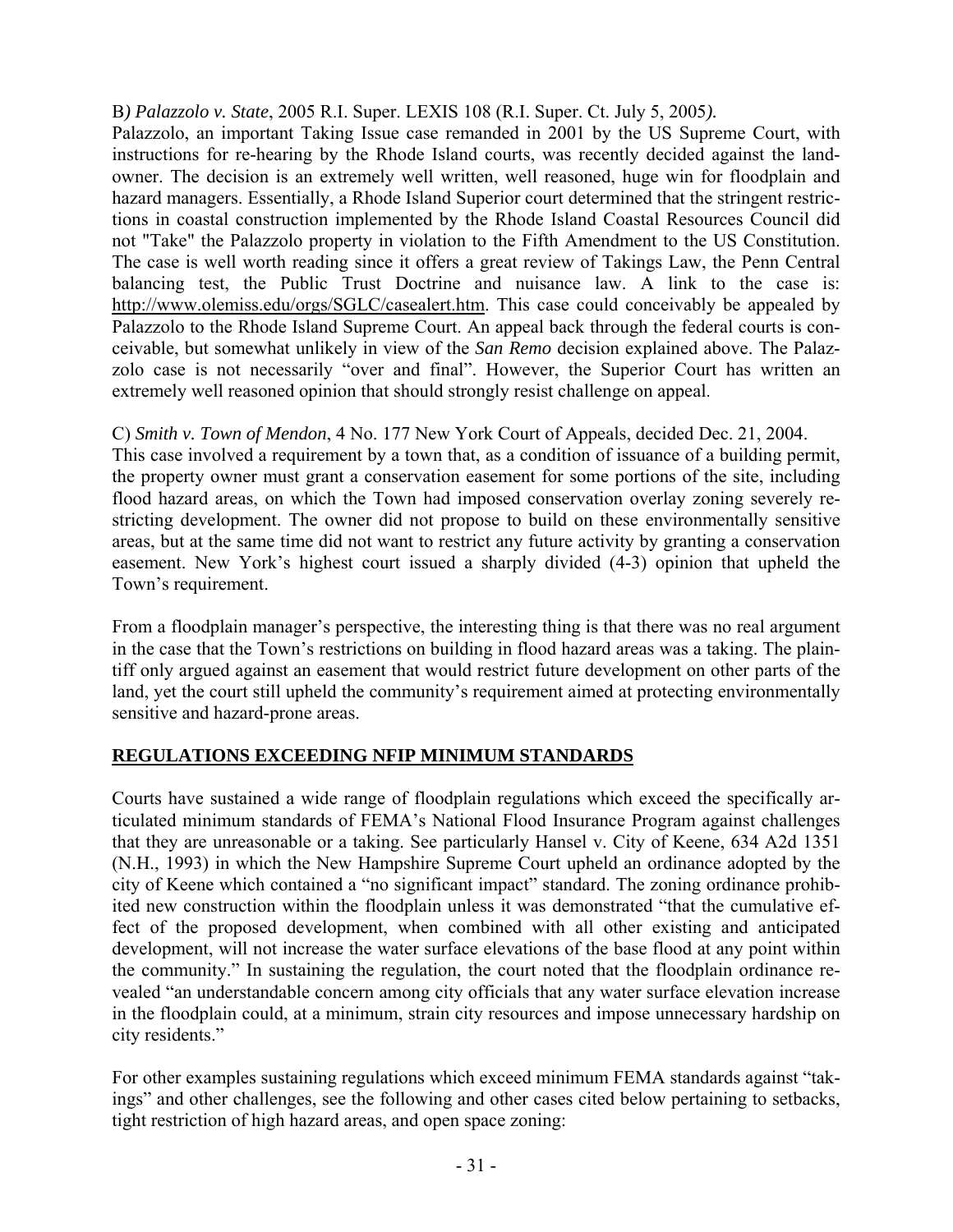<span id="page-31-0"></span>--American Cyanamid v. Dept. of Envir. Prot., 555 A.2d 684 (N.J., 1989) (Court held that N.J. DEP could use USGS 500-year design flood line for regulatory purposes.)

 --New City Office Park v. Planning Bd., Town of Clarkstown, 533 N.Y.S.2d 786 (N.Y., 1988) (Court upheld planning board's denial of site plan approval because the developer could not provide compensatory flood storage for 9,500 cubic yards of fill proposed for the property. The court noted that "Indeed, common sense dictates that the development of numerous parcels of land situated with the floodplain, each displacing only a relatively minor amount of floodwater, in the aggregate could lead to disastrous consequences.)

Patullo v. Zoning Hearing Bd. of Tp. of Middletown, 701 A.2d 295 (Pa. Cowlth, 1997) (Court held that landowner as not entitled to a special exception or variance for construction of a garage in a 100 year floodplain where construction would have raised flood heights by 0.1 foot and area of the floodplain along a road by 1 foot.)

--Reel Enterprises v. City of LaCrosse, 431 N.W.2d 743 (Wis., 1988) (Court held that Wis. DNR had not taken private floodplain property by undertaking floodplain studies, disapproving municipal ordinance, and announcing an intention to adopt floodplain ordinance for city putting all or most properties within floodway designation. Plaintiff had failed to allege or prove the deprivation of "all or substantially all, of the use of their property." However, the court decision was partially overruled on other grounds.)

--State v. City of La Crosse, 120 Wis.2d 263 (Wis., 1984) (Court held that state's hydraulic analysis showing that fill placed in the La Crosse River floodplain would cause an increase greater than 0.1 in the height of the regional flood, contrary to the city's floodplain zoning ordinance and state regulations.)

Courts have only held flood-related regulations to be a taking in a small number of cases where regulations denied landowners all economic use of private lands. Various versions of the denial of economic use test have been widely applied at the state level for more than forty years. See Kusler, *Open Space Zoning: Taking or Valid Regulation*, 57 Minn. L. Rev. 1 (1972). For example, a New York Court of Appeals in Arvene Bay Construction Co. v. Thatcher, 15 N.E.2d 587 at 592 (N.Y., 1938), held that "An ordinance which permanently so restricts the use of property that it cannot be used for any reasonable purpose goes, it is plain, beyond regulation, and must be recognized as a taking of property." See also discussion below.

## **SIMULTANEOUS CONSTITUTIONAL CHALLENGES**

Landowners wishing to challenge a floodplain regulation often simultaneously argue that the regulations are unconstitutional under the state and federal Constitution in a number of different ways--the regulations are adopted for improper goals; the regulations are not reasonably related (lack reasonable nexus) to regulatory goals; the regulations are discriminatory; and the regulations are an uncompensated taking of private property. Courts are more likely to find a taking if they find inadequate goals, inadequate nexus or discrimination.

Landowners have apparently never succeeded (I could find no appellate case) in attacking floodplain regulations as lacking adequate goals. For a case upholding goals see, e.g., Society for En-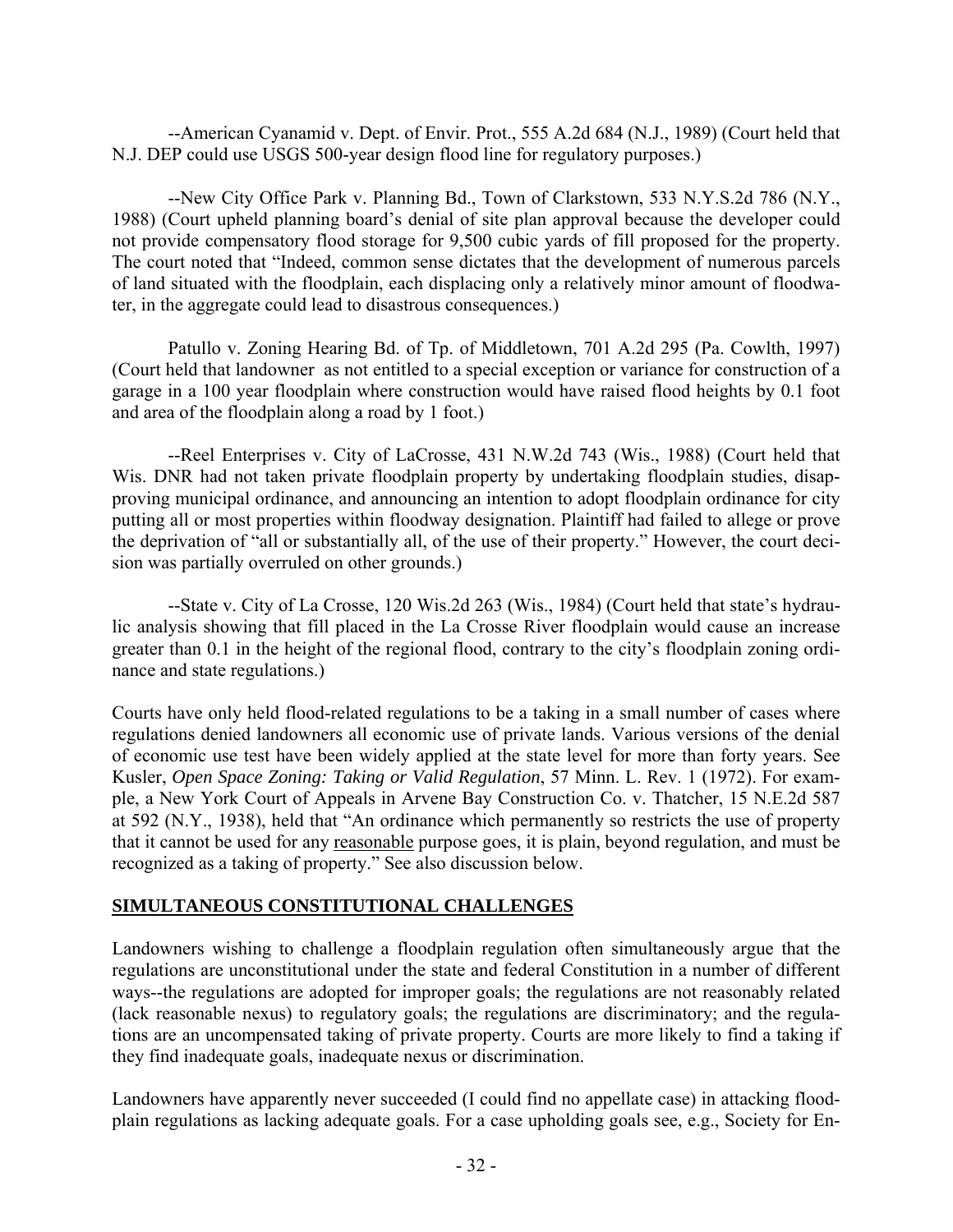<span id="page-32-0"></span>vironmental Economic Development v. New Jersey Department of Environmental Protection, 504 A.2d. 1180 (N.J., 1985). Landowners have also very rarely succeeded in attacking floodplain regulations as lacking adequate nexus to regulatory goals. For a single example see, e.g, Sturdy Homes, Inc. v. Town of Redford, 186 N.W.2d 43 (Mich. 1971) (No evidence of flooding for an area regulated as a floodplain.) Landowners have not succeeded in attacking floodplain regulations as discriminatory except where discrimination was also linked to takings challenges. See, e.g., Baggs v. City of South Pasadena, 947 F.Supp. 1580 (Fl., 1996), where a court rejected discrimination charges where a variance had been granted to some landowners but not to others. See also Hansel v. City of Keene, 634 A2d 1351 (N.H., 1993).

Courts have found in some instances that a community has failed to follow statutory procedures in adopting and implementing regulations (e.g., notice, hearing, publication of maps) and violated Due Process guarantees. This challenge is, however, separate from takings. Courts have required that communities follow statutory procedures in adopting and administering regulations and have occasionally invalidated regulations or permit decisions on this basis. See, e.g., Ford v. Board of County Commissioners of Converse County, 924 P.2d 91 (Wy., 1996).

## **FACTORS CONSIDERED BY THE COURTS IN A TAKINGS CASE**

In deciding whether floodplain regulations take private property without payment of just compensation, courts simultaneously examine a variety of factors in addition to goals, nexus and possible discrimination suggested above. They examine the following three with particular care:

--**The nature of landowner's property interest.** Courts ask: Does the landowner own the floodplain area or is it owned by the public? Is the landowner's property subject to public trust? See, e.g., Phillips Petroleum Co. v. Mississippi, 484 U.S. 469 (1988), in which the Supreme Court held that private landowners who believed that they owned estuarine wetlands in Mississippi subject to the ebb and flow of the tide, and who had paid taxes on such lands for more than 100 years, did not in fact, own such lands and could not claim a taking when the state leased the lands to someone else. See also Bubis v. Kassin**,** 733 A.2d 1232 (N.J. 1999), in which the court held that a private property owner's easement over a beach and bluff areas was extinguished between the beach and bluff areas which were entirely below the mean high water mark.

Courts further inquire: What are the landowners' common law rights and duties? See discussion above. What are the landowners' reasonable, investment-backed expectations for the property? See generally Penn Central Transp. Co. v. City of New York, 438 U.S. 104 (1978), in which the Supreme Court indicated that factors relevant to determination of a taking included "the character of the government action", "the economic impact of the regulation on the claimant," and "the extent to which the regulation has interfered with distinct investment-backed expectations." Id. at 124.

--**The nature of the government action and the need for regulation.** Courts ask: Has the regulation been adopted to serve adequate goals? See above. Does the regulation have a reasonable relationship to the regulatory goals? If a landowner claims that regulations violate substantive due process because they lack adequate relationship to regulatory goals, the landowner's burden to overcome the presumption of validity is particularly great if a legislative act or expert agency action are involved. Courts have held that with regard to local zoning adopted by a local legislative body "In order to support his constitutional claims, the plaintiff is required to prove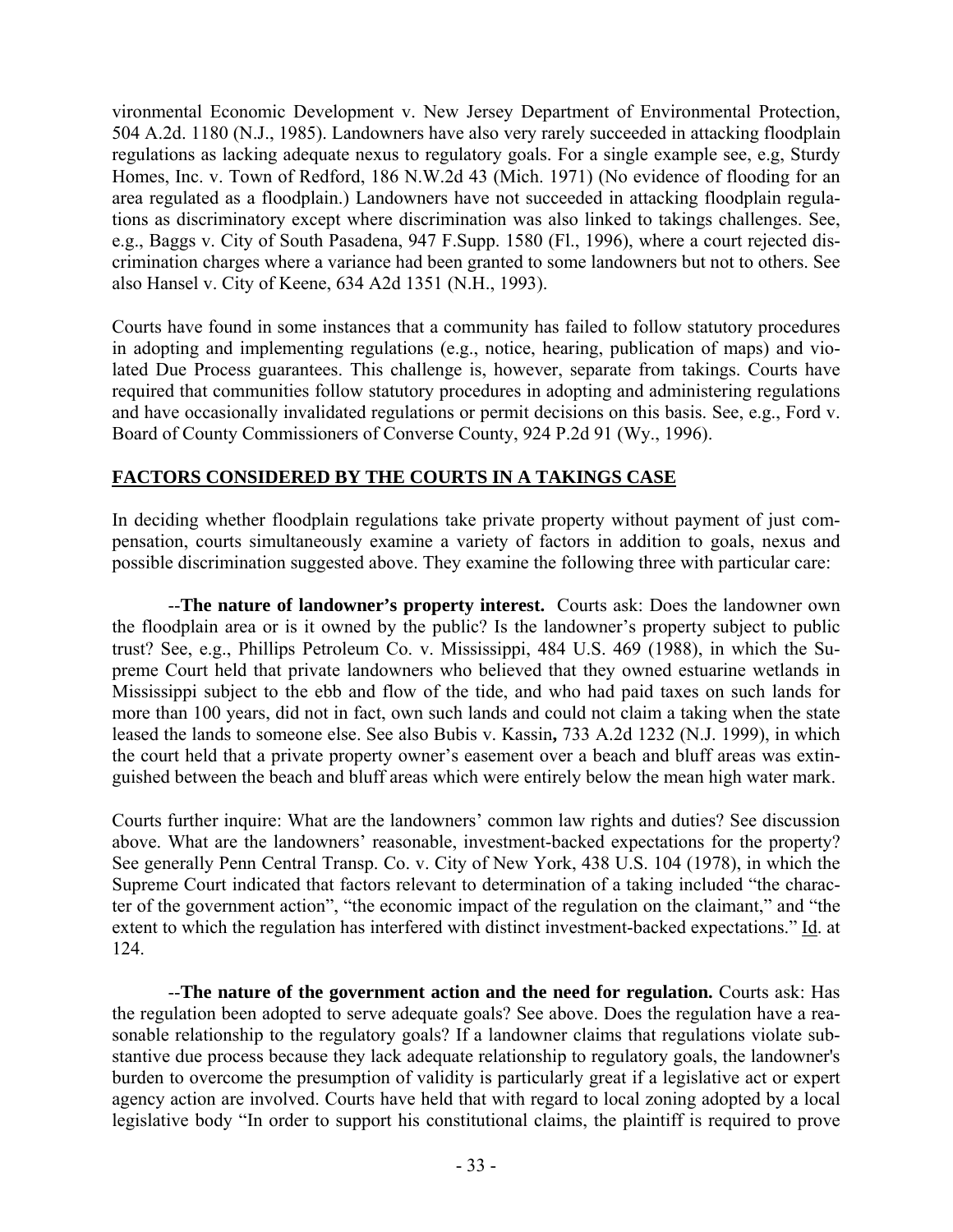that the defendant's actions were clearly arbitrary, unreasonable, and discriminatory and bore no substantial relation to the health, safety, convenience and welfare of the community." Burns v. City of Des Peres, 534 F.2d 103, 108 (8th Cir. 1976), cert. denied, 429 U.S. 861 (1976). Courts have held that if the issue is "fairly debatable", a legislative act must be upheld. See Shelton v. City of College Station**,** 780 F.2d 475 (5th Cir. 1986), cert. denied, 477 U.S. 905 (1986). Courts also ask: Is the regulation preventing a harm (e.g., a public nuisance)? See cases cited below.

 --**The impact of the regulation on the landowner.** Courts inquire: What has the landowner paid for the land? What are the taxes? Does the landowner have some existing economic use of the land (e.g., a residence, agriculture, forestry, etc.)? What are the landowner's investment-backed expectations? What is the diminution sin value due to the regulations? See, e.g., McElwain v. County of Flathead, 811 P.2d 1267 (Mont. 1991) (Court upheld 100 foot set back between septic tank field and floodplain against claim of taking, although the regulation reduced property values from \$75,000 to \$25,000 because the property owner was still able to utilize the property, although not as near the river.) Does the landowner have some economic use for the entire property? See discussion below.

Taking into account all of these factors, courts balance public interests and private rights to decide whether regulations have "gone too far". See Penn Central Transportation Co. v. City of New York, 98 S.Ct. 2646 (S. Ct., 1978) (Court upheld denial of air rights over Grand Central Station as not a taking and looked at the impact of the regulations on the entire property.) It is only when floodplain regulations deny all economic use of lands that regulations have encountered successful takings challenges. See cases cited below.

The "denial of all economic use" was set forth by Justice Scalia as a "categorical" test for taking in the 1992 Supreme Court decision, Lucas v. South Carolina Coastal Council, 112 S.Ct. 2886 (1992) although this test has been applied for many years in state courts. Justice Scalia concluded that "(w)here the State seeks to sustain regulation that deprives land of all economically beneficial use, we think it may resist compensation only if the logically antecedent inquiry into the nature of the owner's estate shows that the proscribed use interests were not part of this title to begin with." He emphasized, however, that this categorical rule applies only where there is a total loss of value through regulation.

Justice Scalia analogized regulations which prohibit all economically beneficial use of land to "permanent physical occupation" of land in arguing that such regulations should be subject to a categorical determination of taking if limitations upon use are not found in the property concepts of state law. He offered the following guidance in deciding whether state property law limitations upon use which would prevent the application of the categorical rule:

> "Any limitation so severe cannot be newly legislated or decreed (without compensation), but must inhere in the title itself, in the restrictions that background principles of the State's law of property and nuisance already place upon land ownership. A law or decree with such an effect must, in other words, do no more than duplicate the result that could have been achieved in the courts--by adjacent landowners (or other uniquely affected persons) under the State's law of private nuisance, or by the State under its complementary power to abate nuisances that affect the public generally, or otherwise.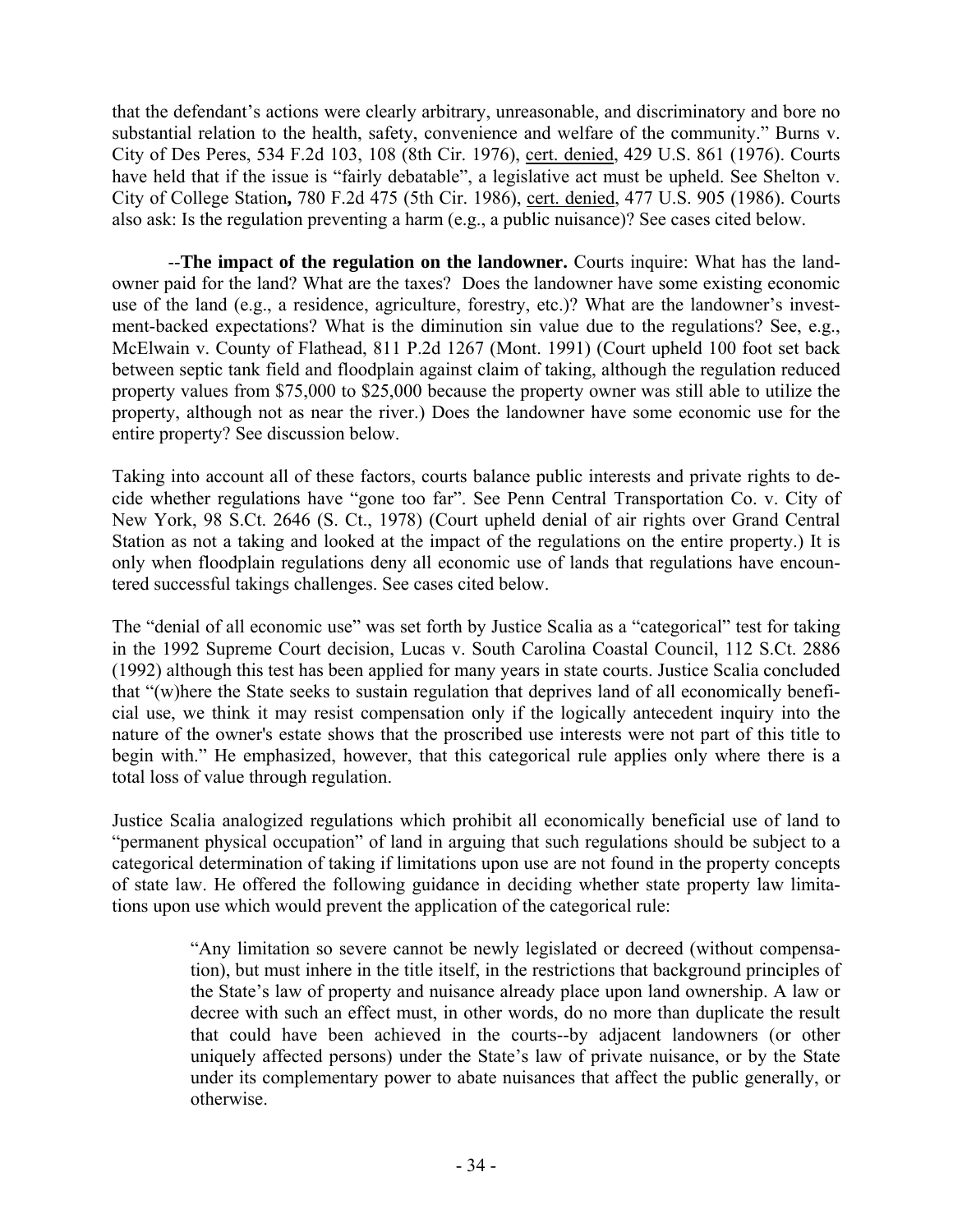<span id="page-34-0"></span>**On this analysis, the owner of a lake bed, for example, would not be entitled to compensation when he is denied the requisite permit to engage in a landfill operation that would have the effect of flooding others' land.** (*emphasis added*). Nor the corporate owner of a nuclear generating plant, when it is directed to remove all improvements for its land upon discovery that the plant sits astride an earthquake fault. Such regulatory action may well have the effect of eliminating the land's only economically productive use, but it does not proscribe a product use that was previously permissible under relevant property and nuisance principles. The use of these properties for what are now expressly prohibited purposes was always unlawful, and (subject to other constitutional limitations) it was open to the State at any point to make the implication of those background principles of nuisance and property law explicit....

The "total taking" inquiry we require today will ordinarily entail (as the application of state nuisance law ordinarily entails) analysis of, among other things, the degree of harm to public land and resources, or adjacent private property, posed by the claimant's proposed activities..., the social value of the claimant's activities and their suitability to the locality in question..., and the relative ease with which the alleged harm can be avoided through measures taken by the claimant and the government (or adjacent private landowners) alike...The fact that a particular use has long been engaged in by similarly situated owners ordinarily imports a lack of any common-law prohibition (though changed circumstances or new knowledge may make what was previously permissible no longer so....So also does the fact that other landowners, similarly situated, are permitted to continue the use denied to the claimant.

## **PERFORMANCE REGULATIONS AND DENIAL OF ALL ECONOMIC USE**

Will performance-oriented No Adverse Impact floodplain regulations deny all economic use?

Denial of all economic use is rarely an issue with performance-oriented regulations, including a performance-oriented "No Adverse Impact standard". With a performance-oriented approach, landowners have a number of options for achieving the standard. This may include both primary and secondary uses. As noted by the Nebraska court of appeals in Bonge v. County of Madison, 567 N.W.2d 578 (Neb., 1997), "(t)o establish that a regulation constitutes a taking, the landowner bears the burden of showing that not only that all primary uses are unreasonable, but also that no reasonable secondary use (one permitted by special use permit or variance) is available."

For examples of cases sustaining performance-oriented floodplain regulations see:

 --In the Matter of Quality by Father & Son, Ltd. v. John Bruscella, 666 N.Y.S.2d 380 (N.Y., 1997). (Denial of a variance for a house constructed below the flood elevation specified in a floodplain ordinance was valid.)

--Beverly Bank v. Illinois DOT, 579 N.E.2d 815 (Ill., 1991) (Floodplain legislation that restricted landowners from building in floodways was rationally related to several state interests and constitutional.)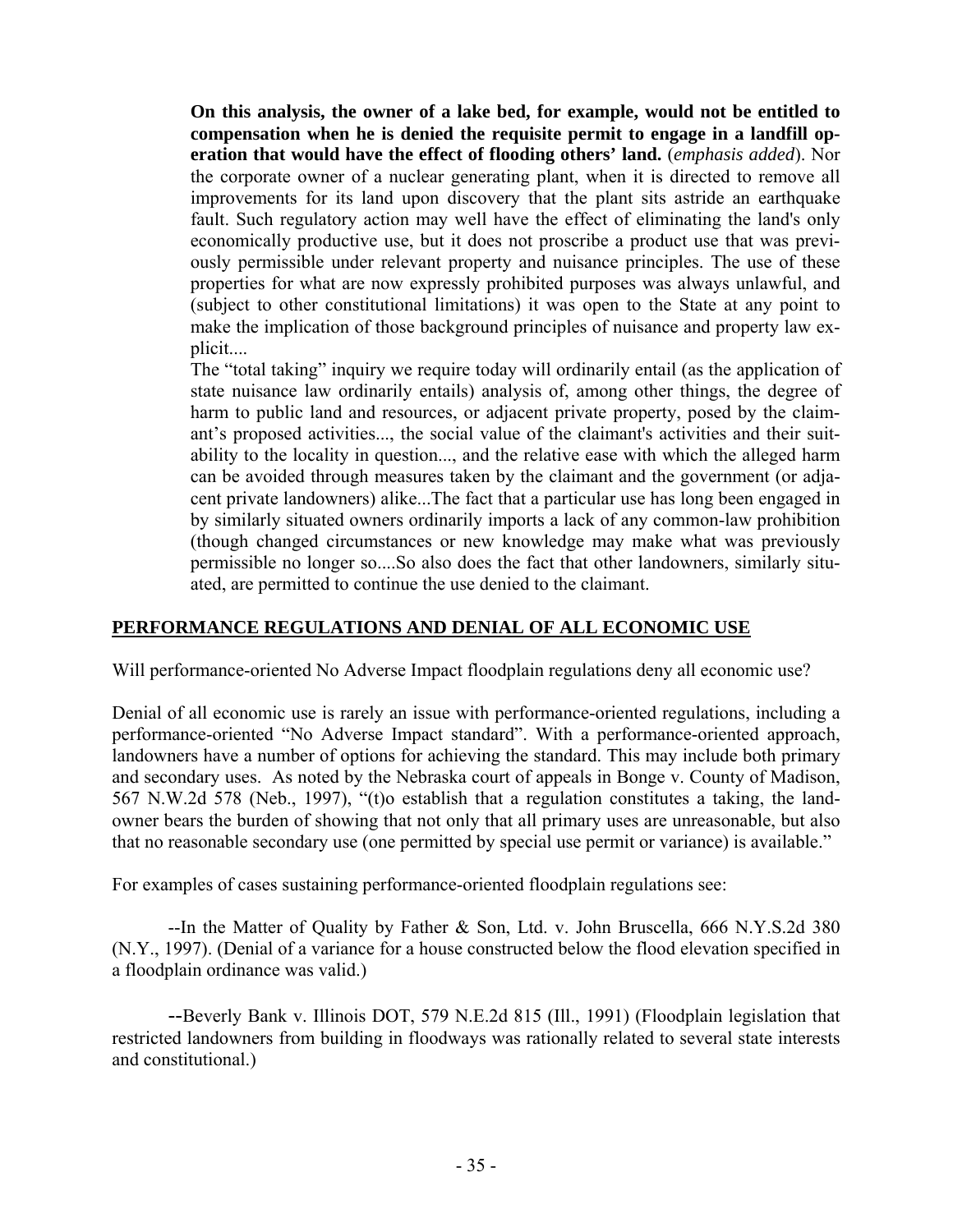--Responsible Citizens v. City of Asheville, 302 S.E.2d 204 (N.C., 1983) (Performance standard floodplain regulations are not a taking.)

 --Rolleston v. State, 266 S.E.2d 189 (Ga., 1980) (Georgia's Shore Assistance Act requiring permits for altering the shore is valid and not a taking.)

--Kopelzke v. County of San Mateo, Bd. of Supervisors, 396 F. Supp 1004 (D. Cal., 1975) (County regulations requiring a geologic report concerning soil stability not a taking.)

Denials of individual permits or variances or refusal to approve subdivisions for failure to comply with performance standards have also been broadly held not to be a taking. See, for example:

 --Wilkerson v. City of Pauls Valley, 24 P.3d 872 (Okl., 2002) (Mobil home park operator failed to demonstrate that city's denial of his request for variance for placement of additional homes on existing lots was abuse of discretion, contrary to law, or clearly against weight of evidence provided.)

--Gregory v. Zoning Board of Appeals of the Town of Somers, 704 N.Y.S.2d 638 (N.Y., 2000) (Court upheld denial of a variance to a landowner to build a single-family residence with frontage on only a dirt road subject to ponding, deep ruts, abrupt grade and vegetation because the condition of the dirt road made "emergency response difficult.)

--Sarasota County v. Purser, 476 So. 2d 1359 (Fla., 1985) (Court upheld denial of a special except for a 350 unit mobile home park in the floodplain.)

--Rolleston v. State, 266 S.E. 2d 189 (Ga., 1980) (Denial of permit for bulkheading pursuant to Georgia Shore Assistance Act not a taking.)

--Creten v. Board of County Commissioners, 466 P.2d 263 (Kan., 1970) (Court sustained denial of county permit for mobile home park in an industrial area subject to odor nuisances and flooding.)

 --Falcone v. Zoning Board of Appeals, 389 N.E.2d 1032 (Mass, 1979) (Court held that zoning board of appeals did not exceed its authority in denying subdivision application for failure to comply with floodplain ordinance.)

 --Kraiser v. Zoning Hearing Board, 406 A.2d 577 (Pa., 1979) (Court upheld decision of zoning hearing board of township denying a variance for a duplex residential dwelling in a 100 year floodplain conservation zone based upon substantial evidence of drainage and flooding problems and the possibility of increasing hazards to other buildings.)

 --Vartelas v. Water Resources Comm'n., 153 A.2d 822 (Conn., 1959) (Court upheld denial of a single permit with a particular design and construction materials pursuant to a Connecticut state level floodway program.)

This is not to suggest that performance standards could not be held unreasonable or a taking if they made no sense (e.g., adoption of flood-related performance standards for an area not subject to flooding) or if they, in effect prevented all economic, non-nuisance activities.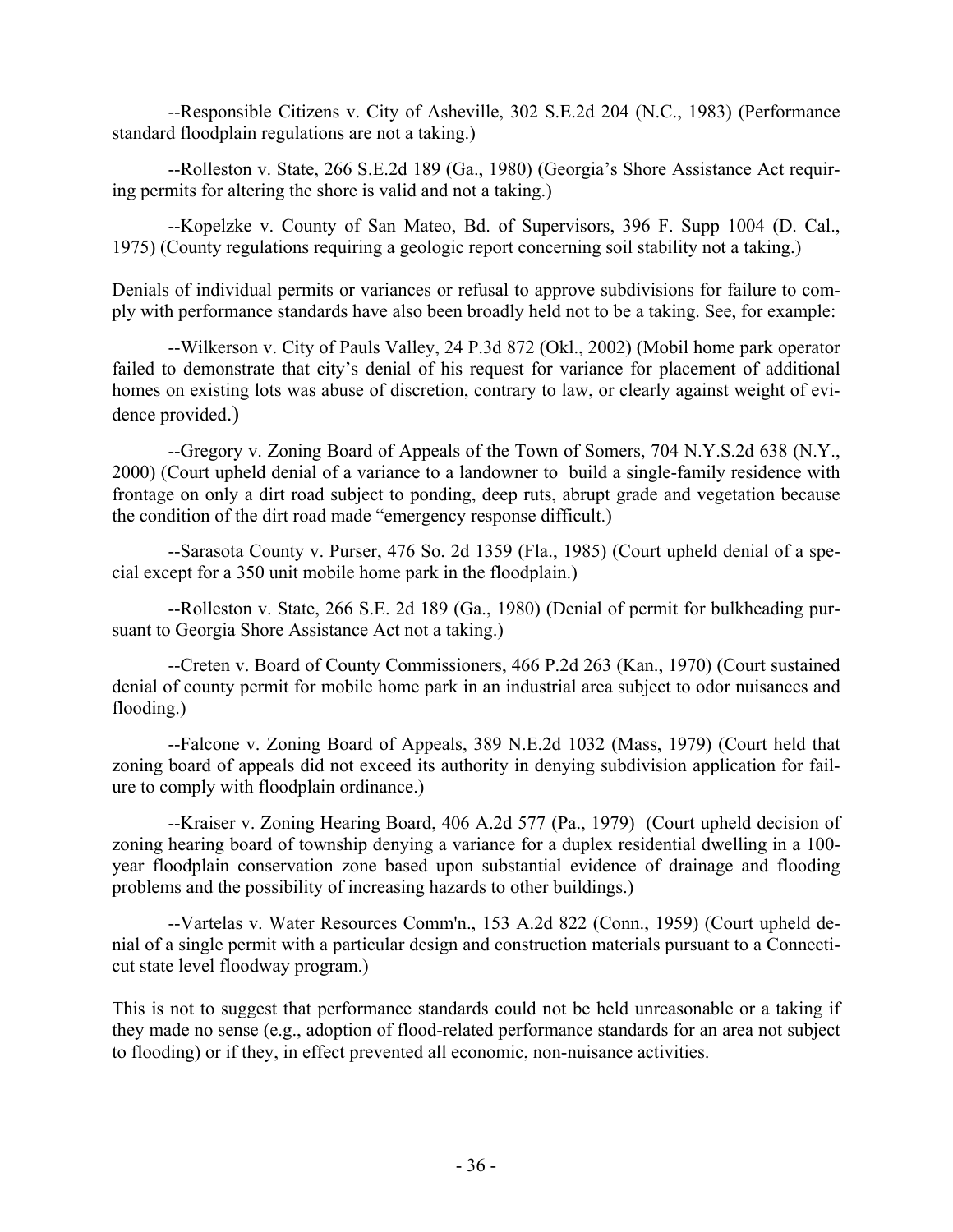## <span id="page-36-0"></span>**ATTACHMENT OF CONDITIONS TO PERMITS**

May governments attach conditions to permits to reduce the impacts of proposed activities on flooding and to protect structures? For example, might a state or federal agency attach a condition to a floodplain permit that requires the permittee to acquire flood easements from other potentially damaged property owners?

Courts have, with very little exception, upheld the conditional approval of permits or subdivision plats, providing the conditions are reasonable and proportional to the impacts of the permitted activity. Such conditional approvals are common with performance standard hazard-related regulations. Conditions may include design changes, preservation of floodways, dedication of certain floodplain areas to open space uses, adoption of deed restrictions for certain high risk areas, installation of stormwater drainage and detention areas, etc. This support for hazard mitigation conditions is due to the strong judicial support for hazard prevention and reduction goals and the clear relationship (in most instances) between the conditions and these goals. Examples of cases sustaining conditions include:

 --New City Office Part v. Planning Board of Town of Clarkstown, 533 N.Y.S.2d 786 (N.Y., 1988) (Denial of site plan for office park was justified because it did not comply with planning board's requirements for building in the floodplain. Regulations required compensatory storage.)

 --Wilson v. Dept. of Environmental Conserv., 524 N.Y.S.2d 45 (1988) (State could condition a building permit upon obtaining septic tank permit.)

 --Board of Supr's of Charlestown Tp., v. West Chestnut Realty Corp., 532 A.2d 942 (Pa., 1987) (Court held that a condition to preliminary approval of a detailed stormwater plan was justified prior to final subdivision approval.)

 --Osborn v. Iowa Natural Resources Council, 336 N.W.2d 745 (Ia., 1983) (Court held that conditions for an after-the-fact permit for a levee and straightening a creek channel were valid. These conditions included widening the channel, relocation of the levee, realignment of the channel, and providing a strip of land along the channel for wildlife habitat.)

--Cohalan v. Lechtrecker, 443 N.Y.S.2d 892 (1981) (City may rezone property conditioned upon private declaration of covenant restricting use.)

 --Metropolitan St. Louis Sewer District v. Zykan, 495 S.W.2d 643 (Mo., 1973) (Court upheld regulations of the Metropolitan Sewer District requiring construction of drainage facilities in subdivisions and ordered both specific performance and payment of damages.)

--Longridge Estates v. City of Los Angeles, 6 Cal. Rptr. 900, (Cal., 1960) (Court held that city could reasonably charge subdivider for connection to use municipal storm drains and sewers where fees went exclusively for the construction of outlet sewers.)

--City of Buena Park v. Boyar, 8 Cal. Rptr. 674 (Cal., 1960) (Court upheld condition that \$50,000 be paid by developer to permit municipal construction of a drainage ditch to carry away surface waters from subdivision as a reasonable condition for subdivision plat approval.)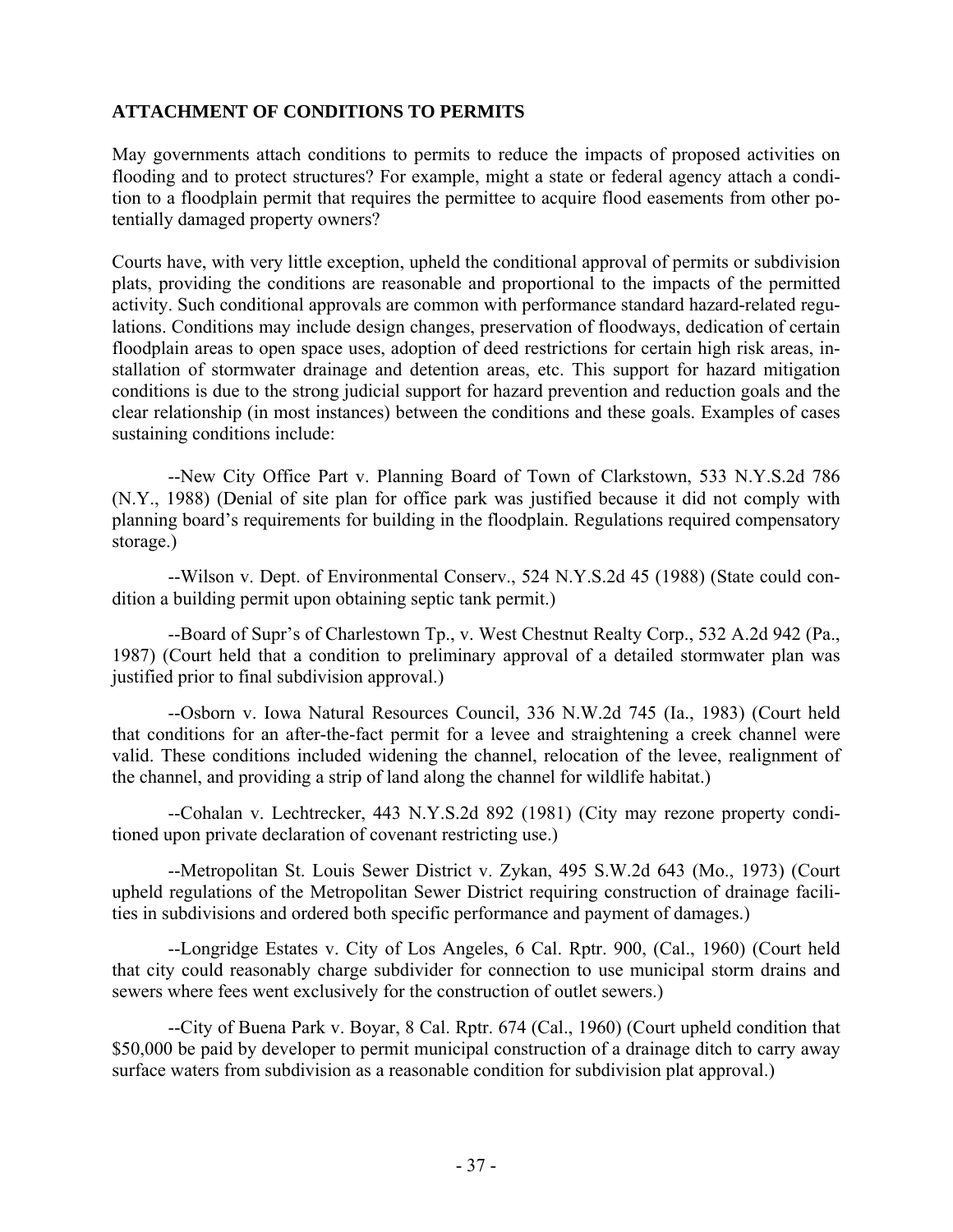<span id="page-37-0"></span>--County Council for Montgomery County v. Lee, 148 A.2d 568 (Md., 1959) (Court held that county could require that subdivider obtain drainage easements for construction of storm drainage outlet and file a performance bond to assure that the easements would be acquired.)

In broader land use control contexts, courts have sometimes disapproved conditions as a violation of Due Process or, in some instances, as a taking where the statute or ordinance did not expressly authorize such conditions, the conditions were unreasonable (not related to the regulatory goals), or the condition was not proportional to the impact of the proposed use. For example, in Paulson v. Zoning Hearning Board of Wallace, 715 A.2d 785 (Pa. Cmwlth., 1998), a court held that efforts to restrict the hours of operation of a go-cart operation in the floodplain in issuing a special except for a floodplain were not reasonably related to ordinance goals. The U.S. Supreme Court in Nollan v. California Coastal Comm'n, 483 U.S. 825 (1987) held that a public beach access dedication requirement did not bear a reasonable relationship (nexus) to regulatory goals and was a taking of private property. The U.S. Supreme Court in Dolan v. City of Tigard, 114 S.Ct. 2309 (1994) further held that regulations adopted by the City of Tigard which required a floodplain landowner to dedicate a bike path along a stream was unconstitutional and taking because the bike path requirement was not "roughly proportional" in "nature and extent to the impact of the proposed development". The Supreme Court clarified this requirement in the City of Montery v. Del Monte Dunes at Moneterey, Ltd. 526 U.S.687 (1999) by stating that it applied to "land use decisions conditioning approval of development on the dedication of property to public use."

There was some concern that courts would broadly disapprove conditions in light of the Nollan and Tigard decisions. However, this has not proven to be true. State and federal courts continue to approve reasonable conditions including dedications. See, e.g., City of Annapolis v. Waterman, 745 A.2d 1000 (Md., 2000) for a particularly through analysis and many case citations. But see Isla Verde International Holdings, Inc. v. City of Camas, 990 P.2d 429 (Wash., 1999) in which the court held unconstitutional an across the board 30% lot area dedication requirement.

A possible way for a community to address case-by-case determinations of "rough proportionality" with regard to dedication requirements is suggested by an Oregon case, Lincoln City Chamber of Commerce v. City of Lincoln City, 991 P.2d 1080 (Ore. 1999). In this case the court upheld an ordinance requiring dedication of "easements for drainage purposes" and "to provide storm water detention, treatment and drainage features and facilities". The ordinance further required that '(i)f the applicant intends to assert that it cannot legally be required, as a condition of building permit or site plan approval, to provide easements or improvements at the level otherwise required by this section, the building permit or site plan review application shall include a "rough proportionality" report, prepared by a qualified civil or traffic engineer…."

## **RESTRICTIVE REGULATION OF HIGH RISK AREAS**

May a government unit adopt tight regulations for high risk areas such as floodways and velocity zones and dunes to implement a No Adverse Impact standard?

Courts have upheld highly restrictive regulations for high risk areas even when in some instances there were few economic uses for the lands because of the potential nuisance impacts of activities in these areas and because of public trust and public ownership issues. Examples include: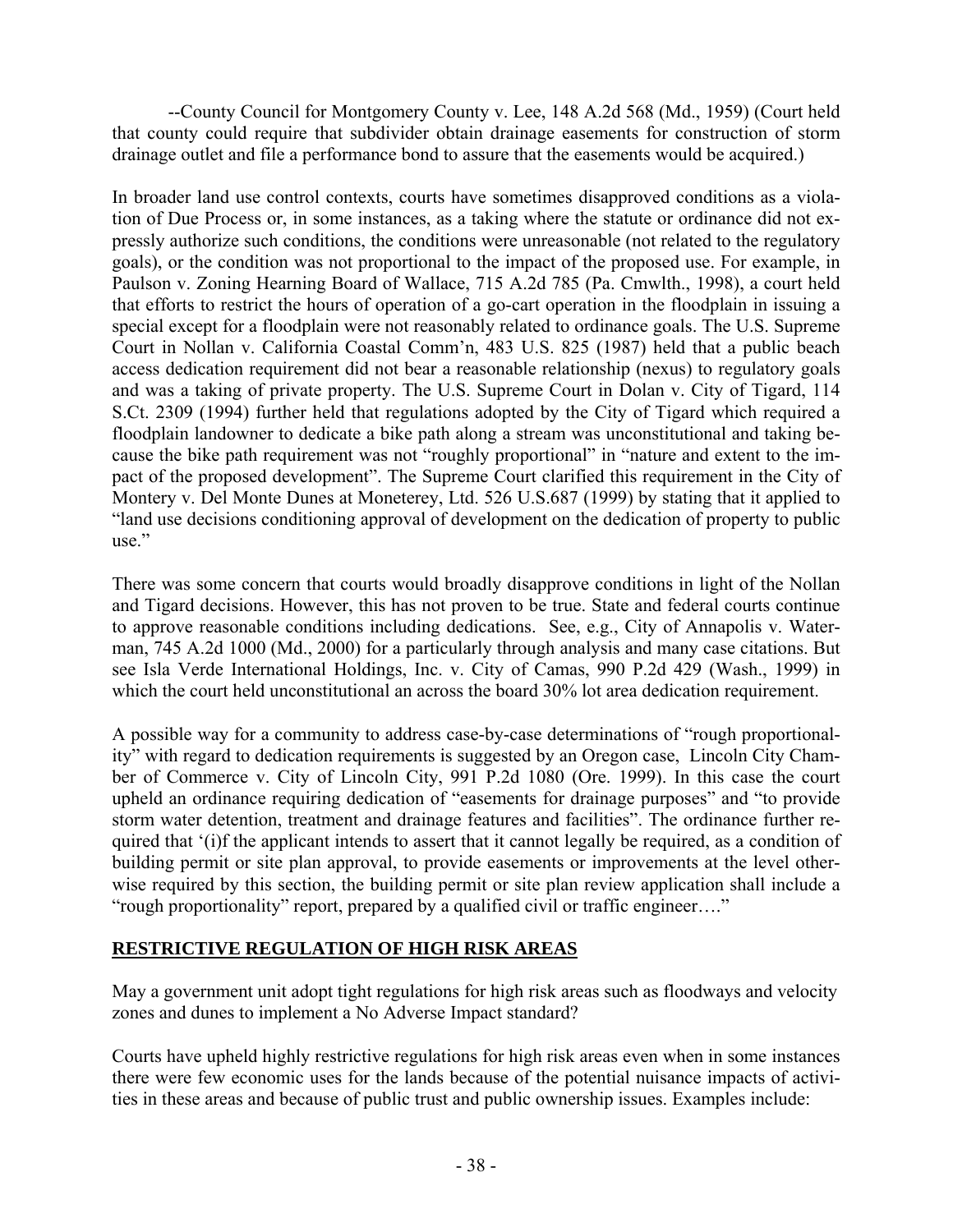<span id="page-38-0"></span> --Wyer. v. Board of Environmental Protection, 747 A.2d 193 (Me., 2000) (Court upheld denial of a variance for a sand dune area against claims of taking because the property had uses for parking, picnics, barbecues and other recreational uses and was of value to abutters.)

 --Stevens v. City of Cannon Beach, 854 P.2d 449 (Ore., 1993) (Court held that denial of permit to build a sea wall as part of development for motel or hotel use in a flood area was not a taking.)

 --Our Way Enterprises, Inc. v. Town of Wells, et al, 535 A2d 442 (Me., 1988) (Court upheld a 20 feet coastal setback from seawall.)

 --Usdin v. State Dept. of Environmental Protection, 414 A.2d 280 (N.J., 1980). (Court upheld state floodway regulations prohibiting structures for human occupancy, storage of materials, and depositing solid wastes because of threats to occupants of floodway lands and to occupants of other lands.)

--Maple Leaf Investors, Inc. v. State Dept. of Ecology, 565 P.2d 1162 (Wash., 1977). (Court upheld denial of a permit for proposed houses in floodway of the Cedar River because there was danger to persons living in a floodway and to property downstream.)

 --Turner v. County of Del Norte, 24 Cal. App. 3d 311 (Cal., 1972) (Court upheld county floodplain zoning ordinance limiting areas subject to severe flooding to parks, recreation, and agricultural uses.)

 --Spiegle v. Beach Haven, 218 A.2d 129 (N.J., 1966) (Court sustained dune and fence ordinances for a beach area subject to severe storm damage where buildings had been destroyed in a 1962 storm. The regulation effectively prevented all building or rebuilding on several lots. The Court held that the plaintiff had not met his burden in proving a taking because the plaintiff had failed to prove "the existence of some present or potential beneficial use of which he has been deprived.")

 --McCarthy v. City of Manhattan Beach, 264 P.2d 932 (Cal., 1953). (Court sustained a zoning ordinance which restricted ocean-front property to beach recreation uses for an area subject to erosion and storm damage due, in part, because there were questions as to the safety of the proposed construction at the site.)

## **PARCEL AS A WHOLE DOCTRINE**

Can governmental units adopt very stringent regulations such as setbacks and floodway regulations applying to only portions of lots?

Floodway regulations, beach setbacks, bluff setbacks, fault line setbacks and other regulations for high risk areas which prohibit development in narrow strips of land pose less severe taking problems than regulations applied to broader areas because the U.S. Supreme Court and lower federal and state courts have usually examined the impact of the regulation upon entire parcels in deciding whether a taking has occurred. Lot sizes, therefore, also becomes important. Examples of U.S. Supreme Court cases in which the court refused to divide single parcels into discrete segments for a taking analysis include: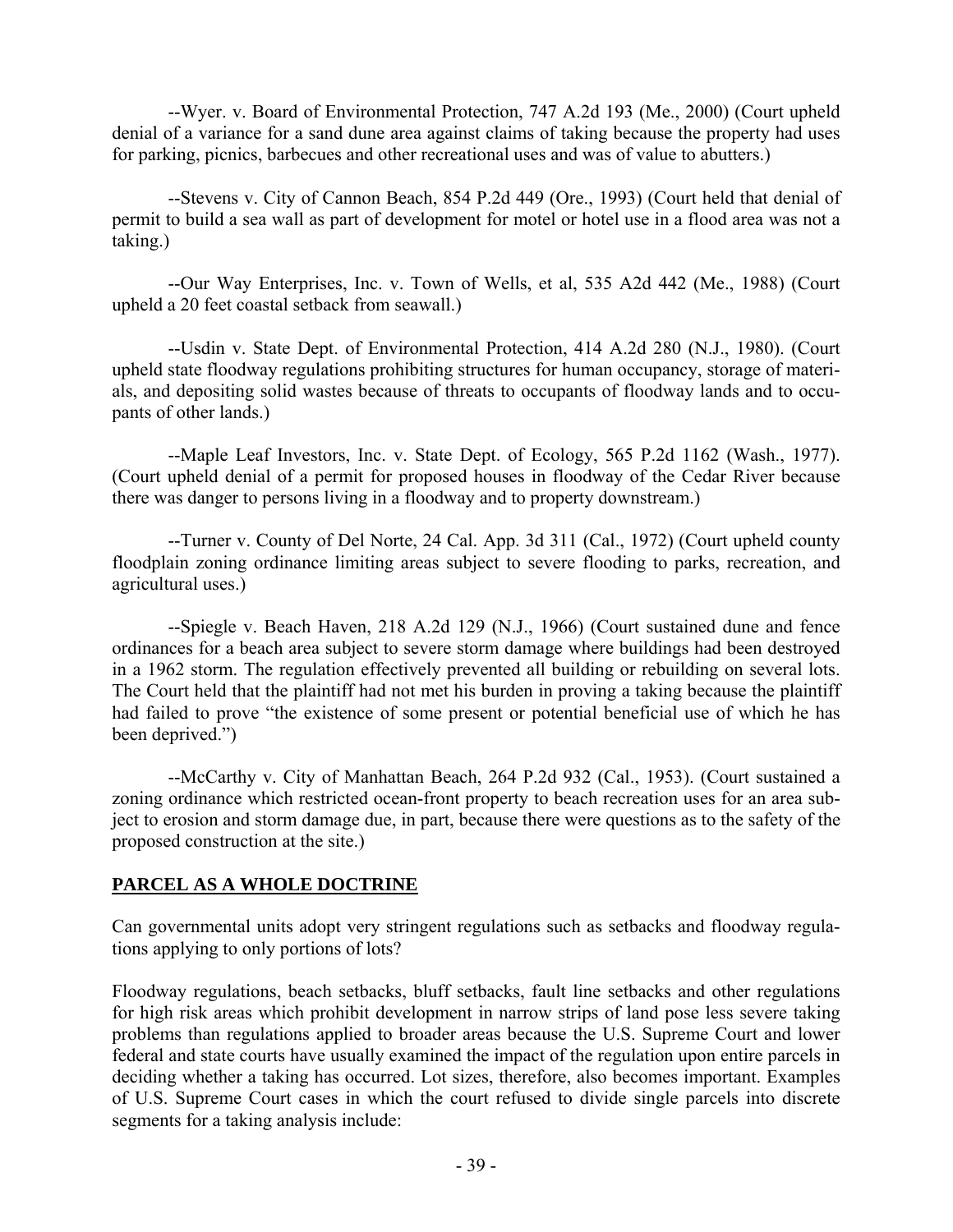--Tahoe-Sierra Preservation Council, Inc. v. Tahoe Regional Planning Agency, 122 S.Ct. 1465 (2002) (Court upheld temporary ordinances for "high hazard" (steep slope) zones near Lake Tahoe. The Court applied a "whole parcel" analysis to duration of regulation to decide that no taking had occurred.)

--Palazzolo v. Rhode Island, 121 S.Ct. 2448 (2001) (Court held that test for taking was the impact on value of the entire parcel and not simply the wetland portion.)

--Keystone Bituminous Coal Association v. De Benedictis, 107 S.Ct. 1232 (1987) (Court considered the impact of regulations restricting the mining of coal upon the entire property not simply the areas where coal could not be removed.)

 --Penn Central Transportation Co. v. City of New York, 98 S.Ct. 2646 (S. Ct., 1978) (Court upheld denial of air rights over Grand Central Station as not a taking and looked at the impact of the regulations on the entire property.)

--Gorieb v. Fox, 47 S.Ct. 675 (1927) (Court sustained a street setback of approx. 35 feet.)

Many examples can be also cited of lower courts sustaining regulations which tightly restrict only a portion of a property. See, for example:

 --K & K Const. Inc., v. Department of Natural Resources, 575 N.W.2d 531 (Mich., 1998) (Three continguous parcels should be considered in deciding whether wetland regulations are a taking.)

 --Zealy v. City of Waukesha, 548 N.W.2d 528 (Wis., 1996) (Landowner's whole property needed to be considered, not just portion subject to wetland restriction, to determine whether a taking had occurred.)

--MacLeod v. County of Santa Clara, 749 F.2d 541 (9th Cir., 1984), cert. denied 472 U.S. 1009 (1985) (Denial of a permit for a timber operation on part of a parcel not a taking.)

 --Deltona Corp. v. United States, 657 F.2d 1184 (Cl. Ct., 1984) (U.S. Court of Claims held that denial of a permit by the Corps of Engineers to dredge and fill a mangrove wetland in Florida did not take private property because the denial of the permit would affect the usefulness of only a portion of the property.)

--Moskow v. Commissioner of the Dept. of Environmental Management, 427 N.E.2d 750 (Mass., 1981) (Court upheld a state restrictive order for a wetland area important in preventing floods in the Charles River Watershed against claims of taking.)

 --Krahl v. Nine Mile Creek Watershed District, 283 N.W.2d 538 (Minn., 1979) (Minnesota Supreme Court held that watershed district's floodplain encroachment regulations tightly controlling development in 2/3 of an 11-acre tract were not unconstitutional taking of property.)

Because courts usually look at the impact of regulations upon an entire property, large lot zoning for hazard areas may make sense not only in proving greater potential for safe building sites on each lot but in insuring the constitutionality of regulations. Courts have often sustained large lot zoning for hazard-related areas as serving proper goals. See, for example: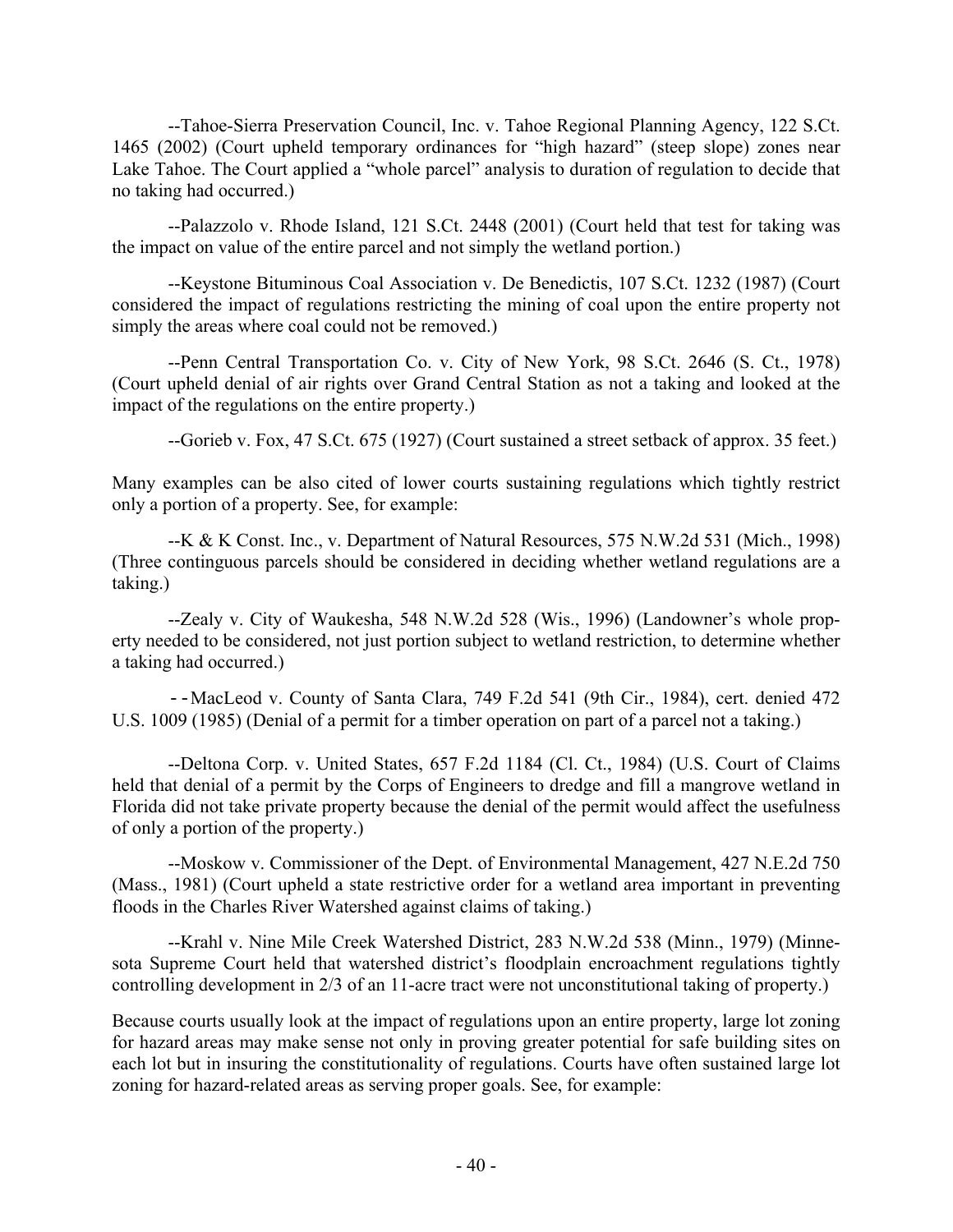<span id="page-40-0"></span> --Kirby v. Township Committee of the Township of Bedminister, 775 A.2d 209 (N.J., 2000) (Court sustained 10 acres minimum lot size area for environmentally sensitive area which included some floodplain.)

--Grant v. Kiefaber, 181 N.E.2d 905 (Ohio, 1960), affirmed 170 N.E.2d 848 (Ohio, 1960) (Court sustained 80,000 square foot lot size for a flood prone area.)

--Gignoux v. Kings Point, 99 N.Y.2d 285 (N.Y., 1950) (Court sustained 40,000 square foot lot size for swampy area and observed that the "best possible use of this lowland would be in connections with its absorption into plots of larger dimensions.")

Although courts have, in general, examined the impact of regulations upon an entire property, there are exceptions. For example, the U.S. Supreme Court in Nollan v. California Coastal Commission, 107 S. Ct. 3141 (1987) held that an attempt by the California Coastal Commission to require a landowner to dedicate a beach access agreement as a condition to receiving a building permit was a taking although this dedication affected only a portion of the property. However, this factual situation was different from most others because the Court held that this restriction lacked adequate relationship to the regulatory goals and attempted to allocate a portion of the land to active public use. See also Dolan v. City of Tigard, 114 S.Ct. 2309 (1994) and discussion above.

## **OPEN SPACE ZONING**

Could government units apply open space zoning in implementing a No Adverse Impact standard?

Quite a large number of courts have sustained regulations restricting entire hazard areas to open space uses although there are some adverse decisions as well where the regulations were found to deny all economic use. Examples of cases upholding regulations include:

 --Bonnie Briar Syndicate, Inc. v. Town of Mamaroneck, et. Al., 94 N.Y.2d 96 (N.Y., 1999) (Court held that recreation zoning was not a taking for a golf course which was partially floodplain.)

 --Dodd v. Hood River County, 136 F.3d 1219 (C.A. 9, 1998) (Court held that prohibition of homes in a forest zone was not a taking.)

 --Hall v. Board of Environmental Protection, 528 A.2d 453 (Me., 1987) (Court held that sand dune law was not a taking despite a prohibition of year-round structures since the owner could live in or rent out spaces for motorized campers connected to utilities.)

 --Krahl v. Nine Mile Creek Watershed District, 283 N.W.2d 538 (Minn., 1979). (Court held that watershed district's floodplain encroachment regulations affecting 2/3 of an 11 acre tract were not an unconstitutional taking.)

 --Turnpike Realty Co. v. Town of Dedham, 284 N.E.2d 891 (Mass., 1972), cert. denied, 409 U.S. 1108 (1973) (Court upheld zoning regulations essentially limiting the floodplain to open space uses despite testimony that the land was worth \$431,000 before regulations and \$53,000 after regulation.)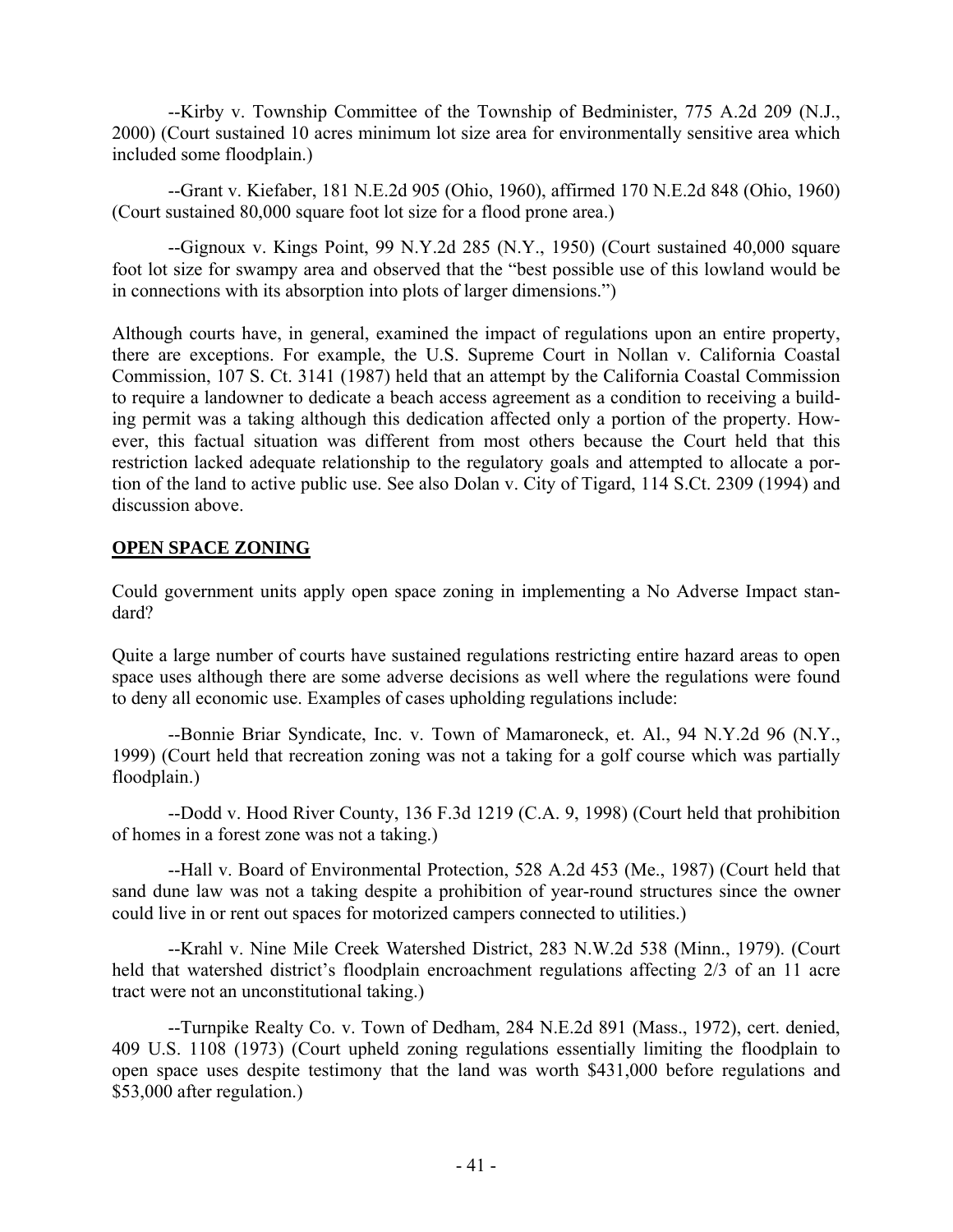<span id="page-41-0"></span>Several, older, contrary cases exist, however, where courts held that regulations prevented all economic use of entire lands. But in these cases, the courts found that proposed uses would not cause safety threats or cause nuisances, or the regulations were subject to other infirmities. See, for example:

--Dooley v. Town Plan & Zoning Comm'n, 197 A.2d 770 (Conn., 1964) (Court held that open space floodplain zoning ordinance which denied all economic use of specific land was a taking.)

 --Morris County Land Imp. Co. v. Parsippany-Troy Hills Tp., 193 A.2d 232 (N.J., 1963) (Court invalidated in total a wetland conservancy district which permitted no economic uses where the district was primarily designed to preserve wildlife and flood storage.)

## **WHEN THE ONLY ECONOMIC USES THREATEN PUBLIC SAFETY OR CAUSE NUISANCES**

Can governmental units prohibit uses and activities which may threaten safety or cause nuisances where these activities may be the only economic use of specific hazard areas?

In a fair number of cases, courts have held regulations valid even where the regulations prevent all economic use of lands if proposed would be nuisance-like, threaten public safety, or be "unreasonable" in terms of the rights and duties of all landowners. Here is where common law rights and duties, discussed above, become important. Examples include:

--Goldblatt v. Town of Hempstead, 82 S. Ct. 987 (1962) (Supreme Court upheld ordinance which prohibited extraction of gravel below the groundwater level against taking claim due, in part, to the possible safety hazards posed by such open water pits. This ordinance effectively prevented an economic use of the land.)

 --Consolidated Rock Products Co. v. Los Angeles, 370 P.2d 342, appeal dismissed, 371 U.S. 36 (Cal., 1962) (Court held that regulations which prevented the extraction of sand and gravel in a floodplain were not a taking despite the fact that extraction was the only economic use for the land because extraction of sand and gravel would have had nuisance-impacts upon the suffers of respiratory ailments who lived nearby.)

 --McCarthy v. City of Manhattan Beach, 264 P.2d 932 (Cal., 1953), cert. denied, 348 U.S. 817 (1954) (Court held that open space beach regulations designed, in part, to prevent construction in areas subject to flooding and erosion were not a taking as applied to the facts of the case because the plaintiff did not show that the proposed use would have been safe.)

The author was, in fact, unable to find a single case from any jurisdiction where a landowner prevailed in a taking suit where a proposed use would have caused a nuisance or would have threatened public safety.

A somewhat more difficult issue arises where the proposed activity will not threaten adjacent lands but will primarily cause damage to the landowner if the proposed activity is located in a high risk area. For example, a landowner may wish to locate his or her home in a coastal wave or erosion zone. This may not increase flood or erosion losses on other property although the home may be destroyed. It has been argued that prohibition of such an activity is, in fact, "protecting a man against himself."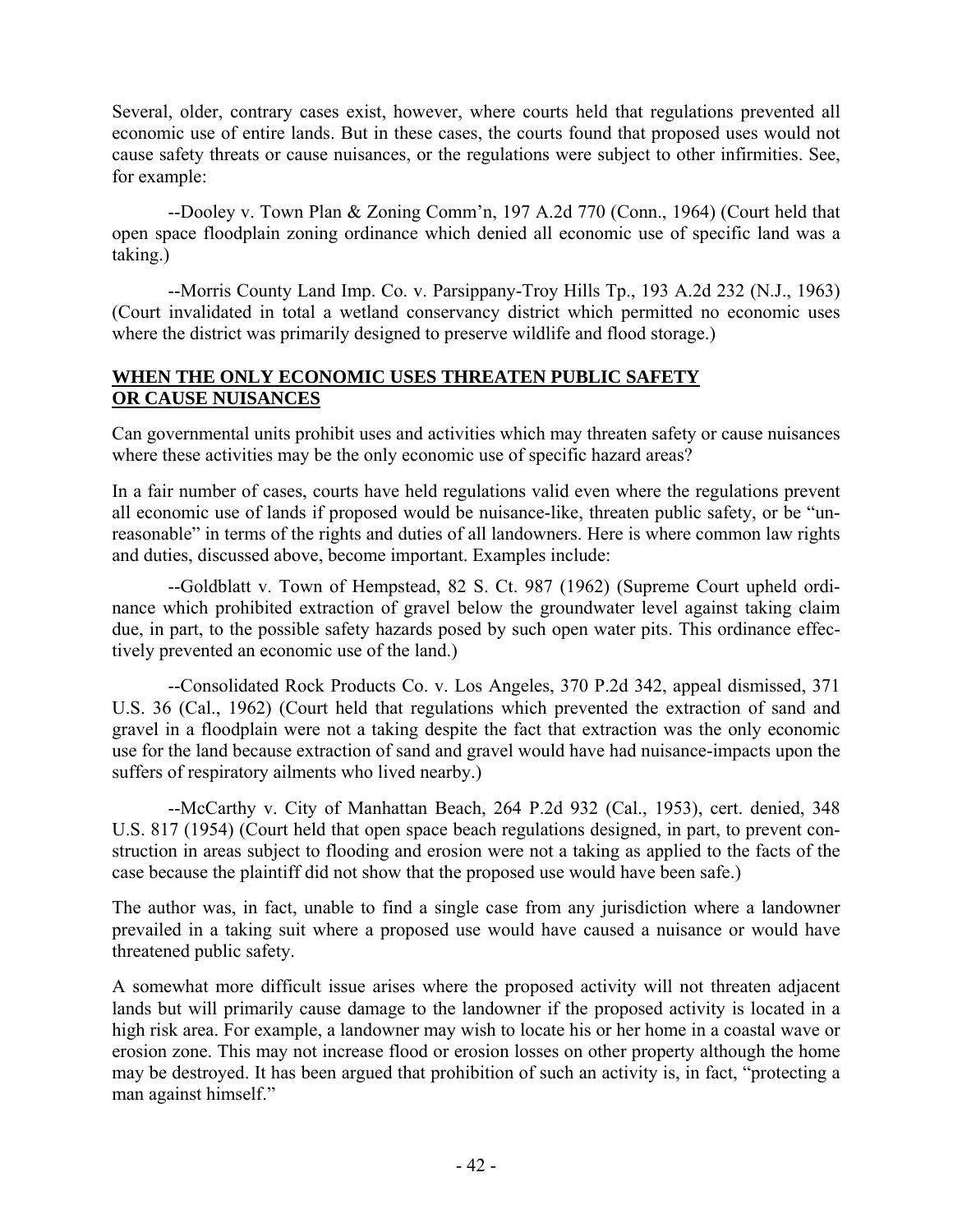Prohibition of activities which may damage the landowner does have some support in other legislation. For example, legislatures have adopted vehicle seat belt, motorcycle helmet, and other laws which also are primarily designed to reduce injuries to individuals from risks they consciously assume. Such laws have been upheld in most instances. See, Kusler, J., et al, Vol. 1, *Regulation of Flood Hazard Areas to Reduce Flood Losses*, (1971) at p. 309 et. seq. Part of the justification for such laws is that seriously injured individuals often do not pay the medical costs or the long-term disability costs which are born by society as a whole.

This may also be true for construction of a home in a flood or erosion area. The individual constructing his house in a high risk hazard area (flash flooding, avalanche, mudslide, landslide, earthquake, fault line) may not only place himself in danger but his family, friends, and guests. Subsequent purchasers may also be unaware of and threatened by hazards. This can be a real problem because vacation properties (e.g., beach, mountainside) have a high turnover rate and are often purchased by visitors not familiar with the area. In addition, many of these private structures are, over time, converted to rental units and condominiums with broader public exposure to risk. The costs of extending public services to these areas may be high and such services may be repetitively damaged at public expense. If emergency rescue is necessary during a hazard event, police, fire, or other rescue personnel may be put at risk. Finally, governments often end up paying much of the bill for private occupation of high risk areas through disaster assistance, flood loss reduction measures, etc.

Public safety and welfare arguments, therefore, can be made that development (or at least development lacking extensive safety measures) is unreasonable in high risk areas even where such development lacks common law nuisance impacts. For example, in Spiegle v. Beach Haven, 218 A.2d 129 (N.J., 1966), the New Jersey Supreme Court held that a beach setback line that prevented building in an area subject to severe storm damage was not a taking, in part, because the proposed activities were not "reasonable" in the circumstances given the severe storm hazard. The language of the court is interesting and may be similar in other high risk situations (Id. at 137):

Plaintiffs failed to adduce proof of any economic use to which the property could be put. The borough, on the other hand, adduced unrebutted proof that it would be unsafe to construct houses oceanward of the building line (apparently the only use to which lands similarly located in defendant municipality had been put) because of the possibility that they would be destroyed by a severe storm--a result which occurred during the storm of March, 1962. Additionally, defendant submitted proof that there was great peril to life and health arising through the likely destruction of streets, sewer, water and gas mains, and electric power lines in the proscribed area in an ordinary storm. The gist of this testimony was that such regulation prescribed only such conduct as good husbandry would dictate that plaintiffs should themselves impose on the use of their own lands. Consequently, we find that plaintiffs did not sustain the burden of proving that the ordinance resulted in a taking of any beneficial economic use of their lands.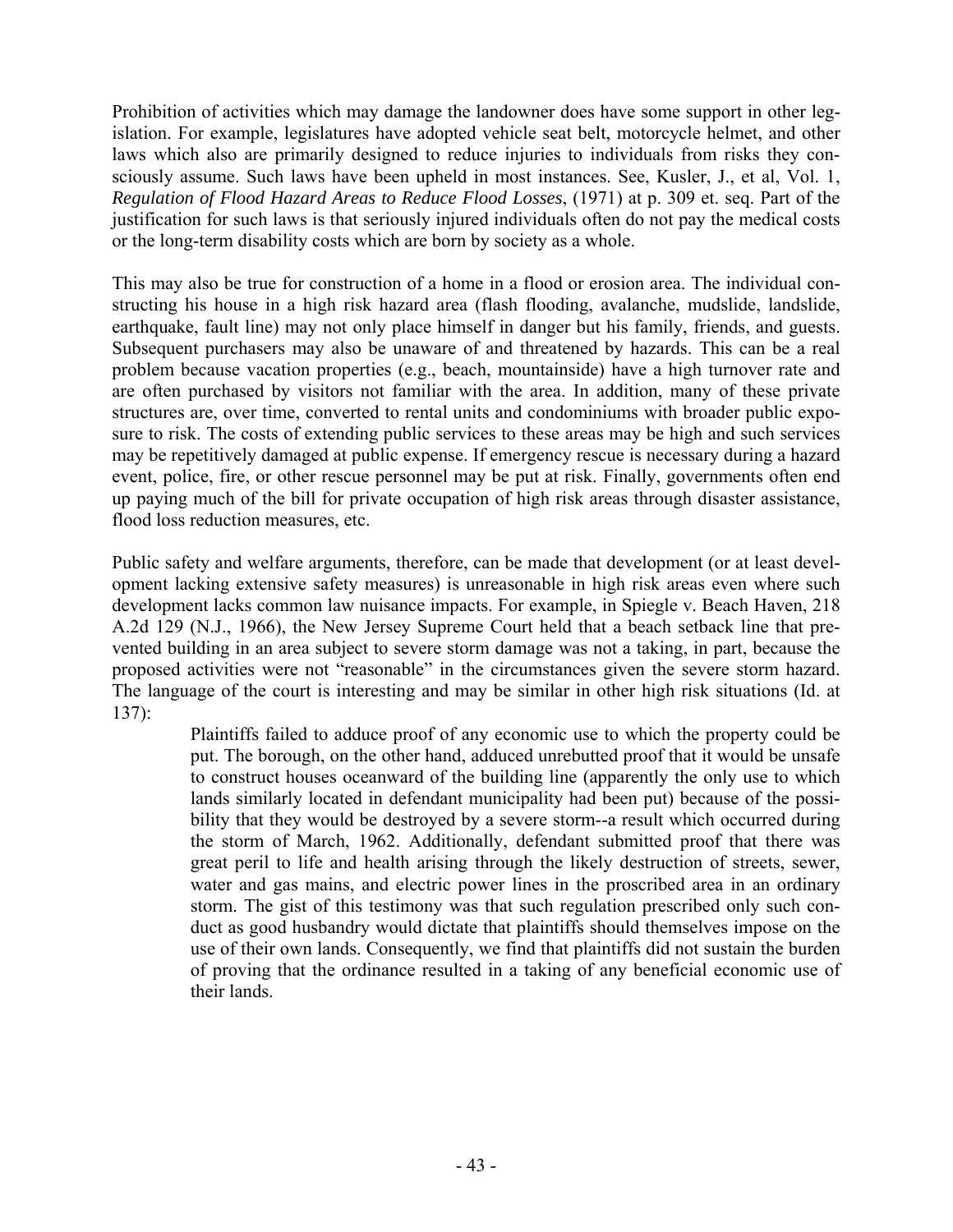#### <span id="page-43-0"></span>**HOW "SAFE" IS "SAFE"?**

Who is decide how "safe" is "safe"? To what extent will courts defer to legislative bodies on this issue?

This is still an open question when the risks are small. However, courts have afforded legislative bodies broad discretion in deciding acceptable and unacceptable limits when public health and involved. See, for example, the U.S. Supreme Court case, Queenside Hills Realty Company v. Saxl, 66 S. Ct. 850 (l946) in which the Court upheld a New York "Multiple Dwelling Law" which required that lodging houses of non-fireproof construction in existence prior to enactment of the statute be modified to comply with safety requirements. The owner of such a building argued that the cost of installing such a system (about \$7500) was too great. The Court rejected the due process arguments with language that can easily be applied to earthquake or flood retrofitting as well regulation of new development (Id. at 83):

> (T)he legislature may choose not to take the chance that human life will be lost in lodging house fires and adopt the most conservative course which science and engineering offer. It is for the legislature to decide what regulations are needed to reduce fire hazards to a minimum…. (I)n no case does the owner of property acquire immunity against exercise of police power because he constructed it in full compliance with the existing laws.

#### **SUMMARY, CONSTITUTIONAL CHALLENGES TO REGULATIONS**

**Courts are likely to uphold a performance-oriented, No Adverse Impact standard in floodplain regulations and more specific implementing regulations against claims of taking or unreasonableness. Such community regulations could be more stringent than existing FEMA minimum standards or state standards. FEMA encourages state and local regulations more restrictive than FEMA standards. They could require additional freeboard, establish set backs, impose tighter floodway restrictions, and very tightly regulate high risk areas. However, communities should approach with particular care situations where regulations prevent all economic use of entire properties, particularly where there are economic uses for these lands which pose no threats to safety or lack "nuisance" impacts. Consideration could be given to creating a residual value in the property through transferable development rights, seasonal recreational usage, or open space usage in conjunction with adjacent properties.**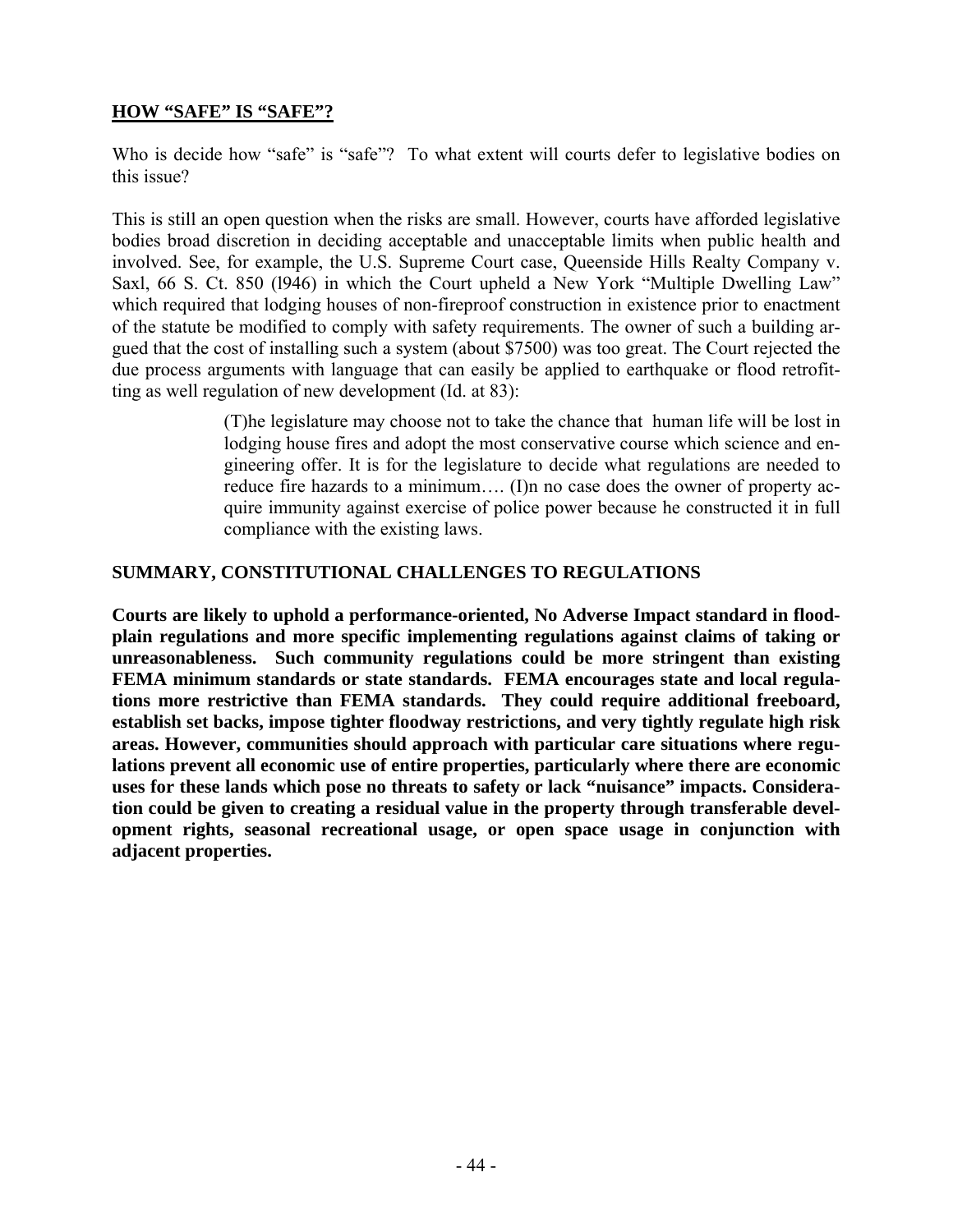## **PART 4: KEEPING OUT OF LEGAL TROUBLE**

<span id="page-44-0"></span>What, then, can a community do to reduce potential common law legal liability from increased flood or erosion damages by applying a No Adverse Impact approach? How can it avoid Constitutional problems with No Adverse Impact regulations for private properties?

#### **To reduce potential liability from landowner suits due to community-induced increased flood or erosion damages (Part 2, above), a community could:**

- 1. **Adopt a No Adverse Impact standard for public works projects.** Liability will be reduced by not increasing flood and erosion on adjacent lands.
- 2. **Incorporate the No Adverse Impact standard in master plans and policies.** Implement this standard, in part, through master plans for community public lands and infrastructure construction, and management, including bridge and road construction and reconstruction, sewer and water installation, use of public parks and other public lands, construction of public buildings, construction of flood control structures, and other activities.
- 3. **Conduct a liability audit.** Conduct an "audit" of existing potential liability situations by determining where increased flooding or erosion is likely on private lands due to inadequate culverts or bridges, public roads or fills, increased runoff due to urbanization, and flooding due to approval of subdivisions and acceptance of dedicated storm water facilities. Hazard mitigation measures can then be focused on these areas to reduce potential liability.
- 4. **Carry out hazard reduction planning.** Develop and implement plans for reducing potential flood and erosion losses and liability through improved flood mapping, warning systems, evacuation plans, relocation of flood prone structures, resizing of bridges and culverts, acquisition of flood easement, and flood control measures can also reduce the potential for successful liability suits.
- 5. **Encourage private landowners to purchase insurance.** Landowners are less likely to sue governments for increases in flood and erosion damages if they are compensated by insurance for any losses.
- 6. **Adopt floodplain regulations for private property.** A community may reduce landowner suits claiming that the community has increased flood heights or velocities by adopting regulations restricting intensive use of such lands. For example, it can adopt large lot zoning, setbacks, and increased elevation requirements for private structures in such areas.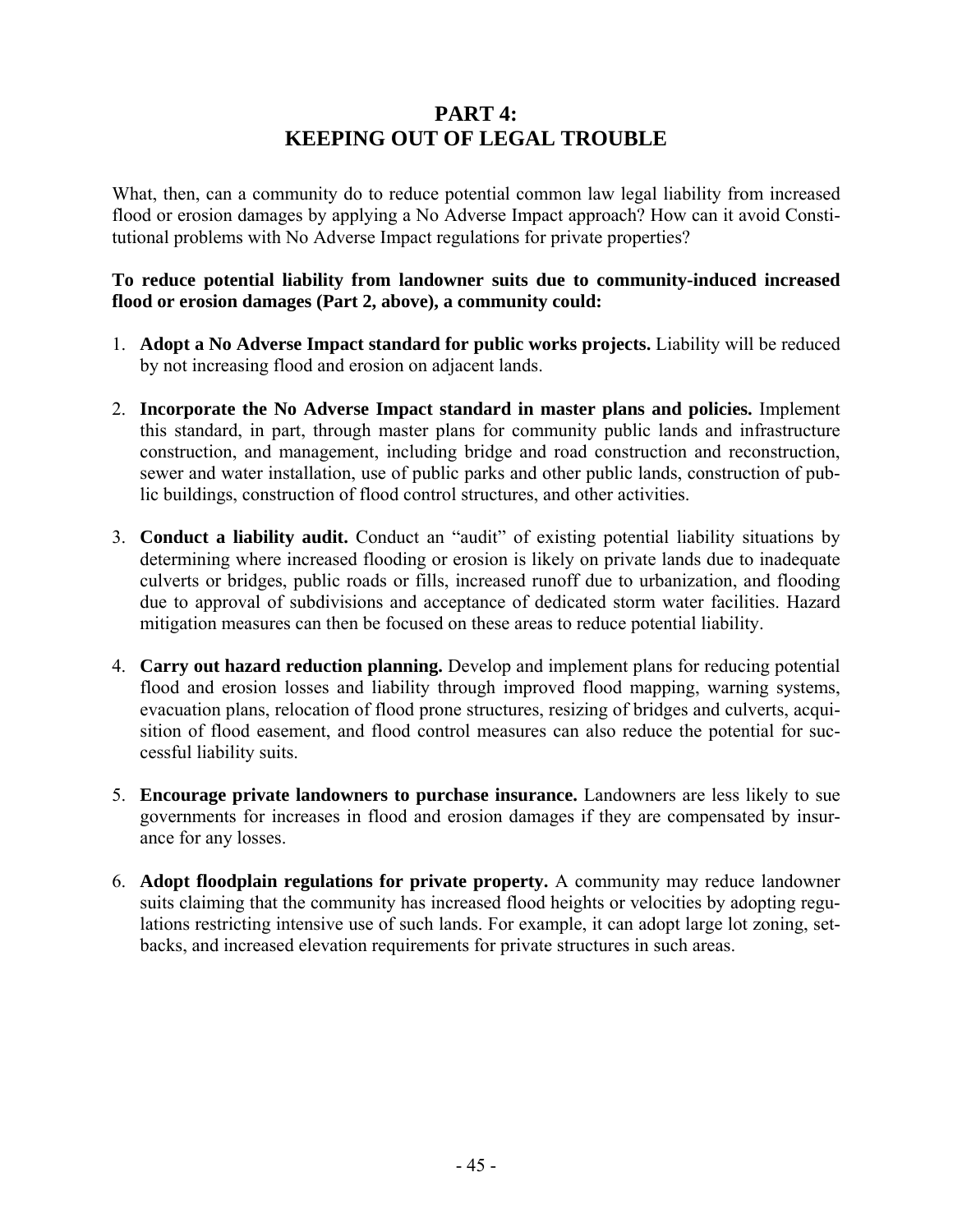## **To reduce potential takings liability from floodplain regulations incorporating a No Adverse Impact standard (Part 3 above) a community could:**

- 1. **Apply a No Adverse Impact standard in regulations** and implement the standard fairly and uniformly to building permits and site plan review, subdivision approval, acceptance of dedicated open space and storm water facilities, building code inspections and enforcement. Courts provide great support for regulations which are fairly and uniformly implemented.
- 2. **Require flood easements for increases in flood heights or velocities.** Allow landowners to increase flood heights and velocities only through special exception or variance processes. Allow such increases only if landowners will acquire flood easements from anyone who may be damaged by the increased flood heights and velocities.
- 3. **Prepare detailed and accurate maps.** Develop particularly accurate flood and erosion maps and other flood and erosion information where regulations must tightly control development (e.g., an urban floodway) and there is the possibility of a taking challenge based on denial of all economic uses.
- 4. **Reduce real estate taxes.** Many states allow local governments to reduce real estate taxes for wetlands, agricultural lands, and other open spaces.
- 5. **Undertake education efforts.** Work actively with landowners to educate them with regard to flood hazards and to help them prevent future increases in flood hazards. Such measures can help reduce their potential liability to other private landowners for increasing flood heights and velocities.
- 6. **Help landowners identify economic uses.** Work actively with landowners to help them identify economic uses for their floodplain lands, particularly where regulations may severely limit development on existing lots. Such uses many include farming, forestry, parking areas, use of floodplains as recreation areas in subdivisions, use of floodplains as open spaces to meet minimum lot size requirements for residential zoning with placement of structures on uplands, ecotourism, and other activities.
- 7. **Undertake selective acquisition.** Actively acquire and place in public ownership selected floodplain areas as part of post flood relocation, greenway, stormwater management, parks and recreation, and other programs. Acquisition may be particularly appropriate where regulations may deny all economic use of low risk private lands.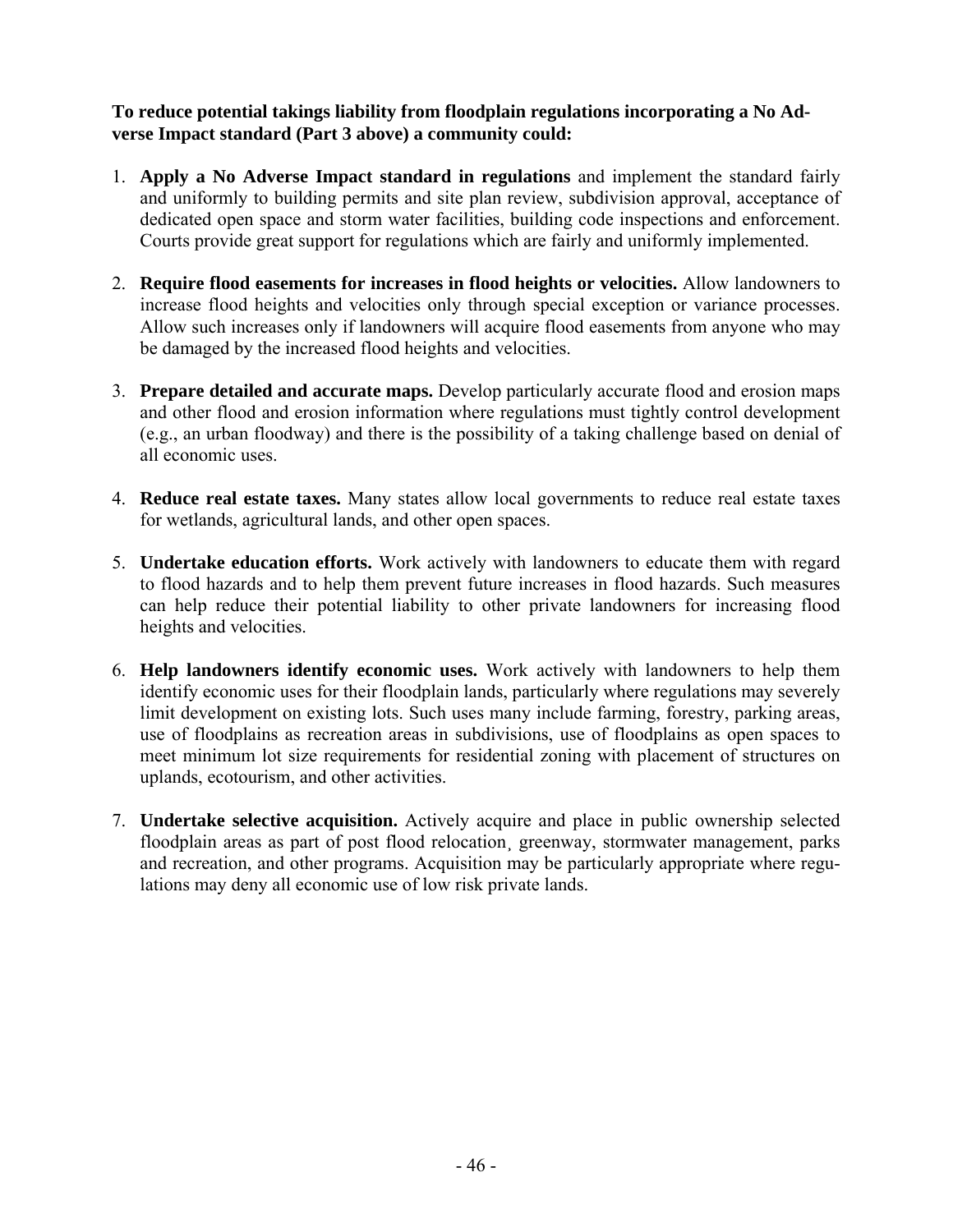## Summary & Conclusion

Stormwater and floodplain managers can be heartened by the recent decisions and opinions in three Supreme Courts cases and in three states, all of which support the concept of government management of areas prone to flooding.

- Four tests for a "taking" have been clearly delineated by the Supreme Court, all of which tend to restrict takings to fairly narrow circumstances.
- The Court has indicated that deference will be given to local decisions in matters of land use and community development -- a stance helpful to stormwater and floodplain management because it underscores the responsibility for and prerogatives of localities for management of land within their jurisdictions.
- Two influential states' high courts have supported communities' zoning, regulations, and other management techniques intended to protect development from hazards, prevent development from having adverse impacts on other property, and to preserve environmentally sensitive areas. .

When NAI planning is done and the community's plans and regulations look like they may meet resistance from landowners and developers, here are some hints to help frame the regulation to avoid a Taking ruling:

- ─ Avoid Interfering with the Owners Right to Exclude Others. See*,* e.g., *Loretto v. Teleprompter Manhattan* 458 US 419 (1982).
- ─ Avoid Denial of All Economic Use. See, e.g., *Lucas v. South Carolina Coastal Council*, 505 US 1003 (1992).
- ─ In Highly Regulated Areas Consider Transferable Development Rights or Similar Residual Right so the Land Has Appropriate Value. See*, Penn Central Transportation Company v. City of New York* 438 US 104 (1978).
- ─ Clearly Relate Regulation to Preventing a Hazard. See, the very favorable court rulings in Gove *v. Zoning Board of Appeals of Chatham, Massachusetts* and *Smith v. Town of Mendon*, 4 No 177 New York Court of Appeals (highest court in New York State) decided December 21, 2004; in contrast to the unfortunate cases of *Annicelli v. Town of South Kingston*, 463 A.d 133 (1983); and *Lopes v. Peabody* 417 Mass. 299 (1994).
- ─ Even Better Odds if there is Flexibility in the Regulation and the Community Applies the Principle to their Own Activities.
- ─ See, also American Planning Association (APA) *Policy Guide on Takings* adopted in 1995.

When you consider its basic concept, NAI has broad support. For example, the Cato Institute is a conservative think tank closely associated with the "Constitution in Exile", the "Property Rights Movement" and other similar causes. The Institute stated that c*ompensation is not due when:* 

"…the government acts to secure rights -- when it stops someone from polluting his neighbor…it is acting under its police power…because the use prohibited…was wrong to begin with." "Protecting Property Rights from Regulatory Takings" (the Cato Institute, 1995, Chapter 22, p.230).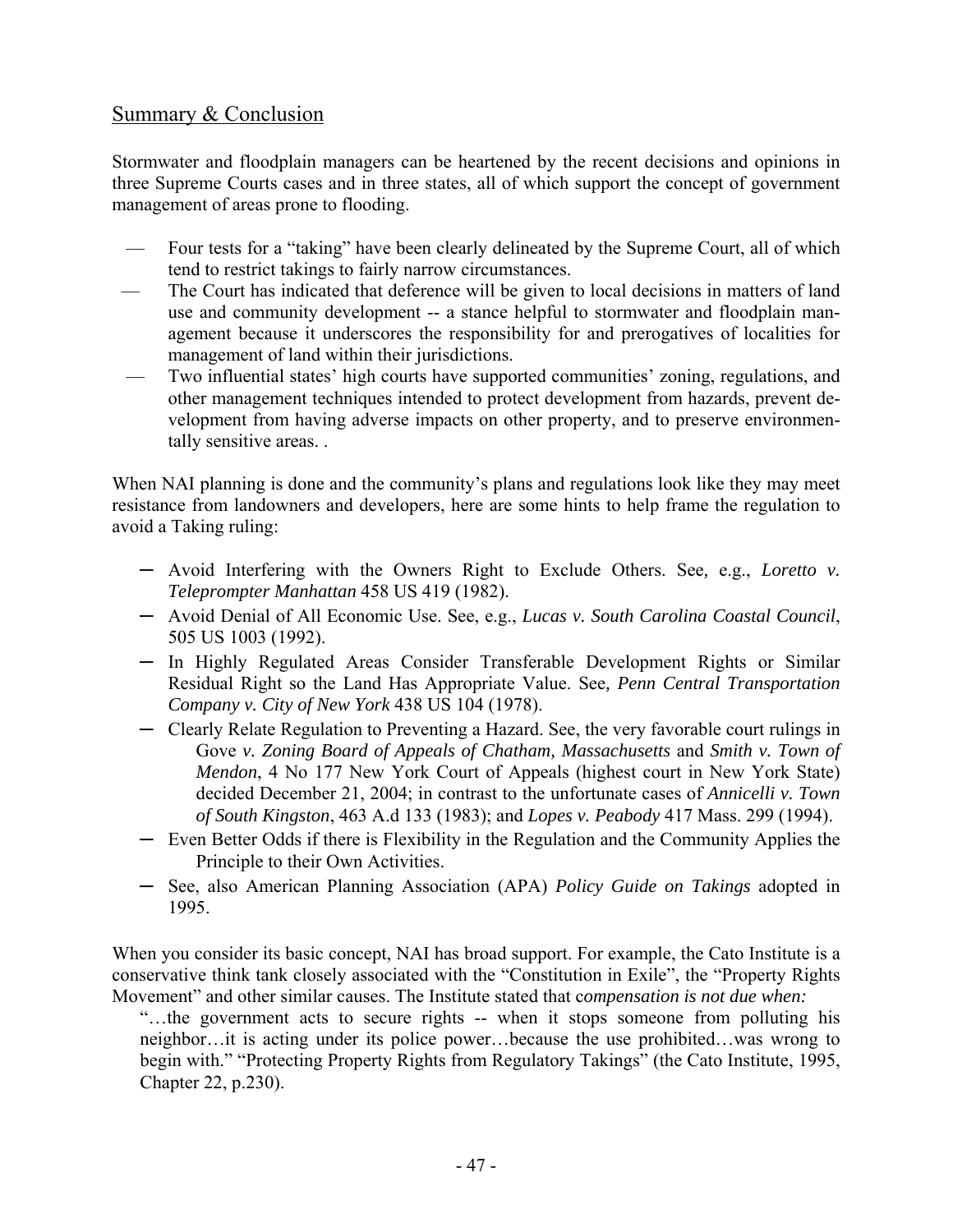The Institute has also testified before Congress about legislation requiring government paying landowners for Regulations limiting what a property owner can do. The Institute testified that there should be provided a "…nuisance exception to the compensation requirement….When regulation prohibits wrongful uses, no compensation is required." (Testimony of Roger Pilon Senior Fellow and Director, Center for Constitutional Studies, Cato Institute, Before the Subcommittee on Constitution, Committee on Judiciary, US House of Representatives, February 10, 1995.)

- ◆ So How Do We Proceed?
- $\blacktriangle$  Planning
- $\blacktriangle$  Partnerships
- $\blacktriangle$  Planning
- $\blacktriangle$  Multi-Use Mapping and Engineering
- $\blacktriangle$  Planning
- $\blacktriangle$  Fair Regulation to Prevent Harm
- DHS/FEMA is embarking on a Five Year Flood Map Modernization Program.
- As Part of that Effort there is a Cooperating Technical Partners Program.
- Think of Other Hazard Managers With Whom to Partner on NAI, Other Partners could include :EPA Wetlands, Watershed, USGS, Others

So how will folks who want to fight your efforts to plan and regulate proceed? They will likely use three approaches:

I) Bluster and Threats;

II) Allegation that the Regulator has deprived a Developer of a Constitutional Right "Under the Color of Law". See, 42 USC Section 1983/1988; and

III) "Class of One" Allegations of Discriminatory Treatment Based on Personal Animus, or Other Inappropriate Factors.

A) So, how does NAI help with Bluster and Threats? First by ensuring the affected portions of the community are notified, and can express their concern to elected officials, and second by putting the burden on the developer to show how she will not harm others.

B) How does NAI help with Allegations of Depriving Someone of Property under the "color of law"? At a recent American Bar Association course, a developer's attorney acknowledged that from a purely legal perspective, there was essentially no chance for a successful "Takings" lawsuit against hazard based regulation. However, he said that property owners might well succeed by essentially rolling over government because States and Municipalities did not have the legal information to fight back. Now you do.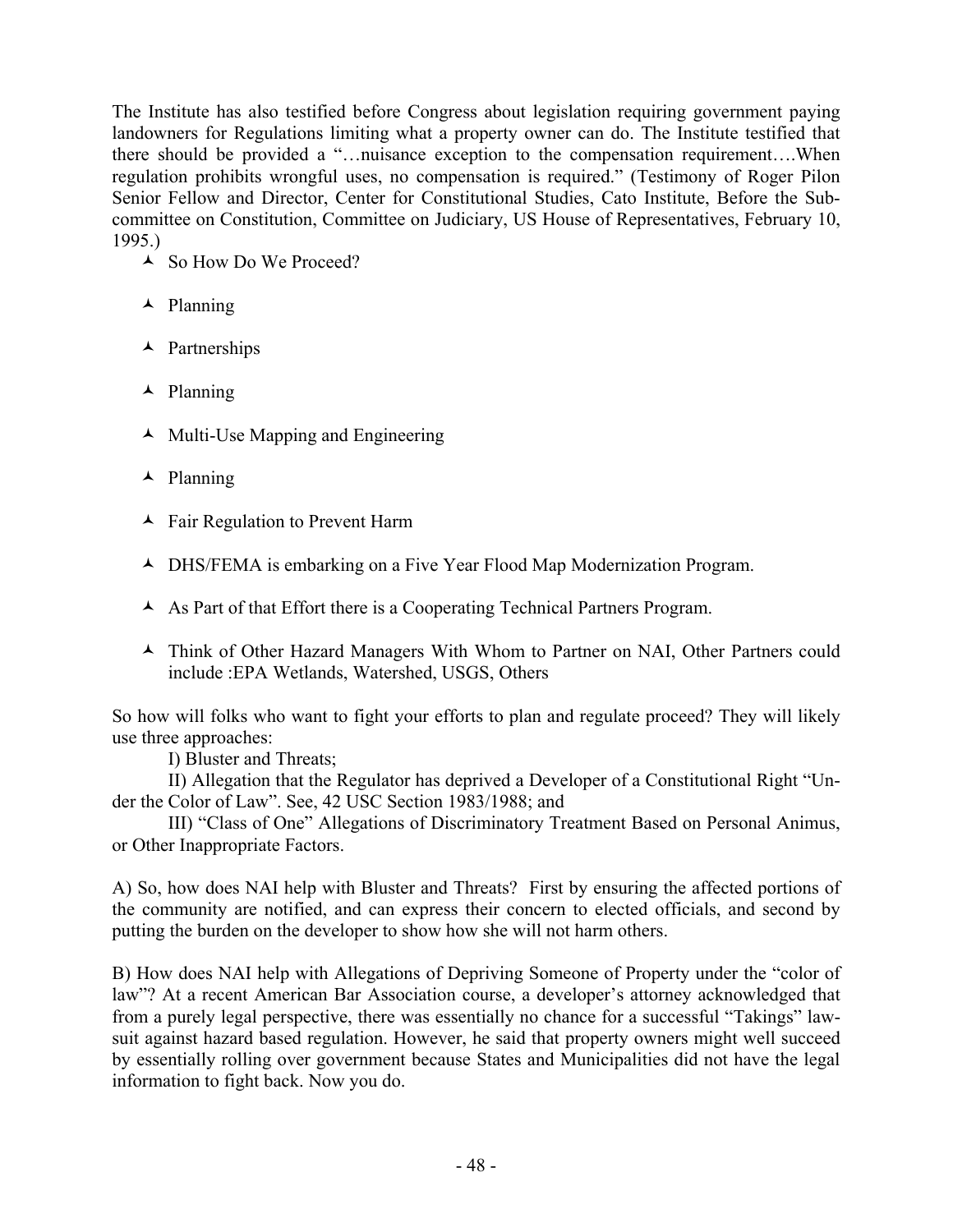Courts are so deferential to government efforts to prevent harm that the Defendant Government or Official can easily allege that the Plaintiff and Plaintiff's Attorney should be sanctioned for bringing a frivolous lawsuit under Rule 11 of the Federal Rules of Civil Procedure or similar State Rules; and/ or Bar Regulator Ethics Rules.

C) How does NAI help with Class of One Allegations? First, NAI reduces the confrontation between regulator and developer; and second NAI makes the development process a collegial problem solving effort. YOU can help this one by not reacting to threats in a way which can bite you later.

Local Officials should understand that:

- Hazard Based Regulations Are Generally Sustained Against Constitutional Challenges
- $\triangle$  Goal of Protecting the Public Is Afforded ENORMOUS DEFFERENCE by the Courts

Therefore local officials should:

- ─ Be Confident!
- ─ Be Assertive Protecting the Public and the Landowner!
- ─ Partner With Other Hazard Regulators, such as wetlands programs

You can follow the NAI approach and set the regulatory standards needed to protect people and property in your community. Remember, you have the law on your side.

- You Do Not need to be a Punching Bag!
- $\triangle$  Be Ready with the NAI Tools, fairly Applied!
- $\triangle$  There are Serious Sanctions Available for Frivolous Lawsuits!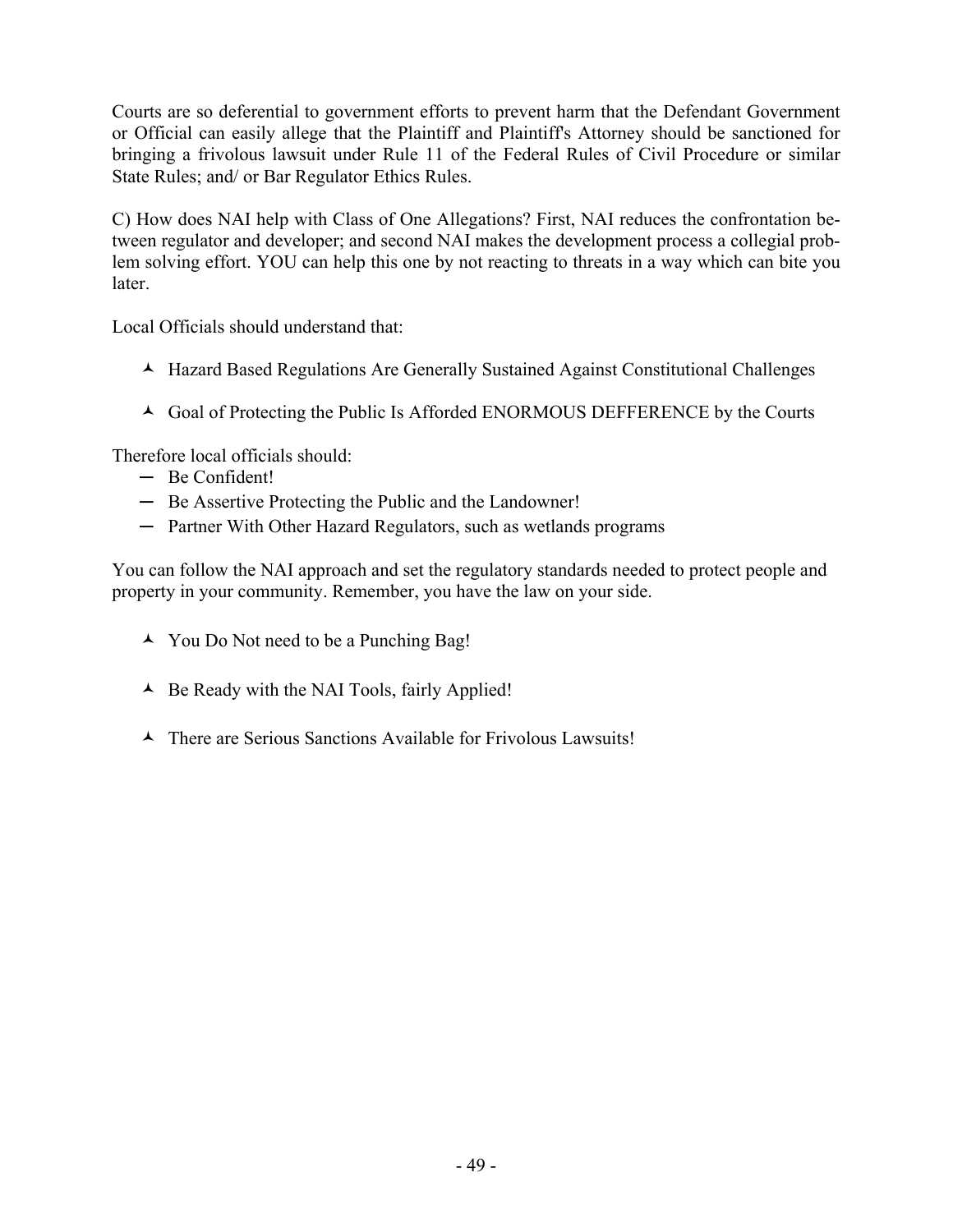## **SELECTED BIBLIOGRAPHY**

(Some but not all publications are cited in the report.)

- <span id="page-49-0"></span>Annot., "Liability or Indemnity Insurance Carried by Government Unit as Affecting Immunity From Tort Liability", 68 A.L.R.2d l437 (1959)
- Annot., "Validity and Construction of Statute Authorizing or Requiring Governmental Unit to Idemnify Public Officer or Employee for Liability Arising Out of Performance of Public Duties", 7l A.L.R.3d 90 (1976)
- Annot., "Validity and Construction of Statute Authorizing or Requiring Governmental Unit to Procure Liability Insurance Covering Public Officers or Employees for Liability Arising Out of Performance of Public Duties", 7l A.L.R.3d 6 (1976)
- Annot., "Liability of Government for Issuance of Permit Which Caused or Accelerated Flooding." 62 A.L.R.3d 514 (1975)
- Annot., "Liability of Municipal Corp. for Negligent Performance of Building Inspector's Duties." 41 A.L.R.3d 567 (1972)
- Annot., "Liability of Municipality or Other Governmental Subdivision in Connection with Flood Protection Measures." 5 A.L.R.2d 57 (1949)
- Annot., "Municipality's Liability Arising from Negligence or Other Wrongful Act in Carrying Out Construction or Repair of Sewers and Drains." 61 A.L.R.2d 874 (1964)
- Annot., "Municipality's Liability for Damage Resulting from Obstruction or Clogging of Drains or Sewers." 59 A.L.R.2d 281 (1958)
- Annot., "Architect's Liability for Personal Injury or Death Allegedly Caused by Improper or Defective Plans or Design," 59 A.L.R.2d 1081 (1958)
- Annot., "Liability of Municipal Corporation for Damage to Property Resulting from Inadequacy of Drains and Sewers Due to Defects in Plan." 173 A.L.R. 1031 (1948)
- Binder, D.B., *Legal Liability for Dam Failures*, Association of State Dam Safety Officials, Lexington, Kentucky (l989)
- Binder, D.B., *Dam Safety: The Critical Imperative*, 14 Land and Water Law Review 34l (l979)
- Bosselman, F., D. Callies, and J. Banta, *The Taking Issue*, U.S. Government Printing Office, Washington, D.C. (1973)
- Comment, *Navigable Servitude and the Right to Just Compensation*, 1980 Det. Coll. L. Rev. 915
- Falik & Shimko, *The "Takings" Nexus--The Supreme Court Chooses a New Direction in Land-Use Planning: A View from California*, 39 Hasting L.J. 359 (1988)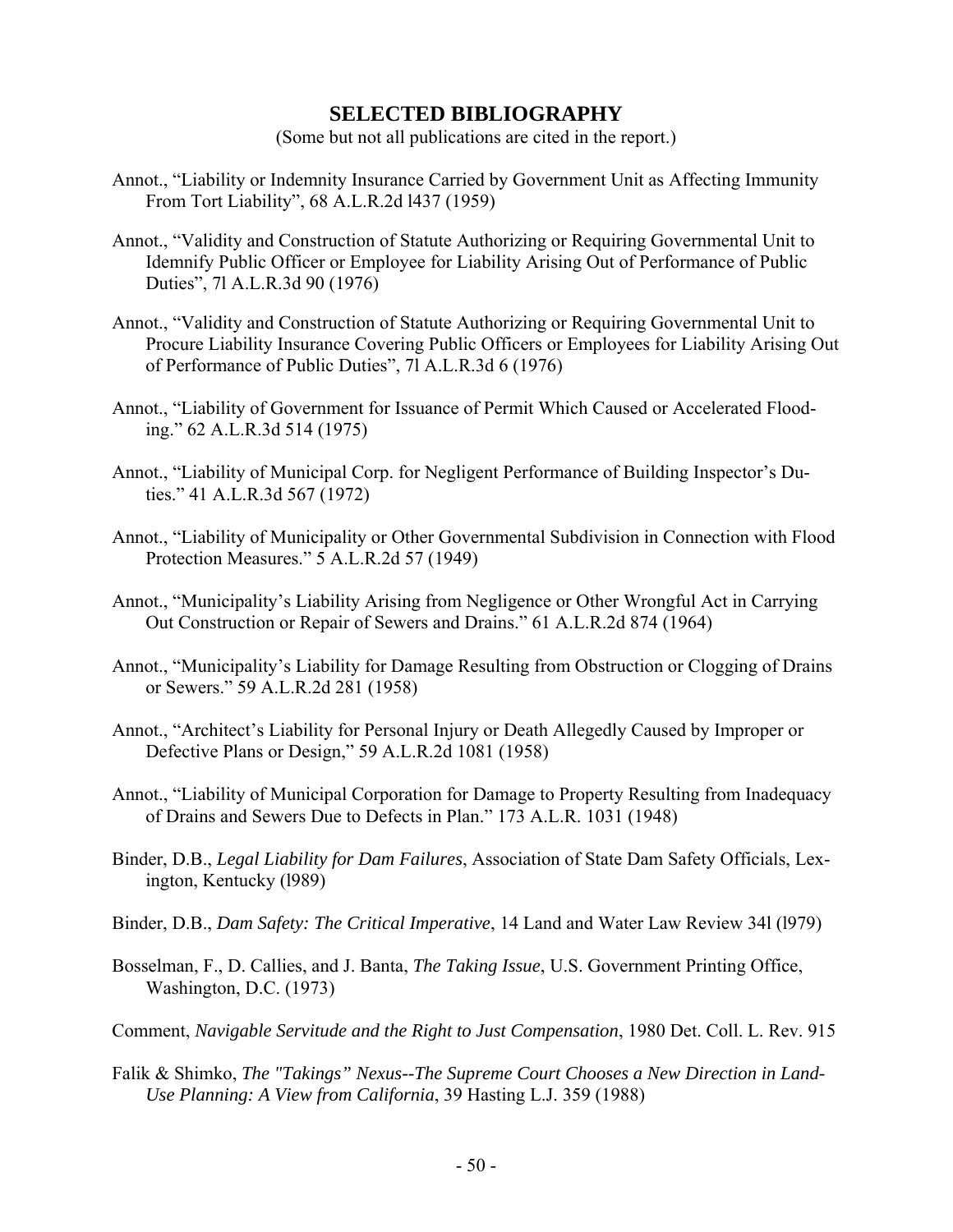- Huffman, J.L., *Government Liability and Disaster Mitigation: A Comparative Study, Lewis and Clark Law School*, Portland, Oreg., (1985)
- Keeton, W., D. Dobbs, R. Keeton, D. Own, *Processor and Keeton on the Law of Torts*, 5th Ed., (1984)
- Kusler, J., *A Perspective on Flood Plain Regulations for Flood Plain Management,* U.S. Army Corps of Engineers, (EP 1165-2-304), Washington, D.C. (1976)
- Kusler, J., *Liability as a Dilemma for Local Managers*, 45 Pub. Admin. Rev. 118 (1985)
- Kusler, J., *Open Space Zoning: Valid Regulation or Invalid Taking*, 57 Minn. L. Rev. 1 (1972)
- Kusler, J. and T. Lee, *Regulations for Floodplains*, American Society of Planning Officials, Chicago, Ill. (1972)
- Kusler, J.and E. A. Thomas, *The United States Supreme Court and the Taking Issue*, Natural Hazards Observer, September 1987
- Kusler, J. and E.A. Thomas, *The Taking Issue*, Association of State Floodplain Managers (1988)
- Lawrence, *Regulatory Takings: Beyond the Balancing Test*, 20 Urb. Law 389 (l988)
- Note, *Compensation for Regulatory Takings: Finality of Local Decisionmaking and the Measure of Compensation*, 63 Ind. L.J. 649 (l988)
- Olshansky, R.B., and J.D. Rogers, *Unstable Ground: Landslide Policy in the United States*, l3 Ecology L. Rev. 939 (l987)
- Perkins, J.B., K. Moy, et. al, *Liability of Private Businesses in Industries for Earthquake Hazards and Losses--Background Research Reports*, Association of Bay Area Governments, Oakland, Calif. (1984)
- Peterson, *Land Use Regulatory "Takings" Revisited: The New Supreme Court Approaches*, 39 Hasting L.J. 335 (l988)
- Rabin, R.L., *Dealing With Disasters: Some Thoughts on the Adequacy of the Legal System*, 30 Stanford Law Review 28l (1978)
- Sax, J., *The Public Trust Doctrine in Natural Resource Law: Effective Judicial Intervention*, 68 Mich. L. Rev. 471 (1970)
- Stone and Rinber, *Government Liability for Negligent Inspections*, 57 Tul.L.Rev. 328 (1962)
- Strauss, E. and J. Kusler, *Statutory Land Use Control Authority in the Fifty States with Special Reference to Flood Hazard Regulatory Authority*, United States Department of Housing and Urban Development, Federal Insurance Administration, Washington, D.C. (1976)